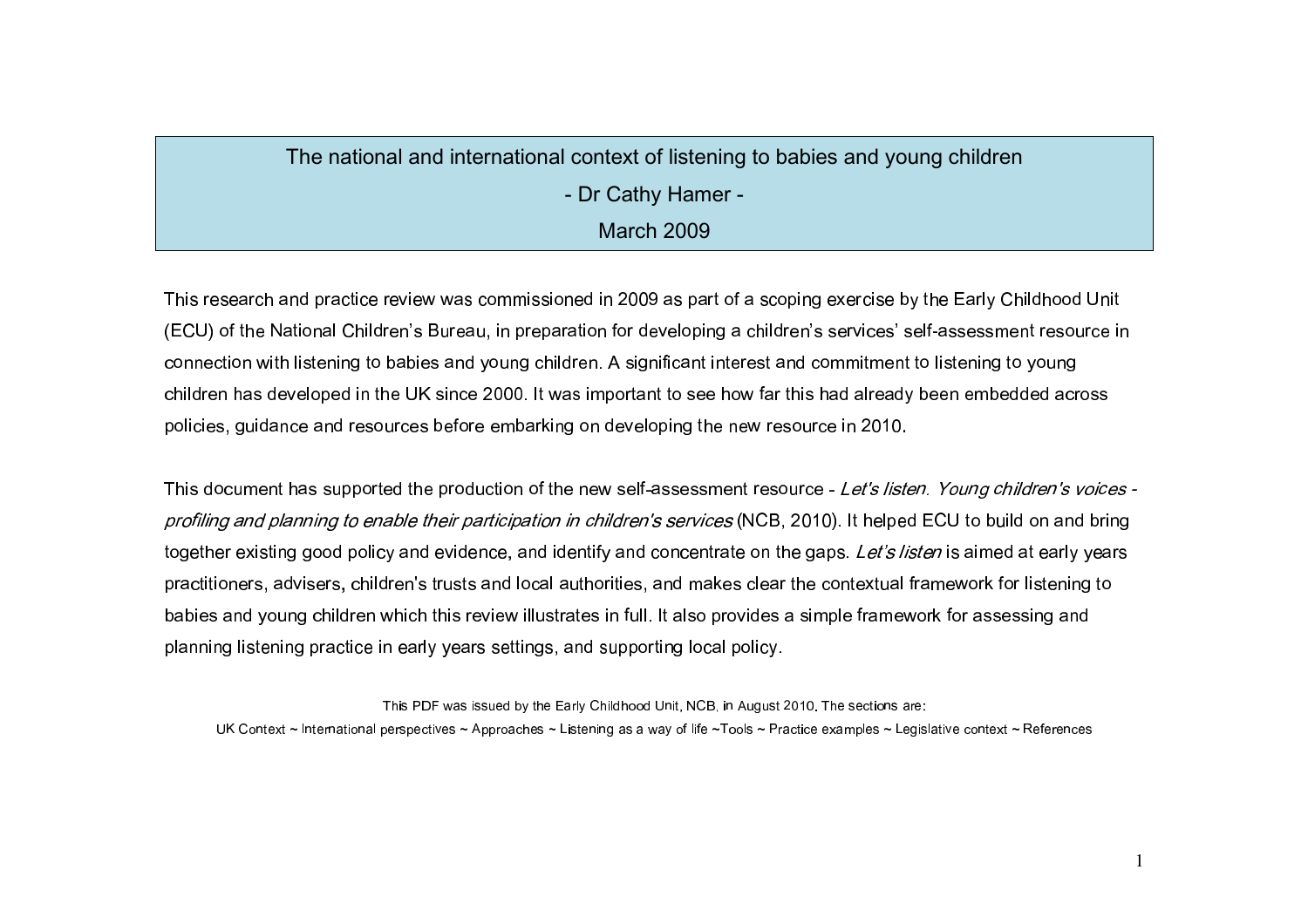| <b>UK CONTEXT</b>                                                               |                                                                                                                                                                                                                                                                                                                                                                                                                                                                                                                                                                                                                                                                                                                                       |
|---------------------------------------------------------------------------------|---------------------------------------------------------------------------------------------------------------------------------------------------------------------------------------------------------------------------------------------------------------------------------------------------------------------------------------------------------------------------------------------------------------------------------------------------------------------------------------------------------------------------------------------------------------------------------------------------------------------------------------------------------------------------------------------------------------------------------------|
| <b>United Nations</b><br><b>Convention on the</b><br><b>Rights of the Child</b> | Article 12<br>Every child has a right to be heard in the development of policy and practice that affects them.                                                                                                                                                                                                                                                                                                                                                                                                                                                                                                                                                                                                                        |
| <b>Childcare Act 2006</b>                                                       | Section 3 (5)<br>Duty on local authorities to 'have regard to the views of young children in the designing, development and delivery of<br>early childhood services'. .In discharging their duties under this section an English LA must have regard to such<br>information about the views of young children as is available and relevant.<br>DCSF guidance<br>For services to be successful the voices of young children need to be listened to and actively taken into account.<br>Children need to be recognized as 'partners' in the planning and commissioning of services. By regularly listening to<br>young children, local partnerships can respond to children's needs, identify barriers to learning and development, and |
|                                                                                 | ultimately work towards improving services for children and supporting children to achieve their potential.                                                                                                                                                                                                                                                                                                                                                                                                                                                                                                                                                                                                                           |
| <b>Children Act 2004</b>                                                        | under section 7 Local Authority Social Services Act 1970 in relation to section 17 already places considerable<br>emphasis on listening to children and taking<br>53 Ascertaining children's wishes<br>(1) In section 17 of the Children Act 1989 (provision of services to children), after subsection (4) insert—                                                                                                                                                                                                                                                                                                                                                                                                                   |
|                                                                                 | "(4A) Before determining what (if any) services to provide for a particular child in need in the exercise of functions<br>conferred on them by this section, a local authority shall, so far as is reasonably practicable and consistent with the child's<br>welfare-                                                                                                                                                                                                                                                                                                                                                                                                                                                                 |
|                                                                                 | (a) ascertain the child's wishes and feelings regarding the provision of those services; and                                                                                                                                                                                                                                                                                                                                                                                                                                                                                                                                                                                                                                          |
|                                                                                 | (b) give due consideration (having regard to his age and understanding) to such wishes and feelings of the child as they<br>have been able to ascertain."                                                                                                                                                                                                                                                                                                                                                                                                                                                                                                                                                                             |
|                                                                                 | (2) In section 20 of that Act (provision of accommodation for children: general), in subsection (6)(a) and (b), after "wishes"<br>insert "and feelings".                                                                                                                                                                                                                                                                                                                                                                                                                                                                                                                                                                              |
|                                                                                 | (3) In section 47 of that Act (local authority's duty to investigate), after subsection (5) insert—                                                                                                                                                                                                                                                                                                                                                                                                                                                                                                                                                                                                                                   |
|                                                                                 | "(5A) For the purposes of making a determination under this section as to the action to be taken with respect to a child, a<br>local authority shall, so far as is reasonably practicable and consistent with the child's welfare—                                                                                                                                                                                                                                                                                                                                                                                                                                                                                                    |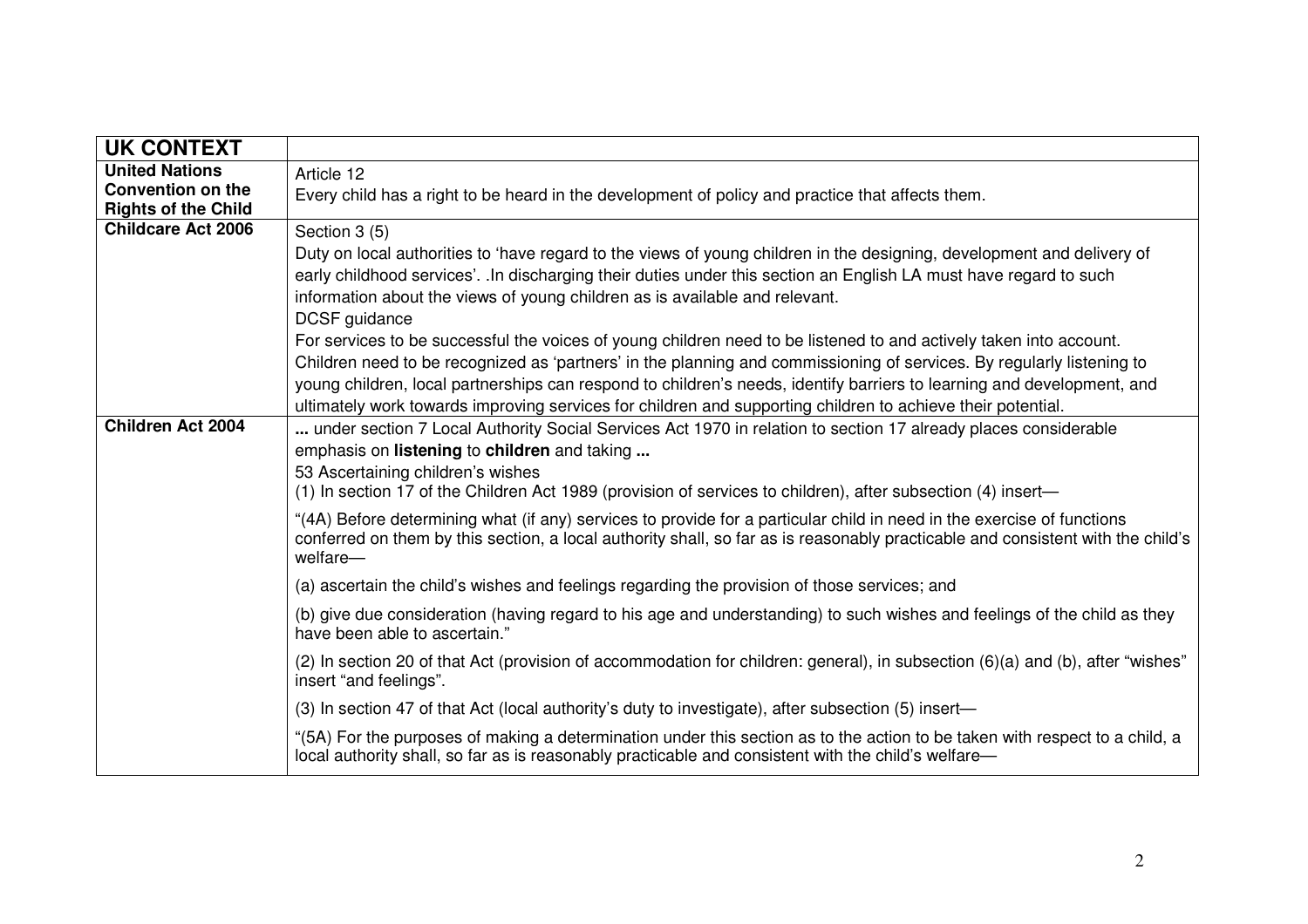|                             | (a) ascertain the child's wishes and feelings regarding the action to be taken with respect to him; and                                                   |
|-----------------------------|-----------------------------------------------------------------------------------------------------------------------------------------------------------|
|                             | (b) give due consideration (having regard to his age and understanding) to such wishes and feelings of the child as they<br>have been able to ascertain." |
| <b>Every Child Matters:</b> | Outcomes                                                                                                                                                  |
| <b>Change for Children</b>  | Be healthy - Children feel they matter                                                                                                                    |
| programme                   | Stay safe - Key to safeguarding                                                                                                                           |
|                             | Enjoy and achieve - Involved and competent children                                                                                                       |
|                             | Make a positive contribution – Unique insights and information to offer                                                                                   |
|                             | Achieve economic well-being - Practitioners listen to parents' priorities to balance priorities                                                           |
|                             | It is expected that children and young people should have a say about issues that affect them both as individuals and                                     |
|                             | collectively, and that they should be involved in decision making at local as well as national level. All agencies involved                               |
|                             | with children and young people should involve them in a meaningful way which is effective in bringing about change and                                    |
|                             | which becomes embedded with the organizational ethos.                                                                                                     |
| <b>Early Years</b>          | Birth to 11 months                                                                                                                                        |
| <b>Foundation Stage</b>     | 8 to 20 months                                                                                                                                            |
|                             | 16 to 26 months                                                                                                                                           |
|                             | $22 - 36$ months<br>$30 - 50$ months                                                                                                                      |
|                             | $40 - 60 +$ months                                                                                                                                        |
|                             | A unique child:                                                                                                                                           |
|                             | 1.1 Child development – every child is a unique child with their own characteristics and temperament.                                                     |
|                             | A competent learner – play and other imaginative other creative activities help children to make sense of their                                           |
|                             | experience and "transform" their knowledge fostering cognitive development.                                                                               |
|                             | A skilful communicator – children learn to communicate in many ways not just by talking but in non-verbal ways, such as                                   |
|                             | gestures, facial expressions and gaze direction in drawing, writing and singing and through dance, music and drama.                                       |
|                             | 1.2 Inclusive practice:<br>Children's entitlements - All children have an equal right to be listened to and valued in the setting.                        |
|                             | 1.3 Keeping safe:                                                                                                                                         |
|                             | Listen to what children tell you, and act on non-verbal signs from them, especially from children who are unable to                                       |
|                             | voice their anxieties                                                                                                                                     |
|                             | Discovering boundaries - When children receive warm, responsive care, they are more likely to feel secure and valued                                      |
|                             | and to want to contribute to making the rules which make things "fair" for everybody.                                                                     |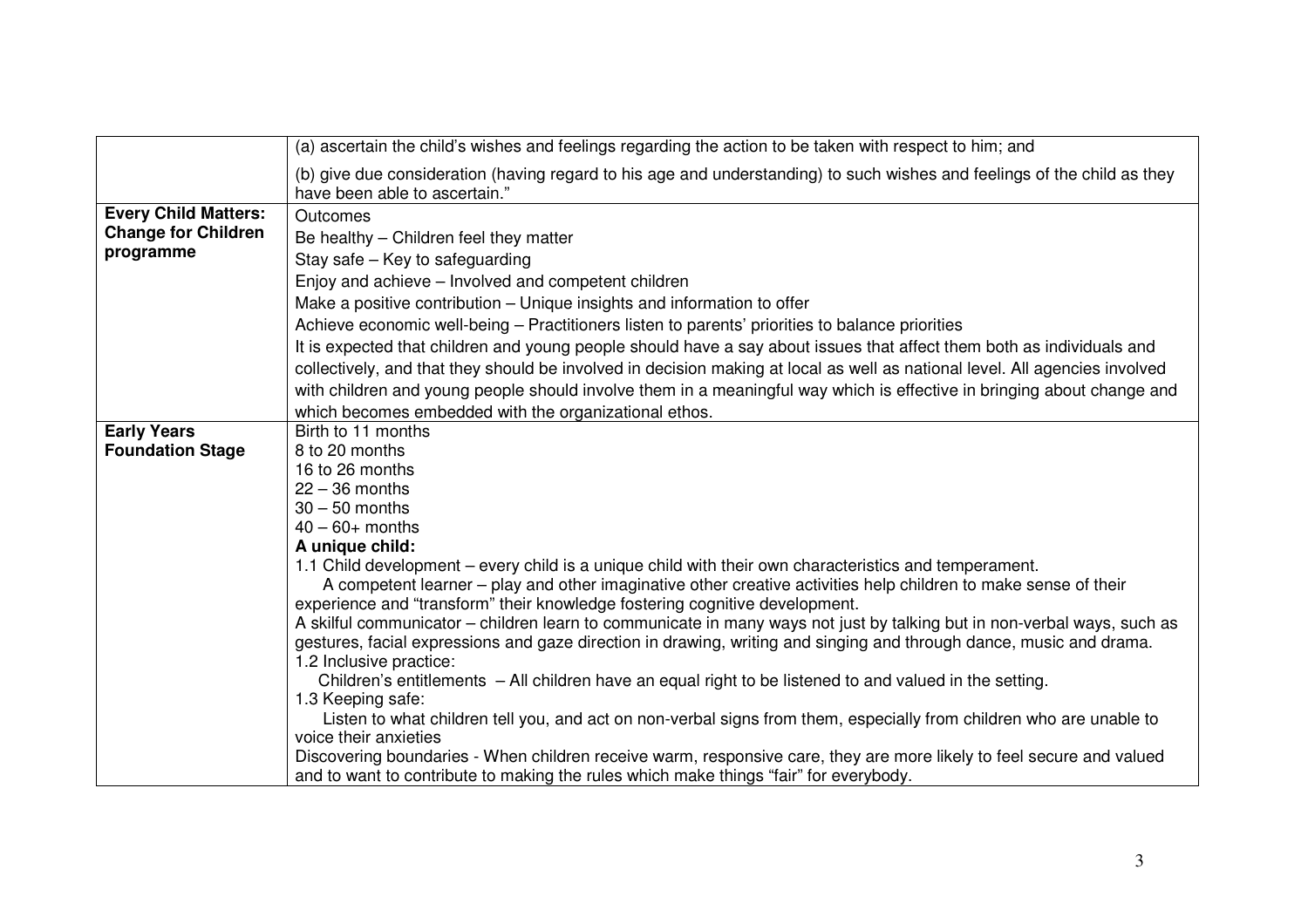| Making choices - Making choices is about things such as what they will do or what they will wear helps children feel<br>some sense of control over their day. Remember that choices sometimes include choosing not to do something, such as<br>choosing not to join in when everybody else is moving to music.<br>1.4 Health and well being:<br>Physical well-being<br>Emotional well-being |
|---------------------------------------------------------------------------------------------------------------------------------------------------------------------------------------------------------------------------------------------------------------------------------------------------------------------------------------------------------------------------------------------|
| <b>Positive Relationships:</b>                                                                                                                                                                                                                                                                                                                                                              |
| 2.1 Respecting each other                                                                                                                                                                                                                                                                                                                                                                   |
| 'Every interaction is based on respectful acknowledgement of the feelings of children and their families'                                                                                                                                                                                                                                                                                   |
| 2.2 Parents as partners                                                                                                                                                                                                                                                                                                                                                                     |
| Communication                                                                                                                                                                                                                                                                                                                                                                               |
| Learning together                                                                                                                                                                                                                                                                                                                                                                           |
| 2.3 Supporting Learning:                                                                                                                                                                                                                                                                                                                                                                    |
| Listening to children – Babies, very young children and those with speech or other developmental delay or disability                                                                                                                                                                                                                                                                        |
| may not say anything verbally, though they may communicate a great deal in other ways.<br>By observing and listening they (effective practitioners) discover what children like to do, and when they feel confident,                                                                                                                                                                        |
| scared or frustrated.                                                                                                                                                                                                                                                                                                                                                                       |
| They are able to tune in to, rather than talk at, children, taking their lead and direction from what the children say and do.                                                                                                                                                                                                                                                              |
| The more practitioners know about each child, the better they are able to support and extend each child's learning.                                                                                                                                                                                                                                                                         |
| 2.4 Key person                                                                                                                                                                                                                                                                                                                                                                              |
| Independence                                                                                                                                                                                                                                                                                                                                                                                |
| <b>Enabling Environments:</b>                                                                                                                                                                                                                                                                                                                                                               |
| 3.1 Observation, assessment and planning                                                                                                                                                                                                                                                                                                                                                    |
| Schedules and routines should flow with the child's needs.                                                                                                                                                                                                                                                                                                                                  |
| 3.2 Supporting every child                                                                                                                                                                                                                                                                                                                                                                  |
| Every child's learning journey takes a personal path based on their own individual interests, experiences and the                                                                                                                                                                                                                                                                           |
| curriculum on offer.                                                                                                                                                                                                                                                                                                                                                                        |
| When children's needs are central to the learning process children are listened to.                                                                                                                                                                                                                                                                                                         |
| 3.3 The learning environment                                                                                                                                                                                                                                                                                                                                                                |
| Adults need to empathise with children and support their emotions.                                                                                                                                                                                                                                                                                                                          |
| Encourage children to help to plan the payout of the environment and to contribute to keeping it tidy.                                                                                                                                                                                                                                                                                      |
| 3.4 The wider context - Transitions and continuity                                                                                                                                                                                                                                                                                                                                          |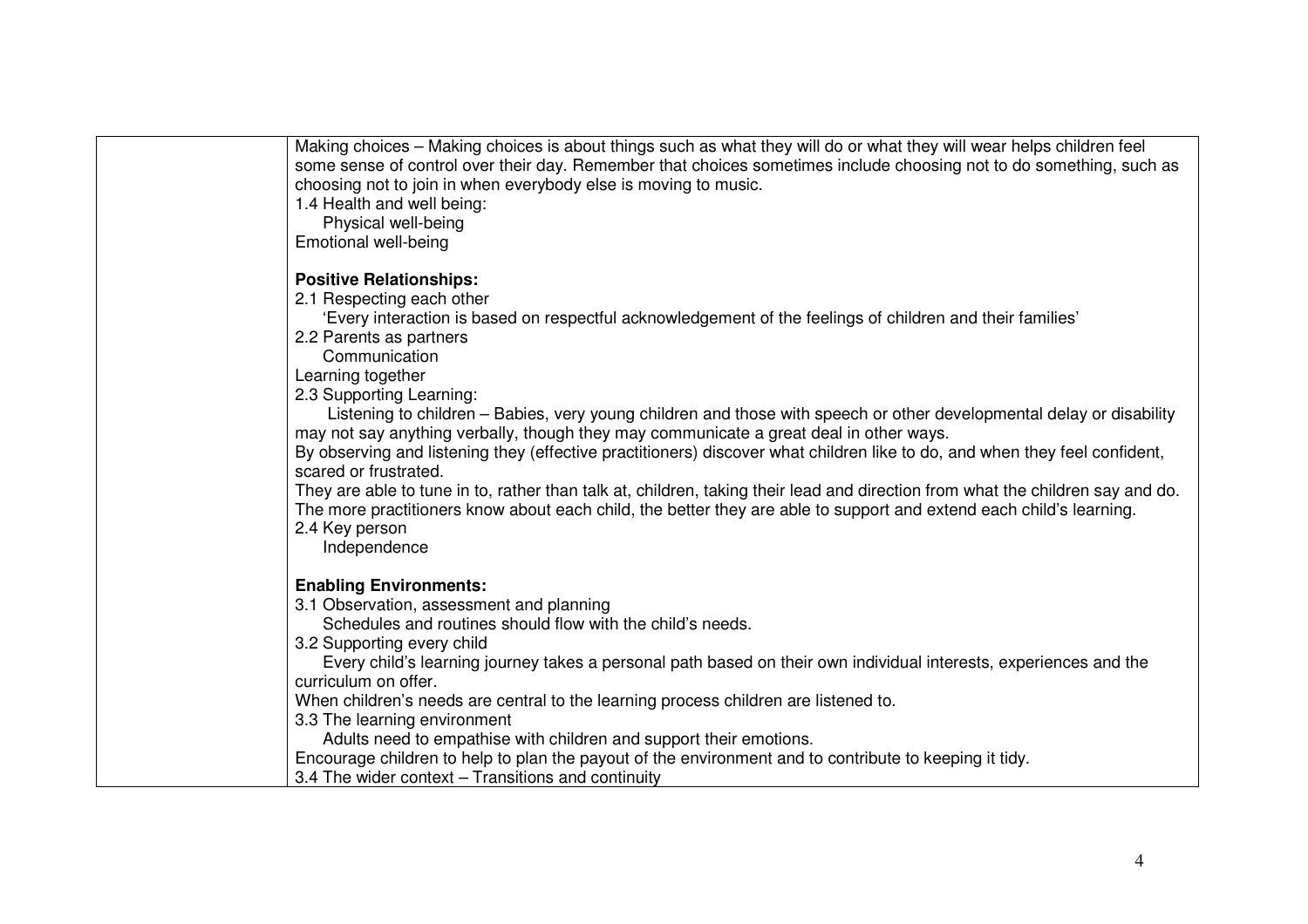|                             | <b>Learning and Development</b>                                                                                                                        |
|-----------------------------|--------------------------------------------------------------------------------------------------------------------------------------------------------|
|                             | 4.1 In their play children learn at their highest level. Play with peers is important for children's development.                                      |
|                             | Whilst playing, children can express fears and relive anxious experiences. They can try things out, solve problems                                     |
|                             | and be creative, and can take risks and use trial and error to find things out.                                                                        |
|                             | 4.2 Active learners need to have some independence and control over their learning to keep their interest and develop                                  |
|                             | their creativity.                                                                                                                                      |
|                             | Make learning plans for each child based on information gained from talking to them, their parents and your colleagues,<br>and by observing the child. |
|                             | 4.3 Sustained shared thinking involves the adult being aware of the children's interests and understandings, and the adult                             |
|                             | and children working together to develop an idea or skill.                                                                                             |
|                             | Sustained shared thinking can only happen when there are responsive trusting relationships between adults and children.                                |
|                             | Document children's learning through photos and words. Use these to talk to children and parents about the learning that                               |
|                             | has taken place.                                                                                                                                       |
|                             | 4.4 Areas of learning and development                                                                                                                  |
|                             | Personal, social and emotional development                                                                                                             |
|                             | Problem solving, reasoning and numeracy                                                                                                                |
| <b>National Service</b>     | Aim and Standards                                                                                                                                      |
| <b>Framework for</b>        | Ensure the child is seen and communicated with using their preferred communication method or language.                                                 |
| Children, Young             | Children, young people and their parents participate in planning, evaluating and improving the quality of services                                     |
| <b>People and Maternity</b> |                                                                                                                                                        |
| <b>Services</b>             | Standard 3:                                                                                                                                            |
|                             | Children and young people and families receive high quality services which are co-ordinated around their individual and                                |
|                             | family needs and take account of their views.                                                                                                          |
| <b>NHS Constitution</b>     | 7 key principles:                                                                                                                                      |
|                             | 4. NHS services must reflect the needs and preferences of patients, their families and their carers.                                                   |
| <b>Quality Improvement</b>  | A principled approach to continuous quality improvement based on the rights of children.                                                               |
| <b>Principles</b>           | - Ensuring settings consult children, young people and families on what they want to get out of attending the setting.                                 |
|                             | - Mapping quality improvement standards, outcomes or benefits on to key frameworks such as ECM and EYFS. Including                                     |
|                             | guidance and tools for gathering feedback from children, young people and families on what benefits they have gained.                                  |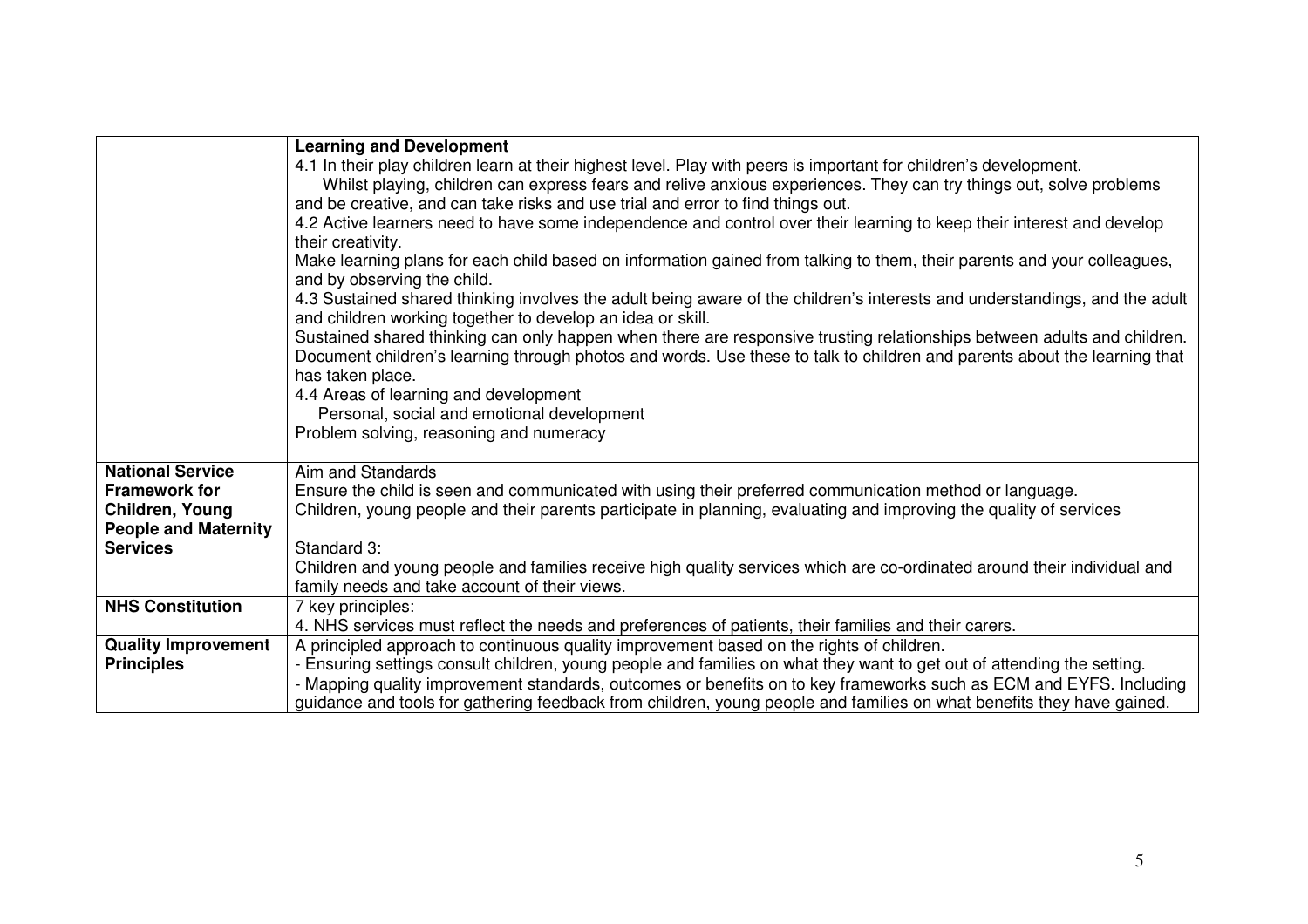| <b>INTERNATIONAL</b><br><b>PERSPECTIVES</b>                 |                                                                                                                                                                                                                                                                                                                                                                                                                              |
|-------------------------------------------------------------|------------------------------------------------------------------------------------------------------------------------------------------------------------------------------------------------------------------------------------------------------------------------------------------------------------------------------------------------------------------------------------------------------------------------------|
| <b>Beyond Listening.</b><br>Children's                      | Basis thesis: We need to do more than listen. We need to take account of what children have to say about the services<br>that are designed to meet their needs.                                                                                                                                                                                                                                                              |
| perspectives on early<br>childhood services.<br>Clark et al | Rationales for listening to young children<br>Listening as a means of enhancing children's participation in shaping their own lives and environments<br>Listening as a principle and practice in learning.                                                                                                                                                                                                                   |
|                                                             | If we believe that children possess their own theories, interpretations and questions, and are protagonists in the<br>knowledge building processes, then the most important verbs in educational practice are no longer to "talk" to "explain" or<br>to "transmit" but "to listen". Listening means being open to others and what they have to say, listening to the 100 (and<br>more) language with all our senses. Renaldi |
|                                                             | Distinction between:<br>Listening as a tool – requires hearing and interpreting what you hear<br>And                                                                                                                                                                                                                                                                                                                         |
|                                                             | Listening as constituting a basic ethos of giving voice – requires 'loyal' facilitation and representations, making a common<br>cause with children (Warming)                                                                                                                                                                                                                                                                |
|                                                             | 1 chapter on approach:<br>Rinaldi - Reggio Emilia                                                                                                                                                                                                                                                                                                                                                                            |
|                                                             | 3 chapters from researchers:<br>Clark - England (Mosaic)<br>Warming – Denmark (participant observation / 'making common cause with the children')<br>Eide and Winfer - Norway (Interviewing children)                                                                                                                                                                                                                        |
|                                                             | 3 chapters from practice:<br>Driscoll and Rudge - England (profile books)<br>Kinney – Scotland (4 principles of working practice: Putting children first, inclusion, quality and partnership)<br>Carrr, Jones and Lee - New Zealand                                                                                                                                                                                          |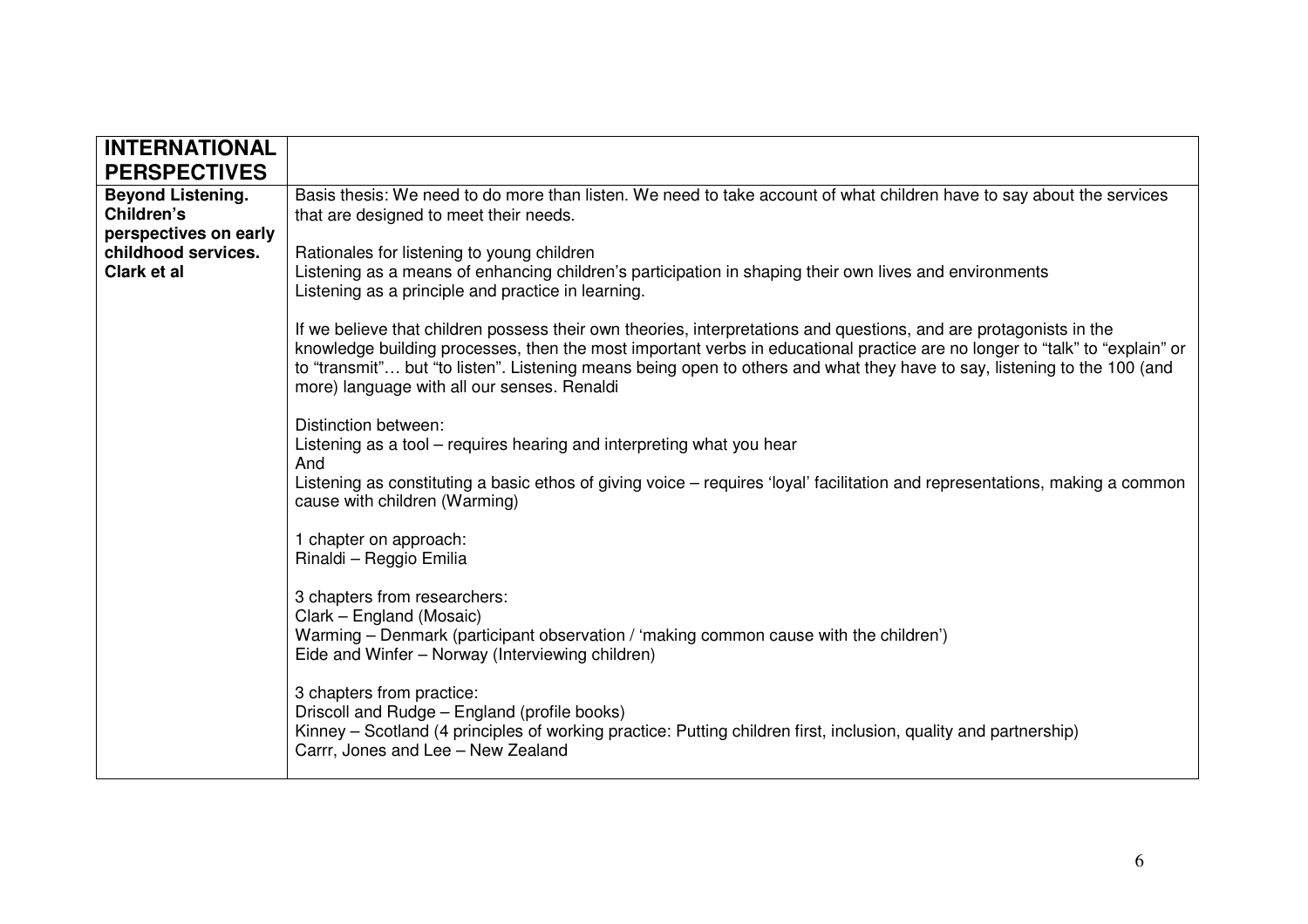|                                            | Discourse - Kjorholt (Norway)<br>2 rationales for listening: rights discourse and relational ethics                                                                                                                                                     |
|--------------------------------------------|---------------------------------------------------------------------------------------------------------------------------------------------------------------------------------------------------------------------------------------------------------|
|                                            |                                                                                                                                                                                                                                                         |
|                                            | New Zealand – Redefinition of the purpose of assessment as being to notice, recognize and respond to competent and                                                                                                                                      |
|                                            | confident learners and communicators – so children's voices have a large part to play in defining and communicating that<br>learning.                                                                                                                   |
|                                            |                                                                                                                                                                                                                                                         |
| Te Whariki - Early                         | Infant (Birth to 18 months) Toddler $(1 - 3$ years) Young child (2/12 to school entry)                                                                                                                                                                  |
| childhood curriculum<br><b>New Zealand</b> | Principles: Curriculum is<br>about reciprocal and responsive relationships (with people, places and things)                                                                                                                                             |
|                                            | connects with family and community                                                                                                                                                                                                                      |
|                                            | is holistic                                                                                                                                                                                                                                             |
|                                            | is empowering<br>Metaphor of <i>participation</i> in a learning community) rather than <i>acquisition</i> (of a collection of skills and knowledge).                                                                                                    |
|                                            |                                                                                                                                                                                                                                                         |
|                                            | Strands:<br>1 Well-being – the health and well-being of the child is protected and nurtured                                                                                                                                                             |
|                                            | 2 Belonging – children and their families feel a sense of belonging                                                                                                                                                                                     |
|                                            | 3 Contribution - opportunities for learning are equitable and each child's contribution is valued                                                                                                                                                       |
|                                            | 4 Communication – the languages and symbols of their own and other cultures are promoted and protected<br>5 Exploration – the child learns through active exploration of the environment                                                                |
|                                            | Different levels of learning:                                                                                                                                                                                                                           |
|                                            | 1. The learner engaged with the learning environment                                                                                                                                                                                                    |
|                                            | 2. The immediate learning environments and relationships between them<br>3. The adult's environment as it influences their capacity to care and educate                                                                                                 |
|                                            | 4. The nation's beliefs and values about children and early childhood care and education.                                                                                                                                                               |
|                                            | Learning Stories are a method of documenting everyday interactions. The comprise:                                                                                                                                                                       |
|                                            | a learning episode<br>a short term review                                                                                                                                                                                                               |
|                                            | a what next?                                                                                                                                                                                                                                            |
| <b>Dialogues with places</b>               |                                                                                                                                                                                                                                                         |
| - Reggio Emilia                            | Reggio educators believe that each child has unlimited potential and is eager to interact with and contribute to the world.<br>Children act as <i>protagonists</i> in their own learning, encouraged by teachers to develop projects and solve problems |
|                                            | among themselves. The teacher is a resource who can 'lend' help', information and experience when necessary.                                                                                                                                            |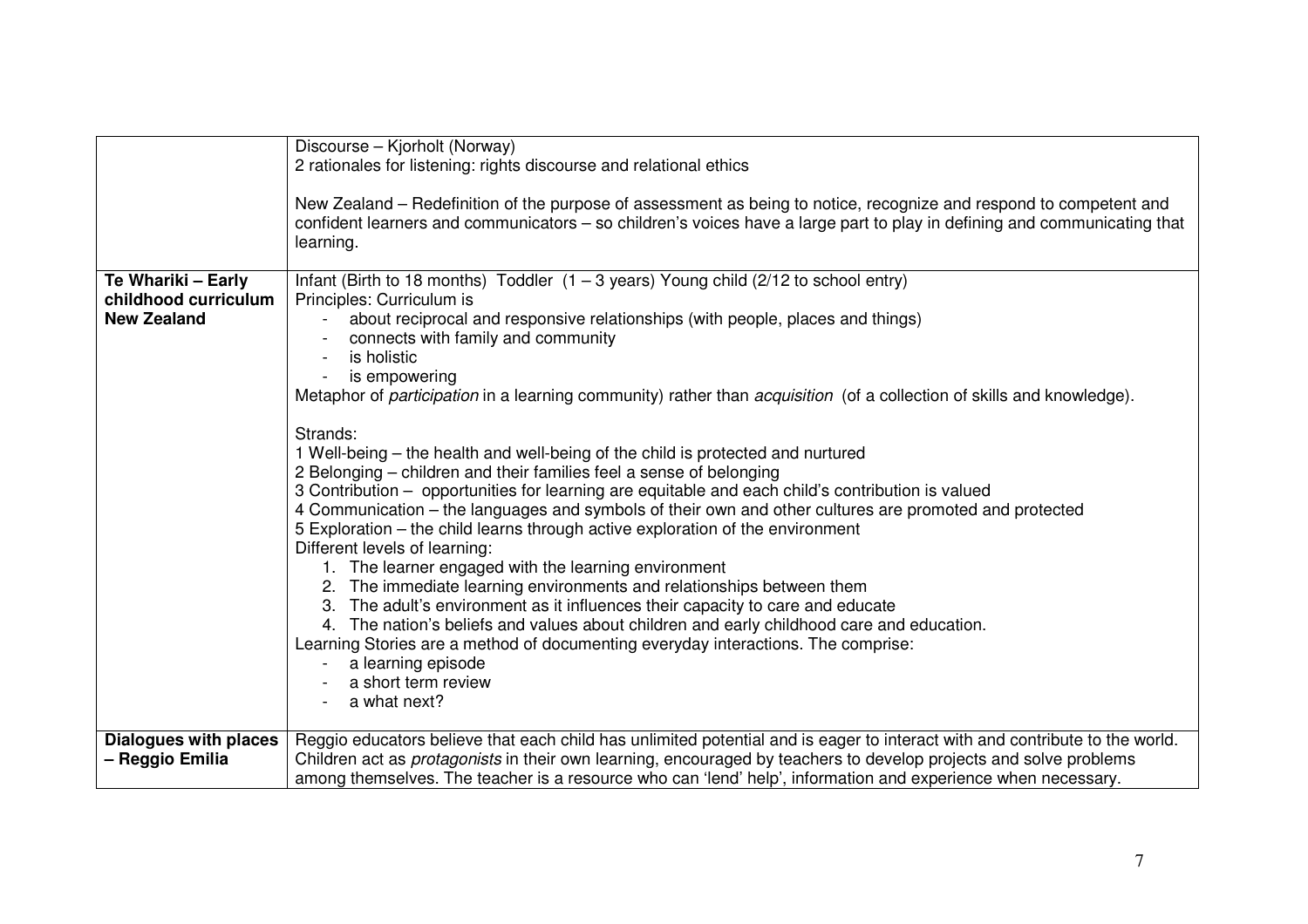|                  | Listening is an approach to life, a culture.<br>A pedagogy of listening and relationships – an openness to the other's thought and to the question of meaning.<br>Through pedagogical documentation learning processes can be shared, discussed, reflected upon and interpreted. (DThe<br>documented traces are used after not during the process                                                                                                                               |
|------------------|---------------------------------------------------------------------------------------------------------------------------------------------------------------------------------------------------------------------------------------------------------------------------------------------------------------------------------------------------------------------------------------------------------------------------------------------------------------------------------|
|                  | Listening is:<br>- emotion and reciprocity,<br>interpretation and meaning making<br>openness and sensitivity to connections<br>difference and change<br>the importance of doubt and uncertainly<br>Listening involves many senses and many languages<br>'Listening to the hundred, the thousand languages, symbols and codes we use to express ourselves and communicate,<br>and with which life expresses itself and communicates to those who know how to listen.'<br>Rinaldi |
| <b>Highscope</b> | Active participatory learning programme.<br>The HighScope Curriculum emphasizes adult-child interaction, a carefully designed learning environment, and a plan-do-<br>review process that strengthens initiative and self-reliance in children and young people. Teachers and students are<br>active partners in shaping the educational experience.                                                                                                                            |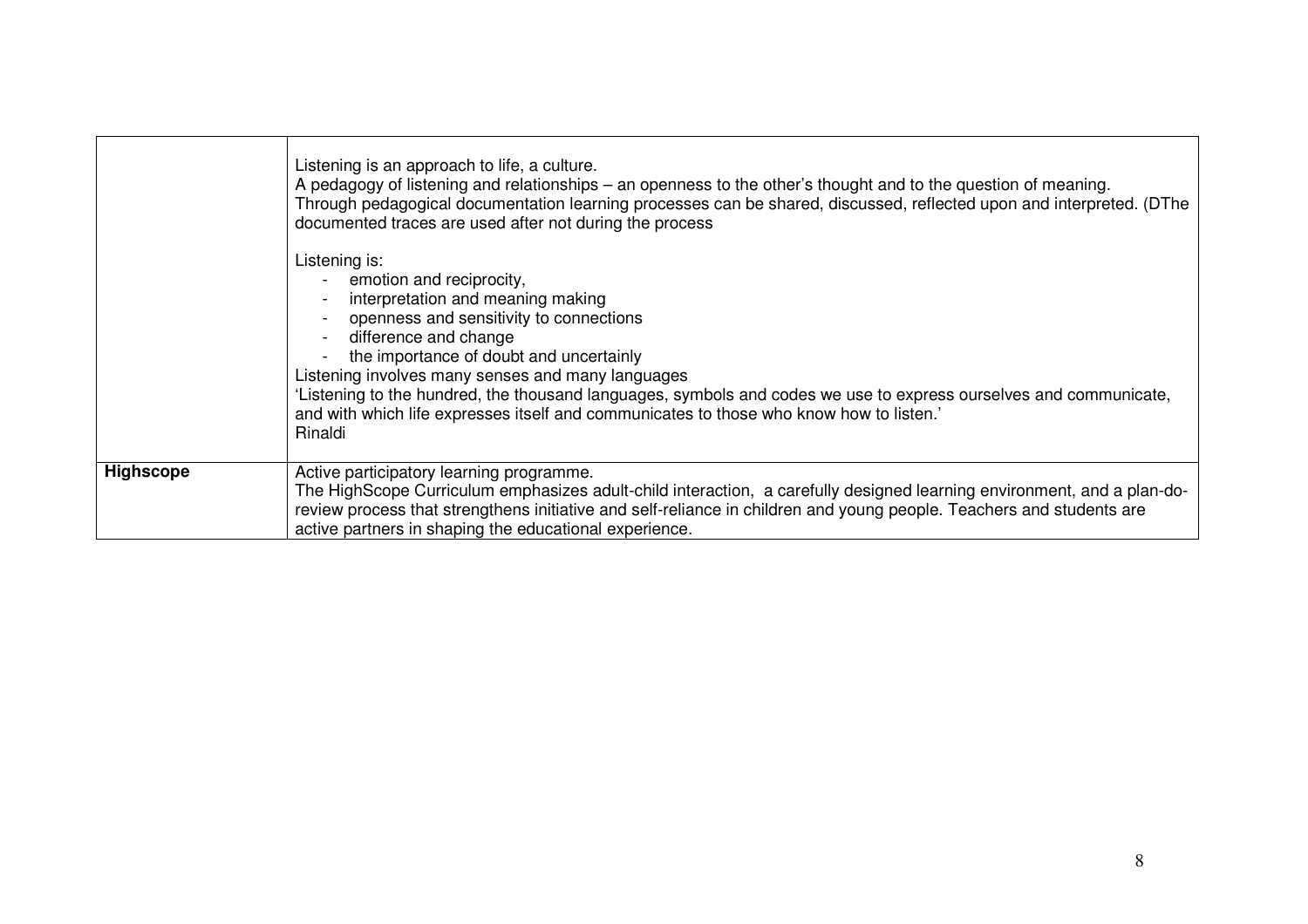| <b>APPROACHES</b>         |                                                                                                                                                                                                                                                                                                                                                                                                                                                                                                                                                                                                                                                                                                                                                                                                                                                                                                                                                                                                                                                                                                                   |                                                                                                                                                                                                                                                                                                                                                                                                                                                                                                                                                                                                                                                                                                                                                                                                                                                                                                                                                             |
|---------------------------|-------------------------------------------------------------------------------------------------------------------------------------------------------------------------------------------------------------------------------------------------------------------------------------------------------------------------------------------------------------------------------------------------------------------------------------------------------------------------------------------------------------------------------------------------------------------------------------------------------------------------------------------------------------------------------------------------------------------------------------------------------------------------------------------------------------------------------------------------------------------------------------------------------------------------------------------------------------------------------------------------------------------------------------------------------------------------------------------------------------------|-------------------------------------------------------------------------------------------------------------------------------------------------------------------------------------------------------------------------------------------------------------------------------------------------------------------------------------------------------------------------------------------------------------------------------------------------------------------------------------------------------------------------------------------------------------------------------------------------------------------------------------------------------------------------------------------------------------------------------------------------------------------------------------------------------------------------------------------------------------------------------------------------------------------------------------------------------------|
| <b>Listening to young</b> | Developed with 3 and 4 year olds.                                                                                                                                                                                                                                                                                                                                                                                                                                                                                                                                                                                                                                                                                                                                                                                                                                                                                                                                                                                                                                                                                 | The Mosaic approach:                                                                                                                                                                                                                                                                                                                                                                                                                                                                                                                                                                                                                                                                                                                                                                                                                                                                                                                                        |
| children - The Mosaic     | Adapted to work with children under 2, children who whom                                                                                                                                                                                                                                                                                                                                                                                                                                                                                                                                                                                                                                                                                                                                                                                                                                                                                                                                                                                                                                                          | Visual and verbal tools used to build up a living picture of                                                                                                                                                                                                                                                                                                                                                                                                                                                                                                                                                                                                                                                                                                                                                                                                                                                                                                |
| approach                  | English is an additional language, keyworkers and parents.                                                                                                                                                                                                                                                                                                                                                                                                                                                                                                                                                                                                                                                                                                                                                                                                                                                                                                                                                                                                                                                        | children's perspectives.                                                                                                                                                                                                                                                                                                                                                                                                                                                                                                                                                                                                                                                                                                                                                                                                                                                                                                                                    |
| <b>Alison Clark and</b>   | A multi-method approach enabling young children and adults                                                                                                                                                                                                                                                                                                                                                                                                                                                                                                                                                                                                                                                                                                                                                                                                                                                                                                                                                                                                                                                        |                                                                                                                                                                                                                                                                                                                                                                                                                                                                                                                                                                                                                                                                                                                                                                                                                                                                                                                                                             |
| Moss, P.                  | to be involved in 'meaning making' together.<br>Listening to young children's perspectives of their daily lives.<br>Integrated approach combining visual and verbal.<br>Multi-method approach - 9 tiles (observation, child<br>conferencing, parent interview, tours, cameras, maps,<br>parents, practitioner +1 blank)<br>Framework for listening to young children:<br>* multi-method recognizes the different 'voices' or languages<br>of children<br>* participatory – treats children as agents and experts in their<br>own lives<br>* reflexive – includes children, practitioners and parents in<br>reflecting on meanings; addresses the question of<br>interpretation<br>* adaptable – can be applied in a variety of early childhood<br>institutions<br>* focused on children's lived experiences - can be used for a<br>variety of purposes including looking at lives lived rather than<br>knowledge gained or care received<br>* embedded into practice - a framework for listening which<br>has the potential to be used as an evaluative tool and to<br>become embedded into early years practice. | Stage 1: Children and adults gathering documentation.<br>Observation including pre-verbal - listening to<br>body language, facial expressions, movements<br>and different cries.<br>Child conferencing - questions based on<br>children's perception of their daily experiences.<br>Cameras - for children to build visual pictures of<br>their perceptions of the setting.<br>Tours - enabling children to take adults around<br>the setting in order to talk to them about the<br>environment. They can take responsibility for<br>how the route is created, recorded and<br>documented.<br>Mapping – children can create visual maps of the<br>setting, providing scope for highlighting its most<br>positive and negative aspects.<br>Role play – small play figures and play<br>equipment.<br>(Other methodological 'pieces':<br>Informal interviews with practitioners and parents.<br>Magic carpet – Slide show of familiar and different<br>places. |
|                           | The voices of young children begin at birth (Pugh and Selleck<br>1996) and children can "speak" through their play, their<br>actions and reactions (Goldschmied and Jackson 1994).                                                                                                                                                                                                                                                                                                                                                                                                                                                                                                                                                                                                                                                                                                                                                                                                                                                                                                                                | Stage 2: Piecing together information for dialogue,<br>reflection and interpretation.<br>Bringing the Mosaic together - sharing dialogue<br>about the documentation and different                                                                                                                                                                                                                                                                                                                                                                                                                                                                                                                                                                                                                                                                                                                                                                           |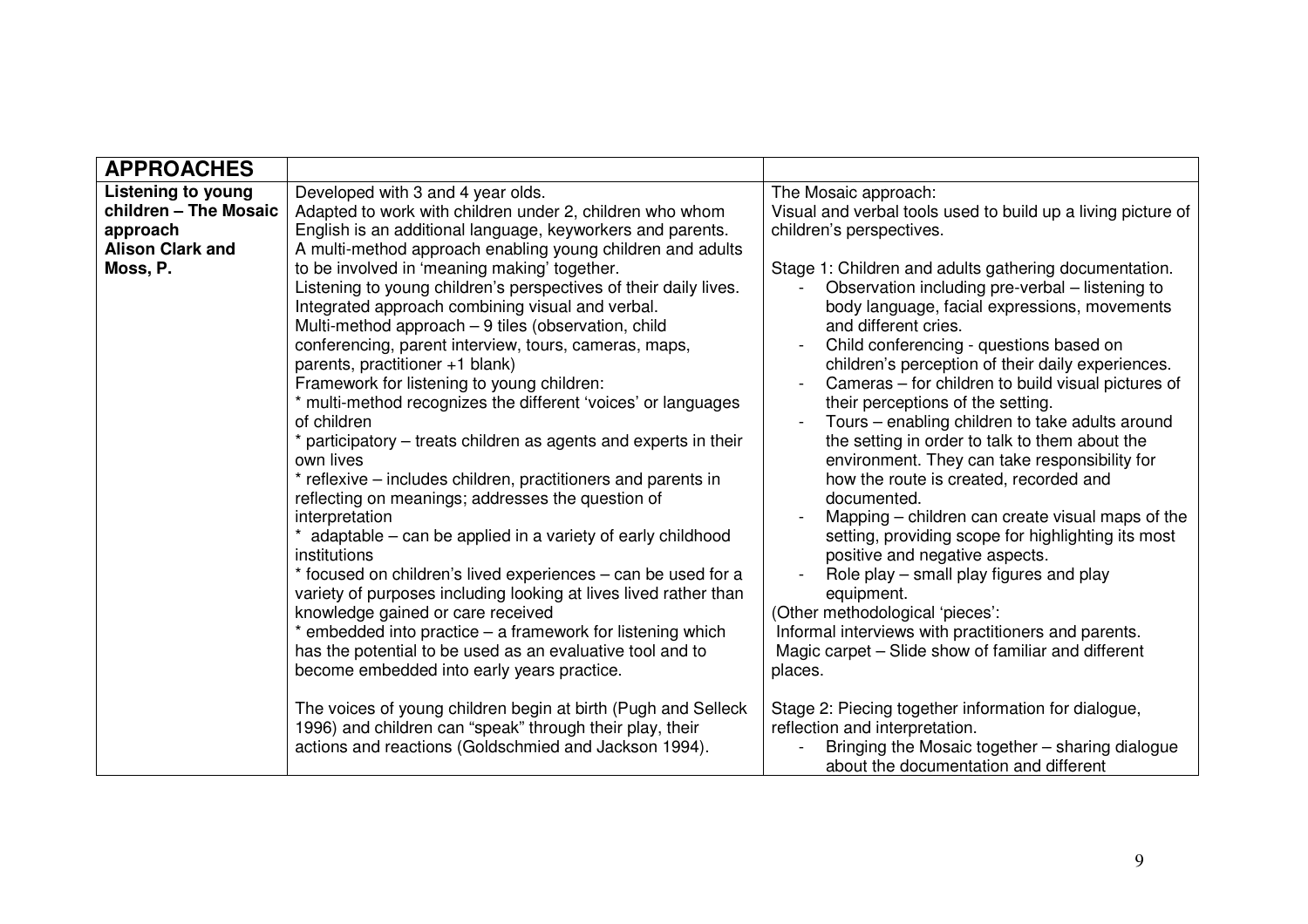|                              |                                                                                         | perspectives.<br>3 case studies.                                                                                                                                                                                                                                                                                                                                                                                                           |
|------------------------------|-----------------------------------------------------------------------------------------|--------------------------------------------------------------------------------------------------------------------------------------------------------------------------------------------------------------------------------------------------------------------------------------------------------------------------------------------------------------------------------------------------------------------------------------------|
|                              |                                                                                         | 3 key ingredients:<br>- The methods – combined use of tools which enable<br>young children to express their ideas and feelings with<br>confidence<br>- The attitude towards children which this approach<br>represents - children seen as experts in their own lives.<br>- There is a value in each piece of the Mosaic.<br>The value is increased by combining other pieces of<br>perspectives, including those of parents and keyworker. |
| An encounter with            | Documentation approach based on listening to children and                               |                                                                                                                                                                                                                                                                                                                                                                                                                                            |
| Reggio Emilia.               | observation of their interests and concerns.                                            |                                                                                                                                                                                                                                                                                                                                                                                                                                            |
| Children's early             | Centres around recording and commenting on children'                                    |                                                                                                                                                                                                                                                                                                                                                                                                                                            |
| learning made visible.       | learning through photos, wall displays, videos and a variety of                         |                                                                                                                                                                                                                                                                                                                                                                                                                                            |
| <b>Kinney and Wharton</b>    | different media.                                                                        |                                                                                                                                                                                                                                                                                                                                                                                                                                            |
| Listen and Change -          | Definition of participation: The process by which individuals                           |                                                                                                                                                                                                                                                                                                                                                                                                                                            |
| A Guide to Children          | and groups of individuals can influence decision-making and                             |                                                                                                                                                                                                                                                                                                                                                                                                                                            |
| and Young People's           | bring about change.                                                                     |                                                                                                                                                                                                                                                                                                                                                                                                                                            |
| <b>Participation Rights.</b> | 5 degrees of participation:                                                             |                                                                                                                                                                                                                                                                                                                                                                                                                                            |
| <b>Participation Works</b>   | - Youth-initiated, shared decisions with adults                                         |                                                                                                                                                                                                                                                                                                                                                                                                                                            |
|                              | - Consulted and informed                                                                |                                                                                                                                                                                                                                                                                                                                                                                                                                            |
|                              | - Assigned but informed                                                                 |                                                                                                                                                                                                                                                                                                                                                                                                                                            |
|                              | - Adult-initiated, shared decisions with young people<br>- Youth initiated and directed |                                                                                                                                                                                                                                                                                                                                                                                                                                            |
| <b>NCB Report: Children</b>  | PALS (NHS Patient Advice and Liaison Service)                                           |                                                                                                                                                                                                                                                                                                                                                                                                                                            |
| and young people get         | Project aiming to give children and young people a greater                              |                                                                                                                                                                                                                                                                                                                                                                                                                                            |
| involved in PALS             | voice and inclusion – nothing specific regarding young                                  |                                                                                                                                                                                                                                                                                                                                                                                                                                            |
|                              | children.                                                                               |                                                                                                                                                                                                                                                                                                                                                                                                                                            |
|                              | Good practice guide.                                                                    |                                                                                                                                                                                                                                                                                                                                                                                                                                            |
|                              |                                                                                         |                                                                                                                                                                                                                                                                                                                                                                                                                                            |
|                              |                                                                                         |                                                                                                                                                                                                                                                                                                                                                                                                                                            |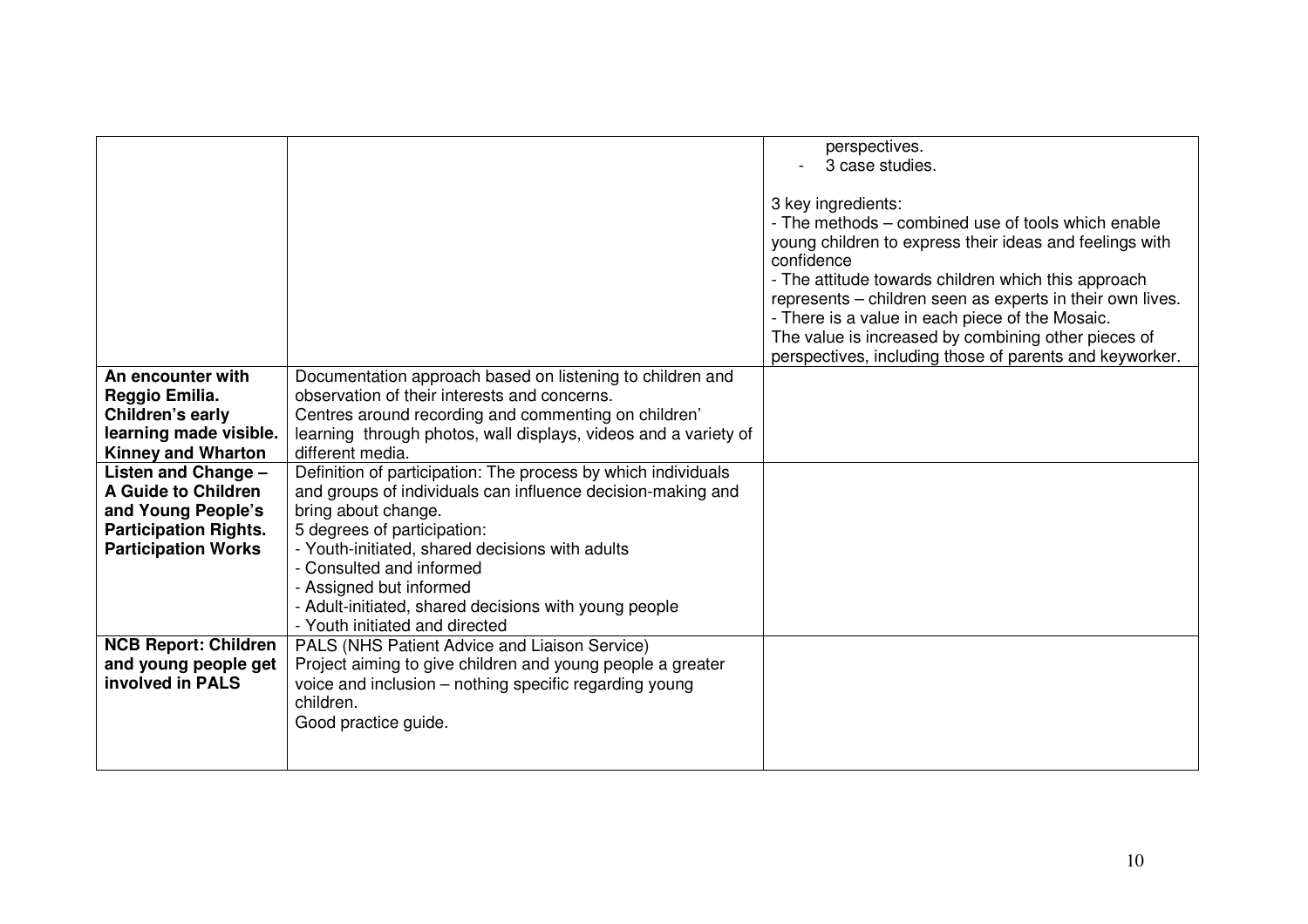| <b>Children's Workforce</b> | Canterbury Christ Church University is working with the         |  |
|-----------------------------|-----------------------------------------------------------------|--|
| <b>Development Council</b>  | Children's Workforce Network to create a database of children   |  |
| (CWDC)                      | and young people's views of their workforce.                    |  |
| Giving a media voice        | The Children's Rights Alliance for England looks at the role    |  |
| for children.               | journalists and editors play in promoting children's human      |  |
| <b>Children's Rights</b>    | rights and equality, and in ensuring that children's voices and |  |
| <b>Alliance for</b>         | experiences are fully reflected in the media.                   |  |
| England's guide for         |                                                                 |  |
| <b>Journalists</b>          |                                                                 |  |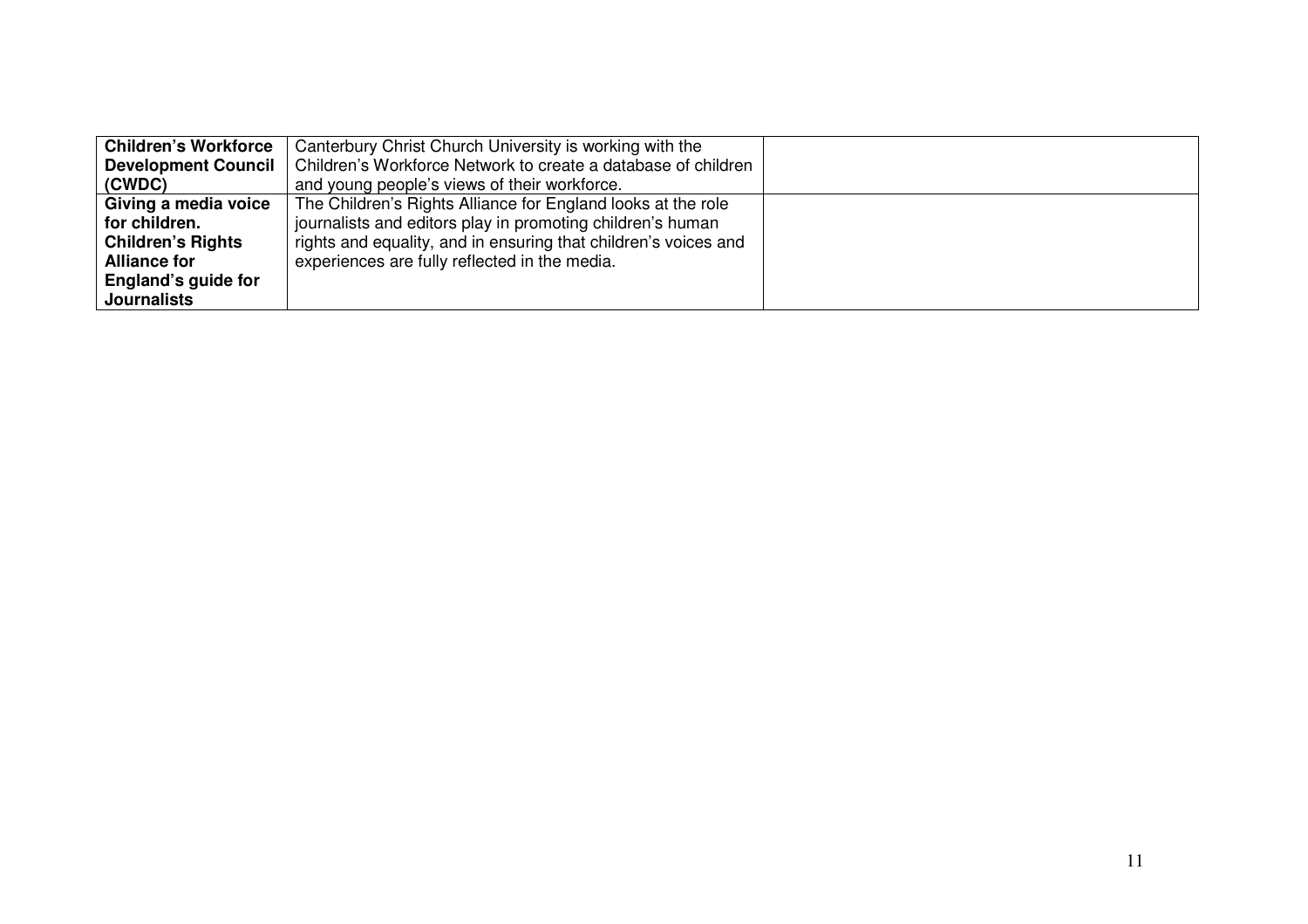| <b>LISTENING AS A</b>         |                                                                                                                                                                                                 |
|-------------------------------|-------------------------------------------------------------------------------------------------------------------------------------------------------------------------------------------------|
| <b>WAY OF LIFE</b>            |                                                                                                                                                                                                 |
| <b>NCB Leaflets</b>           | Are equalities an issue? Find out what young children think - N. Road<br>Why and how we listen to young children $-$ A. Clark                                                                   |
|                               | Listening and responding to young children's views on food. A-M McAuliffe & J. Lane                                                                                                             |
|                               | Listening to babies $-$ D. Rich                                                                                                                                                                 |
|                               | Supporting parents and carers to listen: A guide for practitioners - J. McLarnon                                                                                                                |
|                               | Listening to young disabled children - M. Dickins                                                                                                                                               |
|                               | Developing a listening culture - L. Williams                                                                                                                                                    |
| When are we having            | The Listening Cycle:                                                                                                                                                                            |
| <b>Candyfloss?</b>            | Listen: an active process of receiving, interpreting and responding to communication                                                                                                            |
| <b>McAuliffe</b>              | Document: recording a child's likes and dislikes helps practitioners remember was well as ensuring continuity of                                                                                |
|                               | care if practitioners change                                                                                                                                                                    |
|                               | Reflect: essential to uncover what may not be obvious at first glance<br>Take action: key to gaining trust, children must see evidence that their views have been listened to<br>$\blacksquare$ |
|                               | Feedback: the different between being listened to and feeling listened to – even if the children's wishes cannot be                                                                             |
|                               | met, honest feedback is essential                                                                                                                                                               |
| <b>Quality Improvement</b>    | A Framework for Local Authorities and National Organisations to Improve Quality Outcomes for Children and Young                                                                                 |
| Principles.                   | People                                                                                                                                                                                          |
|                               | 12 principles.                                                                                                                                                                                  |
| <b>Exploring the Field of</b> | Good practice review in listening to and consulting with young children (under 5 years) to examine methodology and                                                                              |
| Listening to and              | impact.                                                                                                                                                                                         |
| <b>Consulting with</b>        | Young children have raised the following key themes in the studies to date:                                                                                                                     |
| <b>Young Children</b>         | The importance of relationships, especially friends and key adults                                                                                                                              |
| <b>Research Report 445</b>    | The quality of food and drink and their access to these                                                                                                                                         |
|                               | Access to the outdoor environment, in particular use of favourite equipment.<br>$\sim$                                                                                                          |
|                               | The importance of having time for children to finish their 'projects'                                                                                                                           |
|                               | Transitions to new settings                                                                                                                                                                     |
|                               | Definitions:                                                                                                                                                                                    |
|                               | Listening is understood to be                                                                                                                                                                   |
|                               | an active process of communication involving hearing, interpreting and constructing meanings                                                                                                    |
|                               | not limited to the spoken word                                                                                                                                                                  |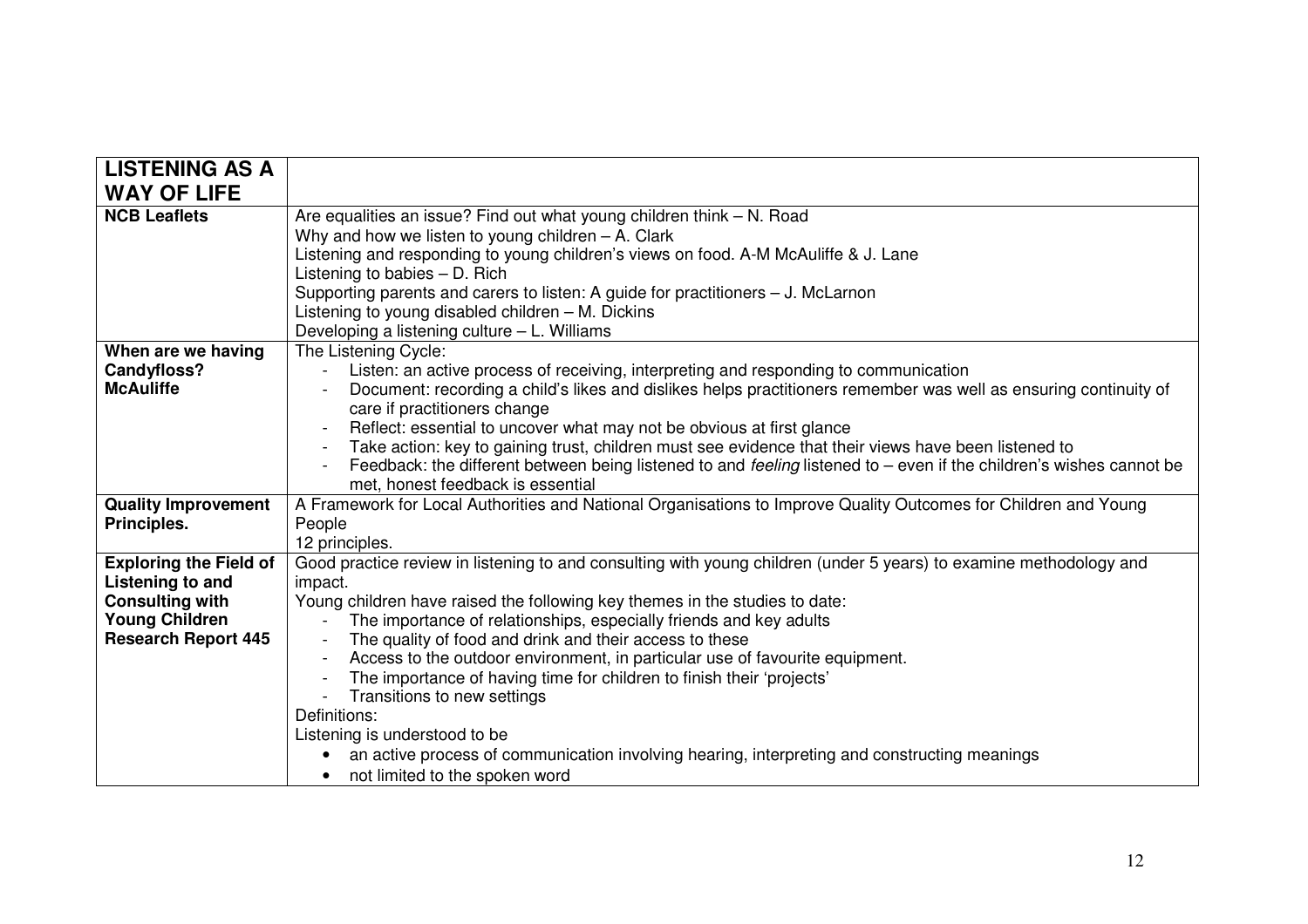| a necessary stage in participation in a) dialy routines as well as in b) wider decision making activities.<br>Consultation which should involve listening is listening with a particular purpose:<br>'ways of seeking the views of children as a guide to action' Borland 2001)<br>6 case studies |
|---------------------------------------------------------------------------------------------------------------------------------------------------------------------------------------------------------------------------------------------------------------------------------------------------|
| Impact on e.g. parents, LA's<br>Importance of follow-up/feedback<br>Asking children what they think, but taking it no further will send a message that there is little real interest in their view -<br>Mooney and Blackburn 2002                                                                 |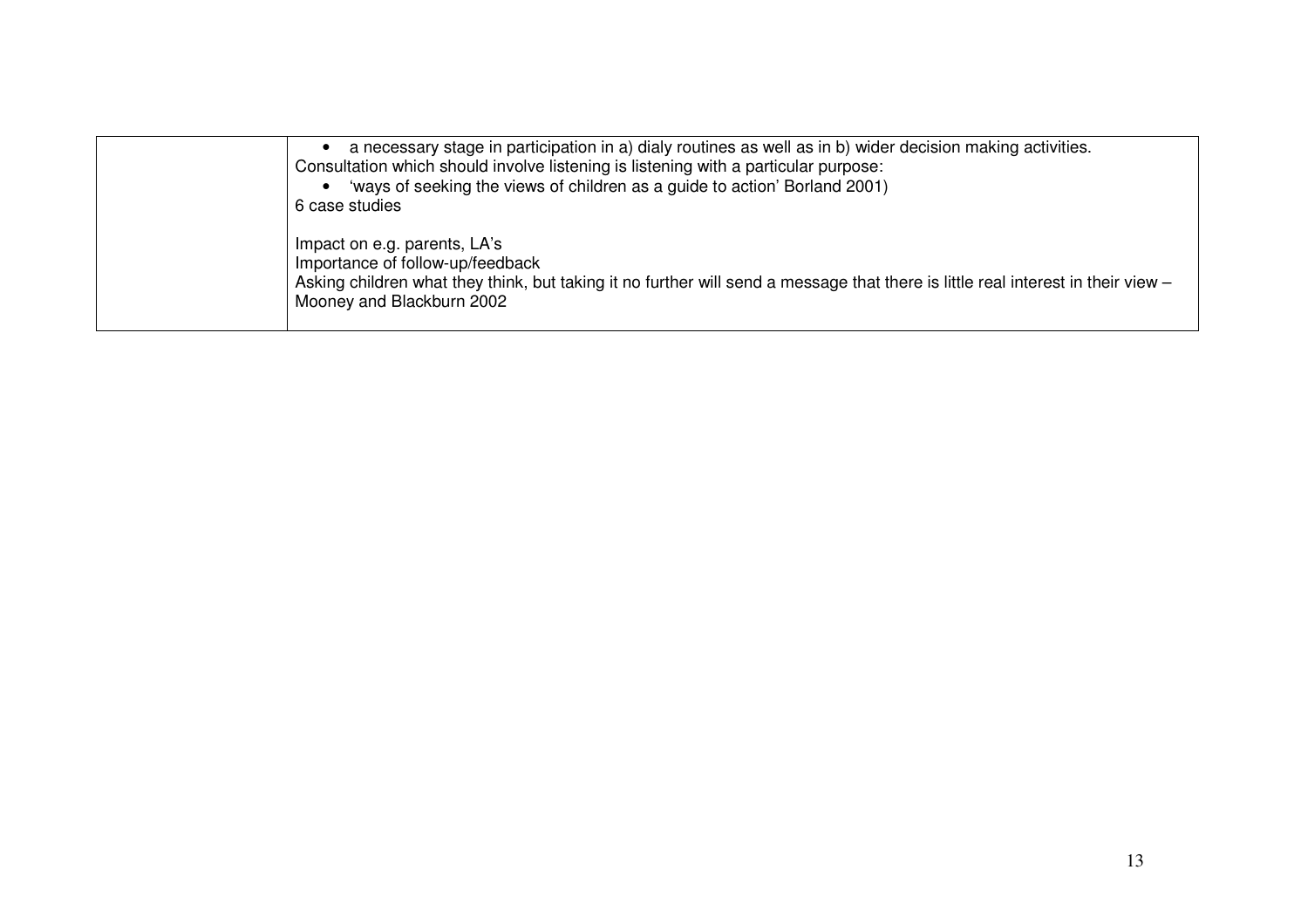| <b>TOOLS</b>                                                                                                                                                                     |                                                                                                                                                                                                                                                                                                                                                                                                                                                                                                                                                                                                                                                                                                                                                                                                                                                                                                                                                         |                                                                                                                                                                                                                                                                                                                                                                                                                                                                                                                                                                                                                                                                                                                                                                                                                                                                                                                                                                                                       |
|----------------------------------------------------------------------------------------------------------------------------------------------------------------------------------|---------------------------------------------------------------------------------------------------------------------------------------------------------------------------------------------------------------------------------------------------------------------------------------------------------------------------------------------------------------------------------------------------------------------------------------------------------------------------------------------------------------------------------------------------------------------------------------------------------------------------------------------------------------------------------------------------------------------------------------------------------------------------------------------------------------------------------------------------------------------------------------------------------------------------------------------------------|-------------------------------------------------------------------------------------------------------------------------------------------------------------------------------------------------------------------------------------------------------------------------------------------------------------------------------------------------------------------------------------------------------------------------------------------------------------------------------------------------------------------------------------------------------------------------------------------------------------------------------------------------------------------------------------------------------------------------------------------------------------------------------------------------------------------------------------------------------------------------------------------------------------------------------------------------------------------------------------------------------|
| Make a Change!<br><b>Participation</b><br><b>Outcomes Tool</b><br><b>Knowsley</b>                                                                                                | Knowsley Participation Charter:<br>Participation is a Right<br>Participation is a Right, not a privilege<br>Knowsley Participation Standards (See below)                                                                                                                                                                                                                                                                                                                                                                                                                                                                                                                                                                                                                                                                                                                                                                                                | A simple tool to record and evaluate the outcomes of<br>children and young people's active involvement:<br>- What we said (what you wanted to happened and change<br>i.e. who did you speak to)<br>- What we did (what you did and who was involved i.e. what<br>happened next?)<br>- What changed (i.e. is anything better as a result of your<br>involvement?)                                                                                                                                                                                                                                                                                                                                                                                                                                                                                                                                                                                                                                      |
| I Can, We Can, You<br>Can<br><b>Rhyming picture book</b><br><b>Toolkit</b><br>Keating, H. & Taggart,<br>Κ.<br><b>Available from:</b><br>ican@theretoday.co.uk<br><b>Knowsley</b> | Definition of participation:<br>"By allowing children to participate we include them in<br>consultation, take their thoughts and feelings into account<br>and allow them freedom of will within a safe environment.<br>Participation from the start helps children to develop<br>essential life skills, which benefit them as individuals and<br>the whole of society."<br><b>Participation Standards:</b><br>1 Decision making<br>Where possible, children and young people are involved<br>in making decisions on how the service is delivered to<br>them and what activities take place.<br>2 Having a say and being listened to<br>Children and young people are given the opportunity to<br>express themselves in the services they are accessing.<br>3 Working together<br>Children and young people are given the opportunity to<br>get together and share ideas.<br>4 Change<br>Change must happen when decisions have been made.<br>5 Response | The toolkit links to each page of the picture book providing:<br>a rationale<br>a link to the foundation stage areas of learning<br>questions/answers/discussion<br>activities<br>There are points to remember including:<br>- evaluate constantly by documenting your observations<br>and the child's by using different skills and tools, e.g.<br>listening, recording conversations, photographing, etc.<br>- at the end of activity take time to find out what<br>worked/what didn't and why. Discuss with children,<br>colleagues and parents.<br>- make up and develop your own decision-making games.<br>- document information again. What did the children learn?<br>What did you learn?<br>Services can apply for a Kite Mark standard. There are 3<br>levels of award (stars) based on current performance:<br>Bronze - Not delivering participation very well but making a<br>concerted effort to rectify the situation.<br>Silver - Delivering participation well, but need s to improve |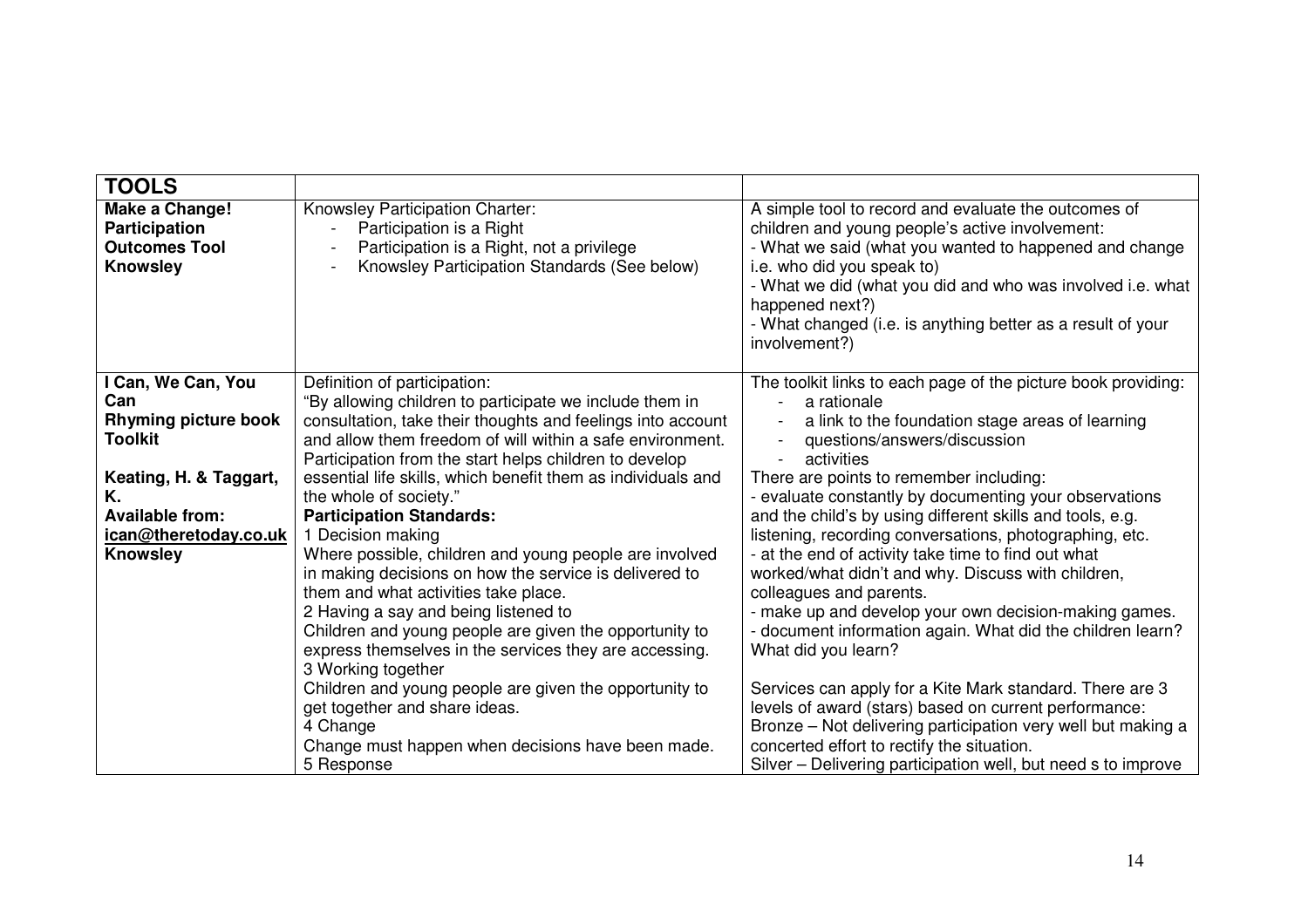|                                                                                                                                           | Children and young people should be made aware of all<br>outcomes resulting from their involvement.<br>6 Training<br>Children and young people are offered opportunities to<br>inform them of their rights to participate and how to do so<br>according to their individual needs.<br>Each standard has supporting criteria.            | on some aspects.<br>Gold – Delivering participation to the best of ability,<br>improvement not needed at the present time.<br>Evaluation I undertaken by:<br>Self-assessment standards form<br>Participation team visits to 'check' the evidence<br>Participation team talks to the children and young<br>people to get their views and include them in the<br>awarding of the Kite Mark. |
|-------------------------------------------------------------------------------------------------------------------------------------------|-----------------------------------------------------------------------------------------------------------------------------------------------------------------------------------------------------------------------------------------------------------------------------------------------------------------------------------------|-------------------------------------------------------------------------------------------------------------------------------------------------------------------------------------------------------------------------------------------------------------------------------------------------------------------------------------------------------------------------------------------|
| Children's<br><b>Commissioner for</b><br><b>England</b>                                                                                   | Website – early years section invites children aged $0 - 4$<br>years to have their say by creating shapes and uploading<br>content like drawings and photos in relation to questions:<br>How are people different?<br>What makes a good friend?<br>How are you feeling today and why?<br>What is your favourite thing to do at nursery? |                                                                                                                                                                                                                                                                                                                                                                                           |
| <b>Hear by Right</b><br><b>Standards for the</b><br>active involvement of<br>children and young<br>people<br><b>National Youth Agency</b> | Standards framework<br>Shared values<br>strategies<br>structures<br>systems<br>staff<br>skills and knowledge<br>style of leadership<br>Each standard comprises:<br>commentary<br>things to think about Questions to ask<br>evidence (paper, verbal, observation)<br>Each level includes mapping and planning.<br>Measures:              | Also What's changed? Tool:<br>- Evidence of listening, planning and change                                                                                                                                                                                                                                                                                                                |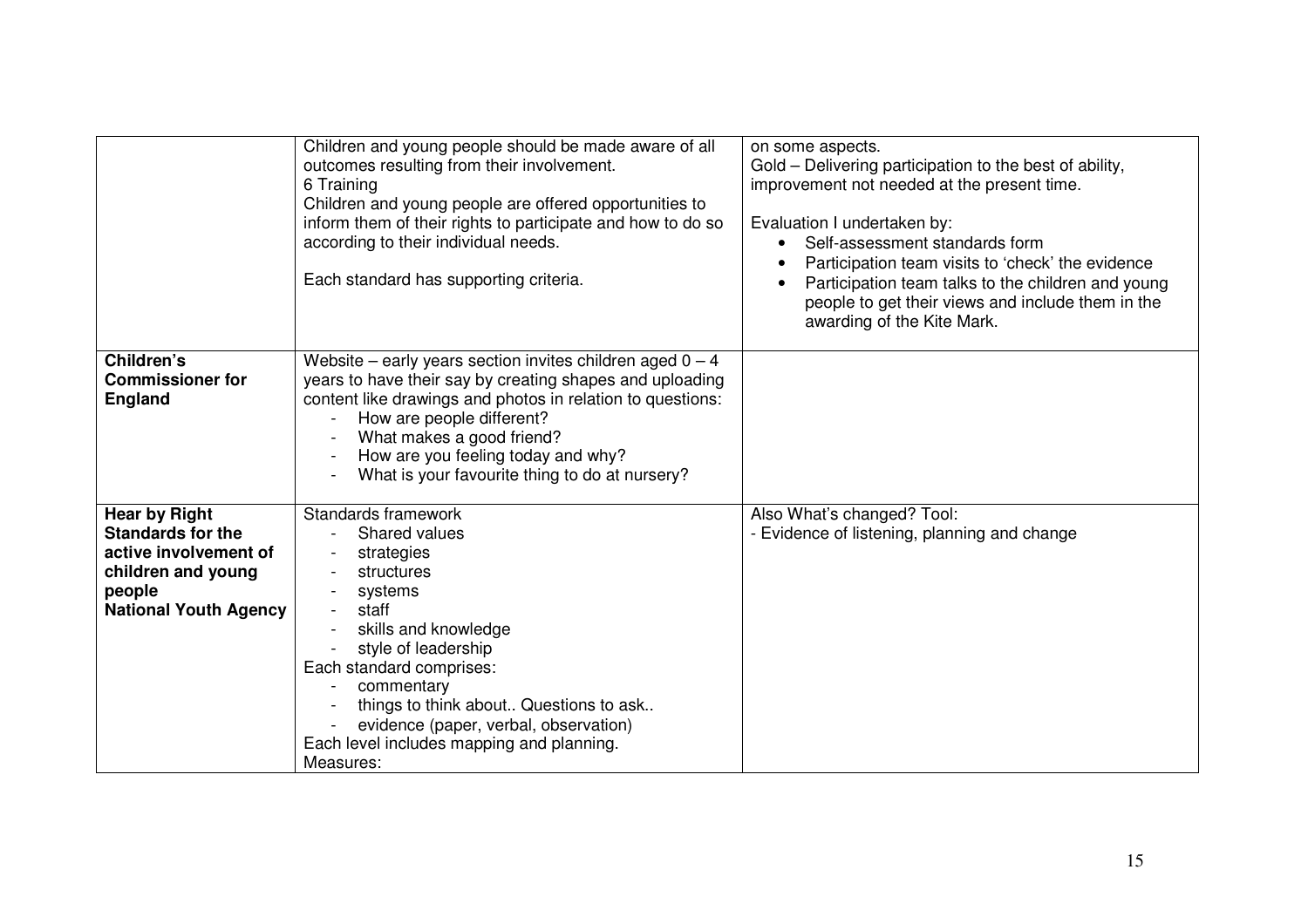|                              | emerging<br>established                                   |                                                           |
|------------------------------|-----------------------------------------------------------|-----------------------------------------------------------|
|                              | advanced                                                  |                                                           |
|                              | Ladder of participation $-8$ levels of young people's     |                                                           |
|                              | participation                                             |                                                           |
| <b>Listening and</b>         | Reflection space - How do you use food to celebrate       |                                                           |
| responding to young          | difference and promote healthy eating with young children |                                                           |
| children's views on          |                                                           |                                                           |
| food.                        |                                                           |                                                           |
| A-M McAuliffe & J.           |                                                           |                                                           |
| Lane                         |                                                           |                                                           |
| <b>Leading to Excellence</b> | Early years and childcare provision:                      | Early years and childcare providers:                      |
| <b>Ofsted</b>                | Twenty questions for children:                            | Twenty questions:                                         |
|                              | 1. What do you enjoy doing most here and why?             | 14. How well do adults who work with you, parents and     |
|                              | Can you choose what you want to play with here?<br>2.     | children contribute to ongoing improvements in your       |
|                              | Do you help the adults decide what activities to<br>3.    | setting?                                                  |
|                              | do?                                                       |                                                           |
|                              | 4. If you want to change the toys you are playing         | Ten questions for local authorities and others supporting |
|                              | with, can you easily do that?                             | early years and childcare provision                       |
|                              | Is there anything else you would like to do but<br>5.     |                                                           |
|                              | cannot do here?                                           |                                                           |
|                              | 6. What things do you like to do here outside?            |                                                           |
|                              | Do you play outside enough here?<br>7.                    |                                                           |
|                              | 8. Are there things you would like to do outside that     |                                                           |
|                              | you don't already do here?                                |                                                           |
|                              | 9. If you want a drink do you know where to go and        |                                                           |
|                              | can you help yourself?                                    |                                                           |
|                              | 10. Do you like the food here?                            |                                                           |
|                              | 11. What are the names of all the adults here?            |                                                           |
|                              | 12. Do you feel safe here?                                |                                                           |
|                              | 13. What are the names of all the adults here?            |                                                           |
|                              | 14. Do you know if anyone else lives here?                |                                                           |
|                              | 15. How do you know when you've done something            |                                                           |
|                              | well here? Who tells you?                                 |                                                           |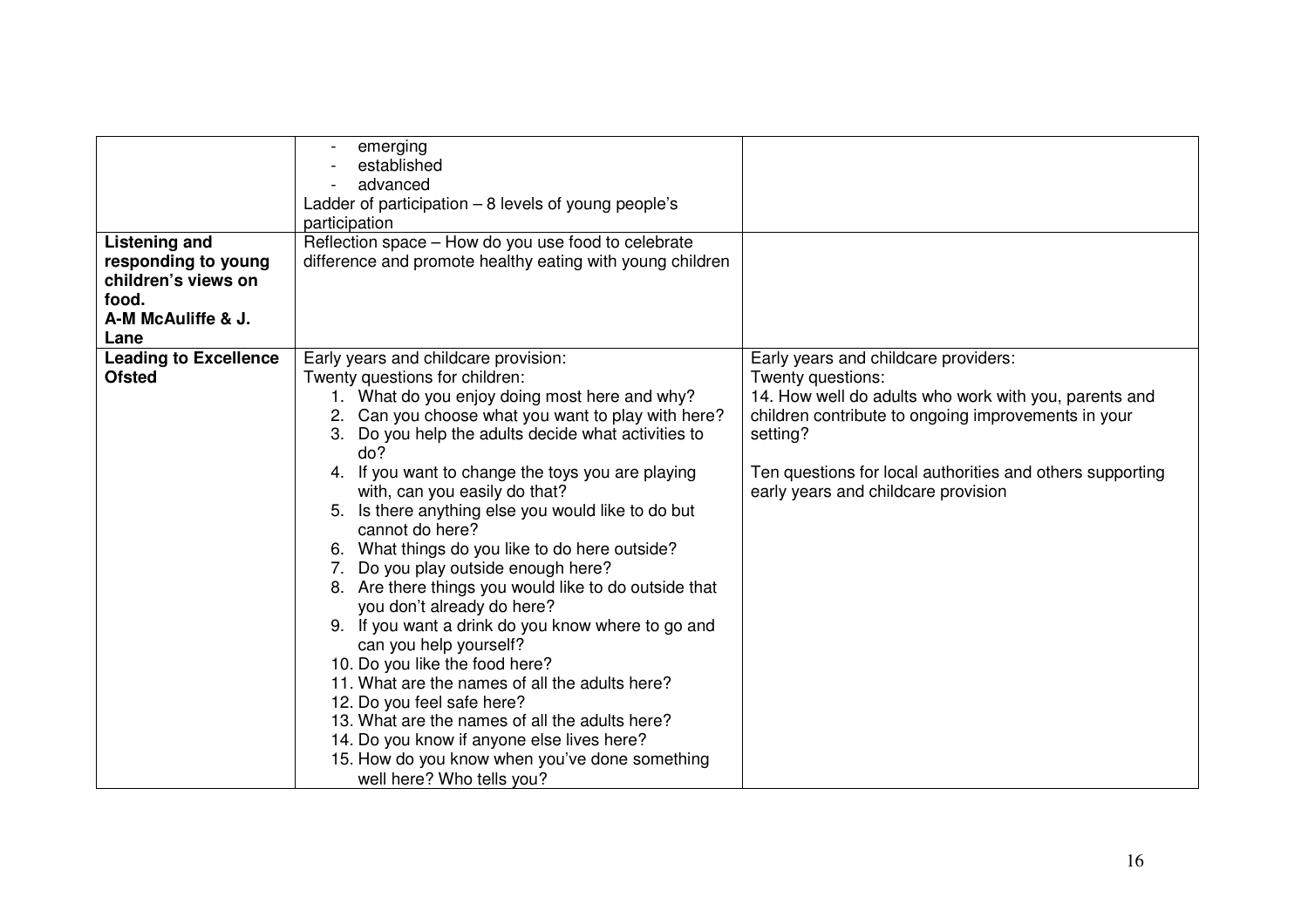|                             | 16. What don't you like here and is there anything that<br>makes you sad? |                                                          |
|-----------------------------|---------------------------------------------------------------------------|----------------------------------------------------------|
|                             | 17. Who can you talk to if you feel sad or unhappy                        |                                                          |
|                             | when you are here?                                                        |                                                          |
|                             | 18. Can you spend enough time with your friends                           |                                                          |
|                             | here?                                                                     |                                                          |
|                             | 19. Can you move around here when you want to?                            |                                                          |
|                             | 20. What is the best thing about coming here? What is                     |                                                          |
|                             | the worst?                                                                |                                                          |
| <b>Ofsted early years</b>   | - Please tell us about the views of the children and their                |                                                          |
| self-evaluation form        | parents or carers who attend your setting.                                |                                                          |
| for settings delivering     | - Tell us how you know what their views are, for example if               |                                                          |
| <b>EYFS</b>                 | your parents complete a questionnaire. How do you know                    |                                                          |
|                             | what the children's views are?                                            |                                                          |
|                             | - Give examples of any action you have taken to change                    |                                                          |
|                             | your provision as a result of their views.                                |                                                          |
| <b>Self-Evaluation Form</b> | Make a Positive Contribution.                                             | Overall effectiveness in meeting this outcomes rated as: |
| for Sure Start              | Set out key activities the children's centre has undertaken               | outstanding                                              |
| <b>Children's Centres</b>   | to help children and families to make a positive                          | good                                                     |
|                             | contribution of the community and give an assessment of                   | satisfactory                                             |
|                             | their impact.                                                             | inadequate                                               |
|                             | Factors to consider:                                                      |                                                          |
|                             | - children's and families' starting points when first making              |                                                          |
|                             | contact with the centre                                                   |                                                          |
|                             | - what measures do you take to assess the contributions                   |                                                          |
|                             | children and their families and what has this shown you?                  |                                                          |
|                             | - how do you encourage children to express their views                    |                                                          |
|                             | and contribute to activities in the center, their local                   |                                                          |
|                             | community or their family?                                                |                                                          |
|                             | - in what ways do you use good and innovative practice to                 |                                                          |
|                             | improve outcomes?                                                         |                                                          |
|                             | - are there any mitigating factors which have prevented                   |                                                          |
|                             | you reaching the outcomes you wanted?                                     |                                                          |
|                             | - what is the centre's impact on groups who find services                 |                                                          |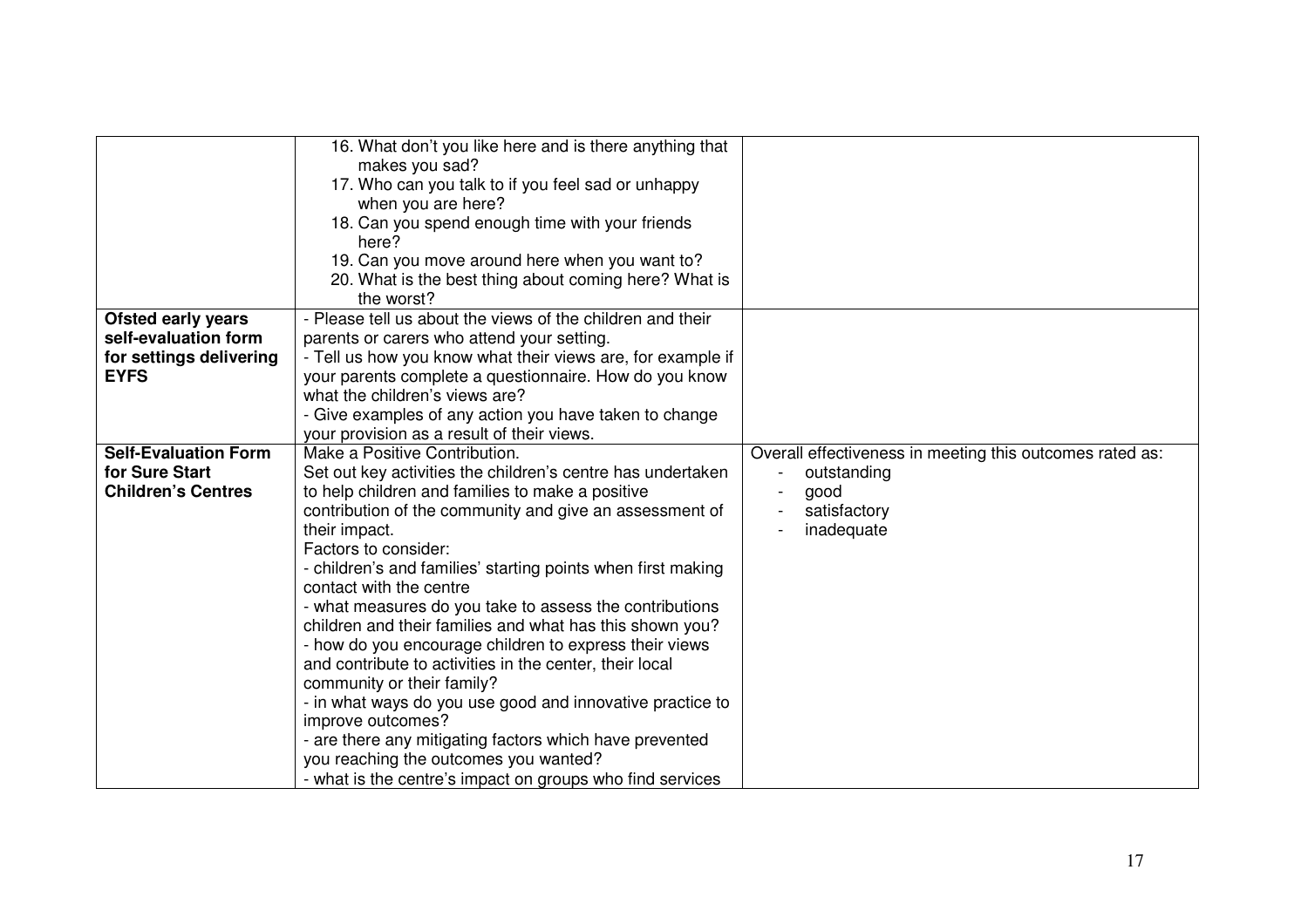|                           | hard to reach?                                                                                                                                                                                                                                                                                                                                                                                                                                                                                                                                                                                                                                                                                                                                                                                                                                 |                                                            |
|---------------------------|------------------------------------------------------------------------------------------------------------------------------------------------------------------------------------------------------------------------------------------------------------------------------------------------------------------------------------------------------------------------------------------------------------------------------------------------------------------------------------------------------------------------------------------------------------------------------------------------------------------------------------------------------------------------------------------------------------------------------------------------------------------------------------------------------------------------------------------------|------------------------------------------------------------|
|                           | Section 3: parental and community involvement.<br>Please outline the ways you seek the views of fathers and<br>mothers, children and the community.<br>Please also outline the other ways in which fathers and<br>mothers, children and the community are involved in the<br>development and delivery of services and the strategic<br>management of the centre and its services.<br>Please summarise the overall effectiveness of parental<br>and community involvement within the children's centre.<br>This should cover:<br>ways in which children's views are sought<br>examples of action which has been taken based<br>on the views of fathers and mothers, other<br>stakeholders or children, with an evaluation of the<br>effectiveness of this action. Examples of action<br>which the children's centre has decided not to<br>take. |                                                            |
| <b>Listening to Young</b> | Promoting Listening to Young Children - The Reader                                                                                                                                                                                                                                                                                                                                                                                                                                                                                                                                                                                                                                                                                                                                                                                             | <b>Observation Record Sheet</b>                            |
| <b>Children</b>           | Listening to Young Children - Listening and Looking -                                                                                                                                                                                                                                                                                                                                                                                                                                                                                                                                                                                                                                                                                                                                                                                          |                                                            |
|                           |                                                                                                                                                                                                                                                                                                                                                                                                                                                                                                                                                                                                                                                                                                                                                                                                                                                |                                                            |
| Lancaster                 | The Practitioner Handbook                                                                                                                                                                                                                                                                                                                                                                                                                                                                                                                                                                                                                                                                                                                                                                                                                      | 11 shared experiences providing a mix of visual and        |
| <b>Coram Family</b>       |                                                                                                                                                                                                                                                                                                                                                                                                                                                                                                                                                                                                                                                                                                                                                                                                                                                | performance arts-based ideas focusing on different aspects |
|                           | Principles for participation:                                                                                                                                                                                                                                                                                                                                                                                                                                                                                                                                                                                                                                                                                                                                                                                                                  | of communication:                                          |
|                           | Recognise young children as experts in their own                                                                                                                                                                                                                                                                                                                                                                                                                                                                                                                                                                                                                                                                                                                                                                                               | - The wish catcher                                         |
|                           | lives                                                                                                                                                                                                                                                                                                                                                                                                                                                                                                                                                                                                                                                                                                                                                                                                                                          | - Tuning in                                                |
|                           | Enable young children to express their views,                                                                                                                                                                                                                                                                                                                                                                                                                                                                                                                                                                                                                                                                                                                                                                                                  | - Visual walks                                             |
|                           | opinions and aspirations - this will improve                                                                                                                                                                                                                                                                                                                                                                                                                                                                                                                                                                                                                                                                                                                                                                                                   | - Painting                                                 |
|                           | services and practices                                                                                                                                                                                                                                                                                                                                                                                                                                                                                                                                                                                                                                                                                                                                                                                                                         | - Musical conversations                                    |
|                           | Listening and participation can address and                                                                                                                                                                                                                                                                                                                                                                                                                                                                                                                                                                                                                                                                                                                                                                                                    | - Music and dance                                          |
|                           | confront exclusion of children experiencing poverty                                                                                                                                                                                                                                                                                                                                                                                                                                                                                                                                                                                                                                                                                                                                                                                            | - Likes and dislikes                                       |
|                           | and disadvantage and racism                                                                                                                                                                                                                                                                                                                                                                                                                                                                                                                                                                                                                                                                                                                                                                                                                    | - Exploring feelings                                       |
|                           | Listening and participations skills amongst children                                                                                                                                                                                                                                                                                                                                                                                                                                                                                                                                                                                                                                                                                                                                                                                           | - Creative design and problem-solving                      |
|                           | and adults take time to develop                                                                                                                                                                                                                                                                                                                                                                                                                                                                                                                                                                                                                                                                                                                                                                                                                | - Children's stories                                       |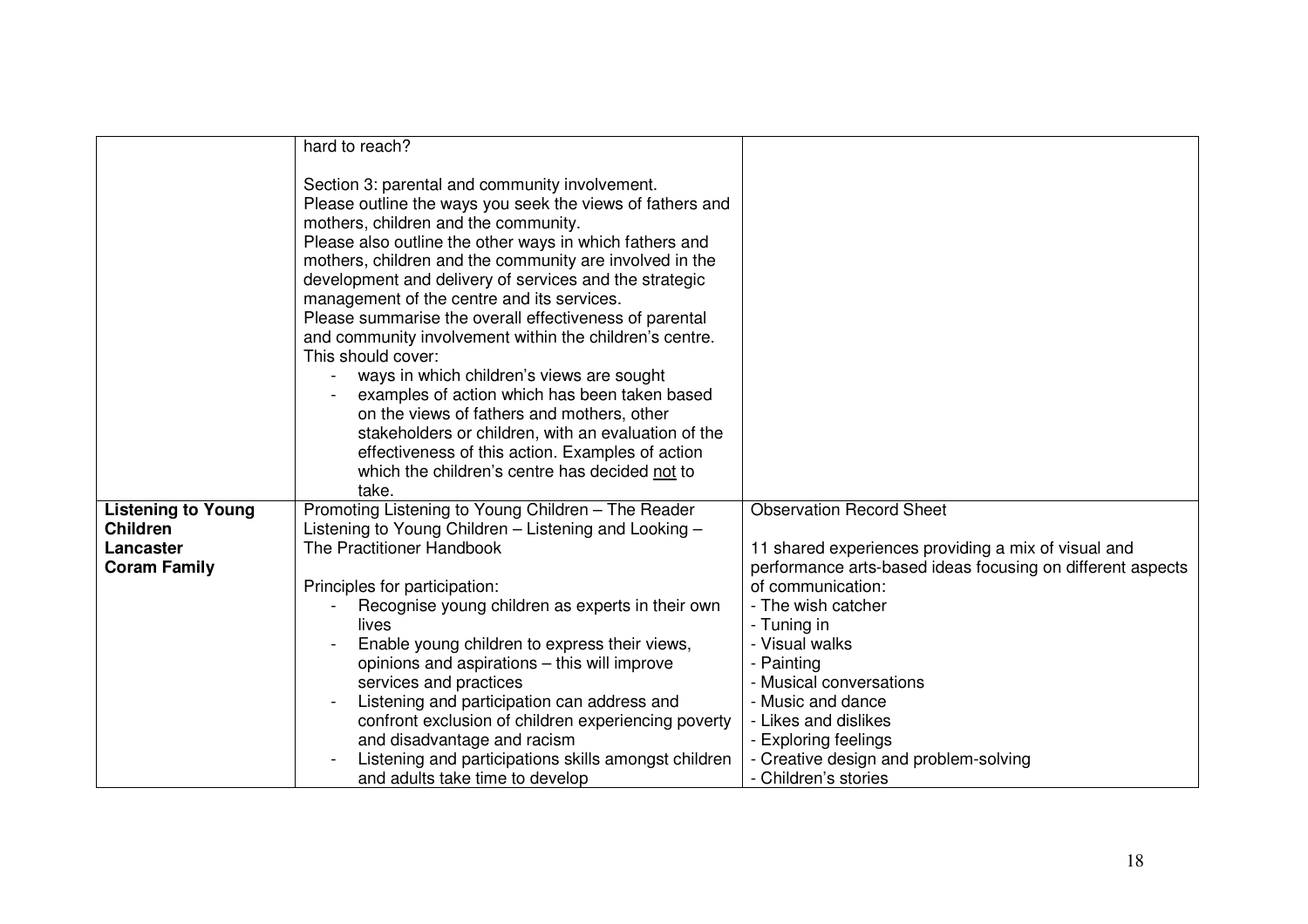| Recognise that children can make a meaningful<br>contribution if given the appropriate methods and                                                                                                                                                                                                                                                                                                                                                                                                                                                                                                                                                                                                                                                                                                                                                                                                                                                                                                                                                                                                                                                                                                                                    | - Capturing children's experiences                                                                                                                                                                                                                                                                                                                                                                        |
|---------------------------------------------------------------------------------------------------------------------------------------------------------------------------------------------------------------------------------------------------------------------------------------------------------------------------------------------------------------------------------------------------------------------------------------------------------------------------------------------------------------------------------------------------------------------------------------------------------------------------------------------------------------------------------------------------------------------------------------------------------------------------------------------------------------------------------------------------------------------------------------------------------------------------------------------------------------------------------------------------------------------------------------------------------------------------------------------------------------------------------------------------------------------------------------------------------------------------------------|-----------------------------------------------------------------------------------------------------------------------------------------------------------------------------------------------------------------------------------------------------------------------------------------------------------------------------------------------------------------------------------------------------------|
| in a supportive environment                                                                                                                                                                                                                                                                                                                                                                                                                                                                                                                                                                                                                                                                                                                                                                                                                                                                                                                                                                                                                                                                                                                                                                                                           | A spiral framework:                                                                                                                                                                                                                                                                                                                                                                                       |
| Listening to young children and enabling them to<br>participate in decision-making processes increases<br>levels of self-confidence and self-esteem<br>Rethinking child-adult relationships will need<br>careful, continuous negotiation but eliciting<br>children's views is validating and empowering<br>Acknowledge children as participants in the social<br>and cultural world<br>RAMPS (Lancaster and Broadbent 2003)<br>R – Recognising the many verbal and visual languages of<br>children that allow children to express themselves in their<br>own terms<br>A - Assigning space for documentation and feedback so<br>that young children have tangible proof that their views<br>have been valued<br>M - Making time to give children information that is<br>relevant, make sense and focuses on what they want to<br>know<br>P – Providing choice by offering a range of opportunities<br>for children to participate, for them to talk about their<br>interests, experiences, concerns, feelings and aspirations<br>and whether to participate or not<br>S - Subscribing to a reflective practice to ensure that<br>interpretations are checked and hearing becomes only the<br>first step towards gaining understanding. | Preparation – What you can do and what to think<br>about in preparing to offer the shared experience<br>Process - What happened. Examples with photos<br>describing how some parents and practitioners have<br>interpreted this shared experience and what the<br>children did.<br>Reflection - Evaluating practice. Listening and<br>practice tips compiled from children, parents and<br>practitioners. |
|                                                                                                                                                                                                                                                                                                                                                                                                                                                                                                                                                                                                                                                                                                                                                                                                                                                                                                                                                                                                                                                                                                                                                                                                                                       |                                                                                                                                                                                                                                                                                                                                                                                                           |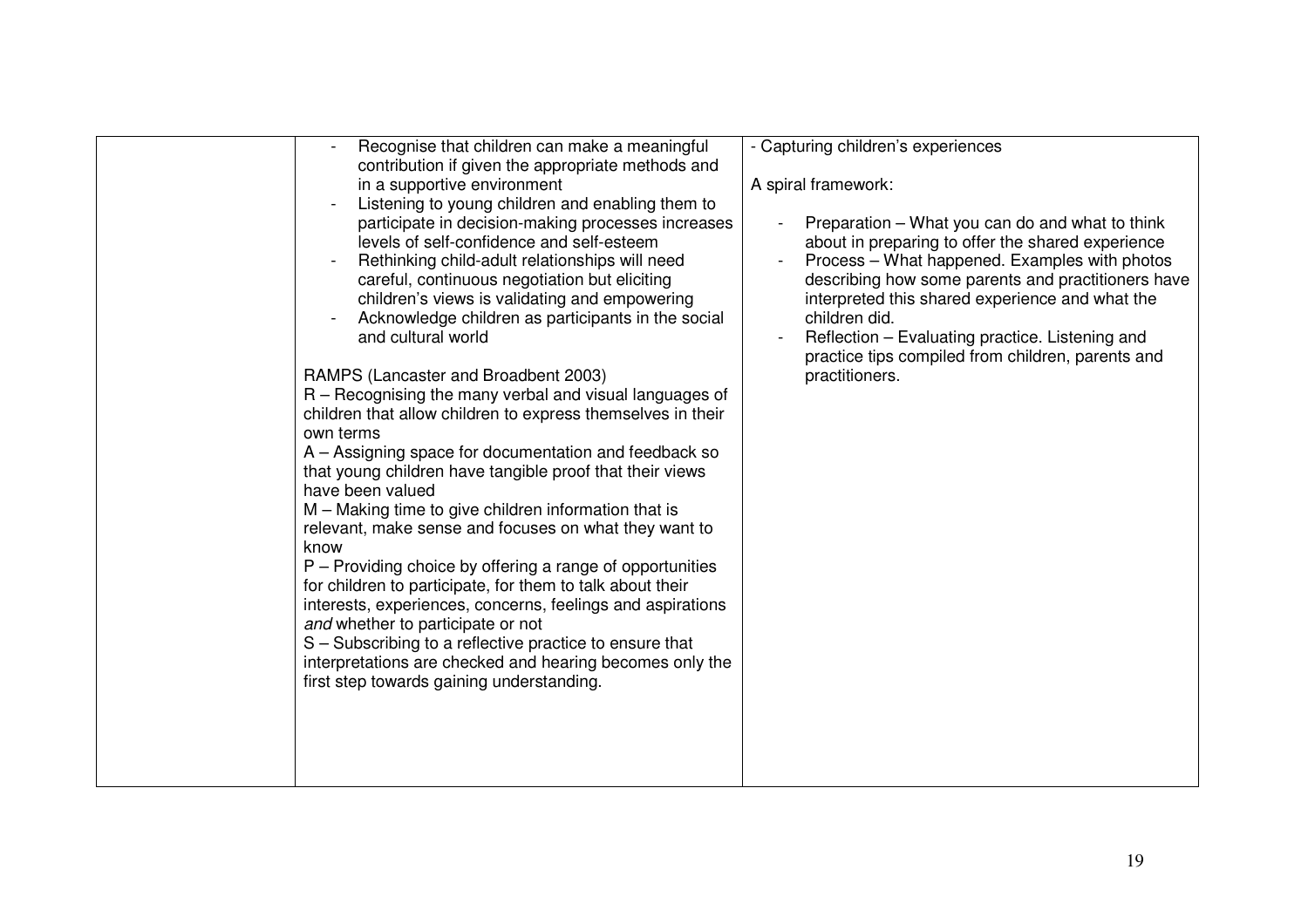| <b>The Listening Book</b> | Approach based on the 10 Dimensions of Quality       | For each aspect of the dimension the following are   |
|---------------------------|------------------------------------------------------|------------------------------------------------------|
| <b>Kirklees</b>           | developed by Bertram T and Pascal C (2007) Effective | recorded:                                            |
|                           | Early Learning Programme:                            | Setting<br>$\frac{1}{2}$                             |
|                           | 1. Aims and objectives                               | What was the activity?                               |
|                           | Participation with children and young people policy  | Who was involved?                                    |
|                           | Children's involvement in the complaints and         | What are the potential opportunities for children to |
|                           | compliments procedures                               | participate/express their voice?                     |
|                           | <b>Aims Policy</b>                                   | Evaluation?<br>$\blacksquare$                        |
|                           | Child conferencing                                   | What happens next?                                   |
|                           | Settling in                                          |                                                      |
|                           | Learning experiences and curriculum                  | Toolkit:                                             |
|                           | Curriculum policy                                    | References<br>$\sim$                                 |
|                           | Treasure basket play                                 | Adult - Child/young person interaction - based on    |
|                           | Sensory area                                         | Laever's adult style observation schedule            |
|                           | Involving children with budgeting                    | Participation with young children                    |
|                           | <b>Mirrors</b>                                       | Child conferencing in action                         |
|                           | Environmental sculpture                              | Communication guide                                  |
|                           | Mat time                                             | - Communication with younger children (Know my       |
|                           | Learning and teaching strategies<br>3.               | actions / What do I mean / Response)                 |
|                           | Spaghetti play                                       | - Listening to non-verbal communication (Know my     |
|                           | Shaving foam                                         | actions / Observe / Respond)                         |
|                           | Autumn investigators                                 | YCVN - Links to EYFS                                 |
|                           | Canvas art                                           | Listening to Children audit linked to each dimension |
|                           | What shall we do today?                              | - What are we currently doing this is good practice  |
|                           | Transitions                                          | with regards to listening to young children?         |
|                           | Child's observation                                  | - What could we do to develop our practice?          |
|                           | Planning, assessment and record keeping              | - What might be the barriers to Listening to Young   |
|                           | Child's observation                                  | Children?                                            |
|                           | Following a child's interest                         | Good practice guidance                               |
|                           | Planning system                                      | An action plan format                                |
|                           | Weekly planning                                      | My favourite areas of play                           |
|                           | Christmas activities                                 |                                                      |
|                           | Easter planning                                      |                                                      |
|                           | Record of achievement                                |                                                      |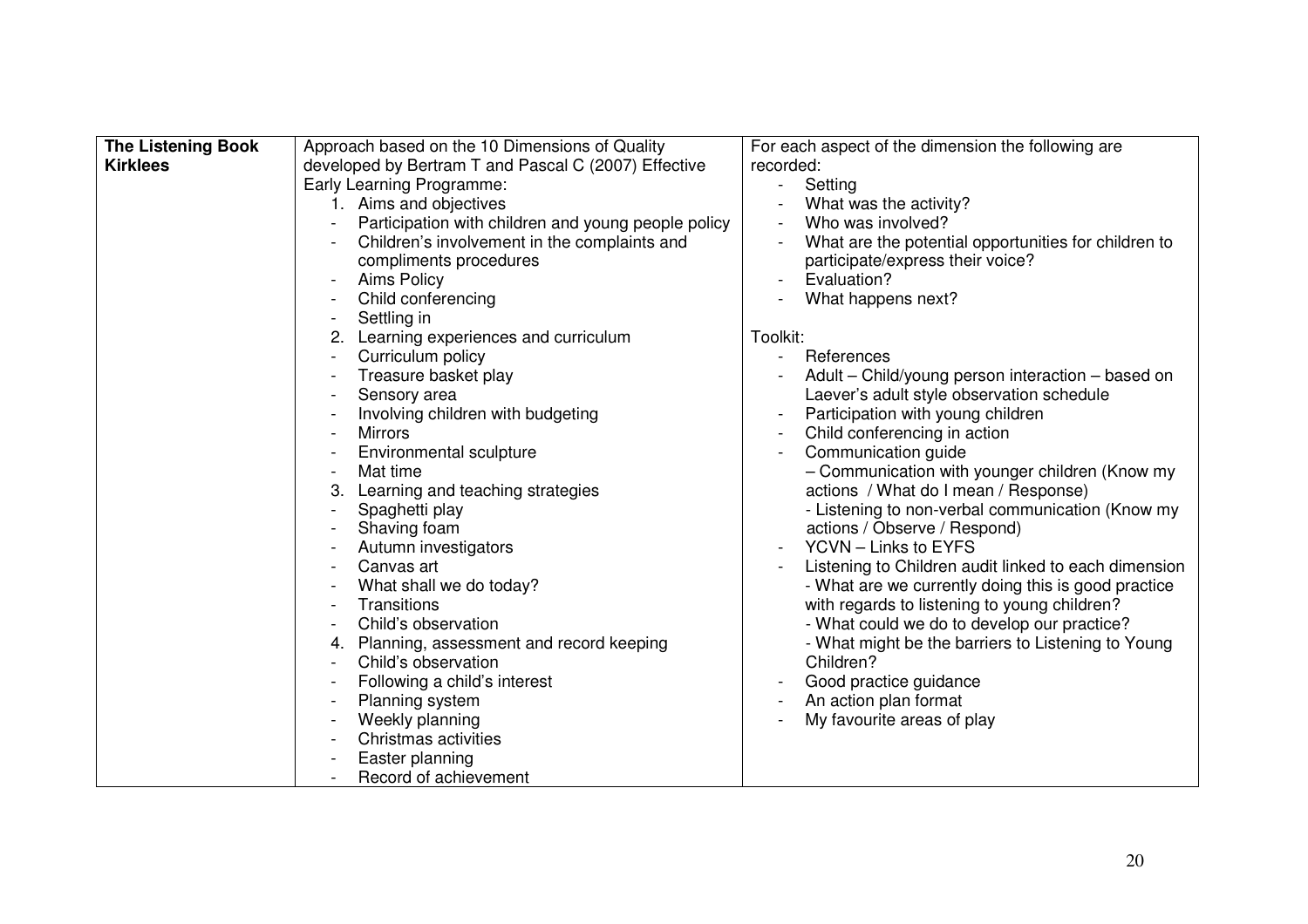| Children's take over day                    |  |
|---------------------------------------------|--|
| Planning                                    |  |
| Transitions                                 |  |
| Young children's voices network             |  |
| <b>Mirrors</b>                              |  |
| <b>Materials</b>                            |  |
| Staffing<br>5.                              |  |
| Interview for a cook                        |  |
| Staffing - interview questions              |  |
| Stranger danger                             |  |
| Listening practitioners training            |  |
| 6. Physical environment                     |  |
| Visits and outings policy                   |  |
| The garden project                          |  |
| Health and safety games                     |  |
| Health and safety warnings                  |  |
| Cameras in action                           |  |
| Road safety                                 |  |
| Garden area                                 |  |
| Outdoor plan                                |  |
| Relationships and interaction<br>7.         |  |
| Behaviour management                        |  |
| <b>Bullying policy</b>                      |  |
| Key person system policy                    |  |
| Nutrition policy                            |  |
| Behaviour management policy                 |  |
| <b>Bullying policy</b>                      |  |
| Planning a healthy snack menu with children |  |
| Menu cards                                  |  |
| Nutrition policy                            |  |
| My crèche session                           |  |
| Settling in                                 |  |
| Tasting session                             |  |
| Healthy eating                              |  |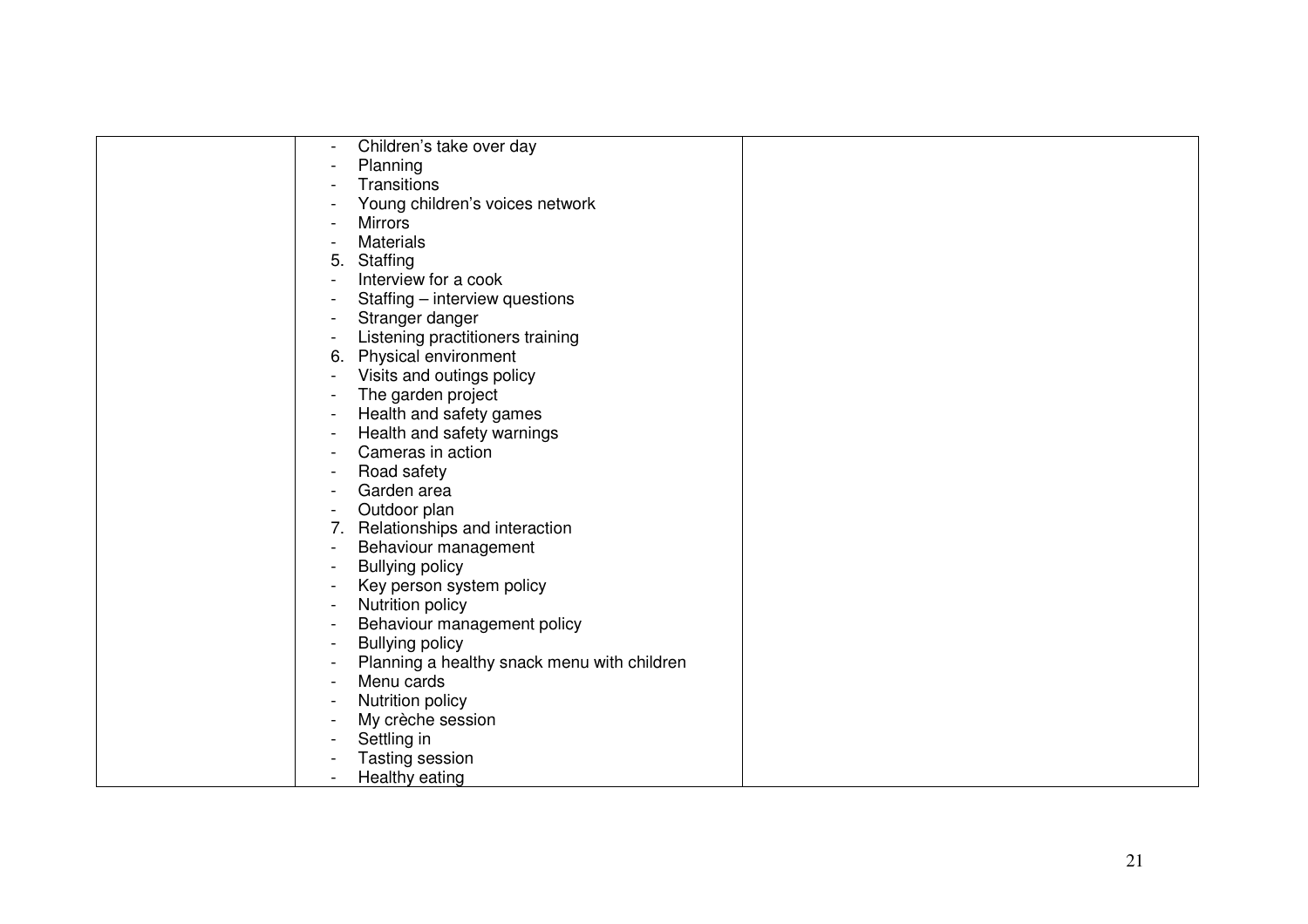|                              | Home visits                                               |                                                      |
|------------------------------|-----------------------------------------------------------|------------------------------------------------------|
|                              | Children's special books                                  |                                                      |
|                              | Equal opportunities                                       |                                                      |
|                              | Equality and diversity policy                             |                                                      |
|                              | Purchasing new equipment                                  |                                                      |
|                              | Querks                                                    |                                                      |
|                              | Communication                                             |                                                      |
|                              | Different eating styles                                   |                                                      |
|                              | Adapting our menu                                         |                                                      |
|                              | Growing topic                                             |                                                      |
|                              | 9. Parental partnership, home and community               |                                                      |
|                              | Children's prospectus                                     |                                                      |
|                              | Lending library                                           |                                                      |
|                              | Leaver's party                                            |                                                      |
|                              | Information books                                         |                                                      |
|                              | Partnership with parents                                  |                                                      |
|                              | Record of achievement                                     |                                                      |
|                              | <b>Breastfeeding</b>                                      |                                                      |
|                              | 10. Management, monitoring and evaluation                 |                                                      |
|                              | Supporting the development plan                           |                                                      |
|                              | Wish tree                                                 |                                                      |
|                              | New equipment                                             |                                                      |
|                              | Children's take over day                                  |                                                      |
|                              | <b>OFSTED</b> recommendations                             |                                                      |
|                              | A visit from OFSTED                                       |                                                      |
| <b>Early Support Service</b> | Focus on children under 5.                                | 5 point self-assessment rating scale:                |
| <b>Audit Tool - Service</b>  | 10 principles/standards.                                  | 1 White<br>No information available/not known        |
| <b>Improvement audit</b>     |                                                           | 2 Red<br>No evidence that standard is met and no     |
| and development              | Standard 8. Families and children are involved in shaping | action plan formulated. An area of challenge         |
| charts                       | and developing services.                                  | to be addressed.                                     |
|                              |                                                           | 3 Light amber Action to address issues planned.      |
|                              | 8.5 Family and child perspectives are used to build       | 4 Dark amber Progress being made. There is an action |
|                              | understanding of barriers to inclusion, so that these can | plan                                                 |
|                              | be addressed at a strategic level.                        | to improve service provision against this            |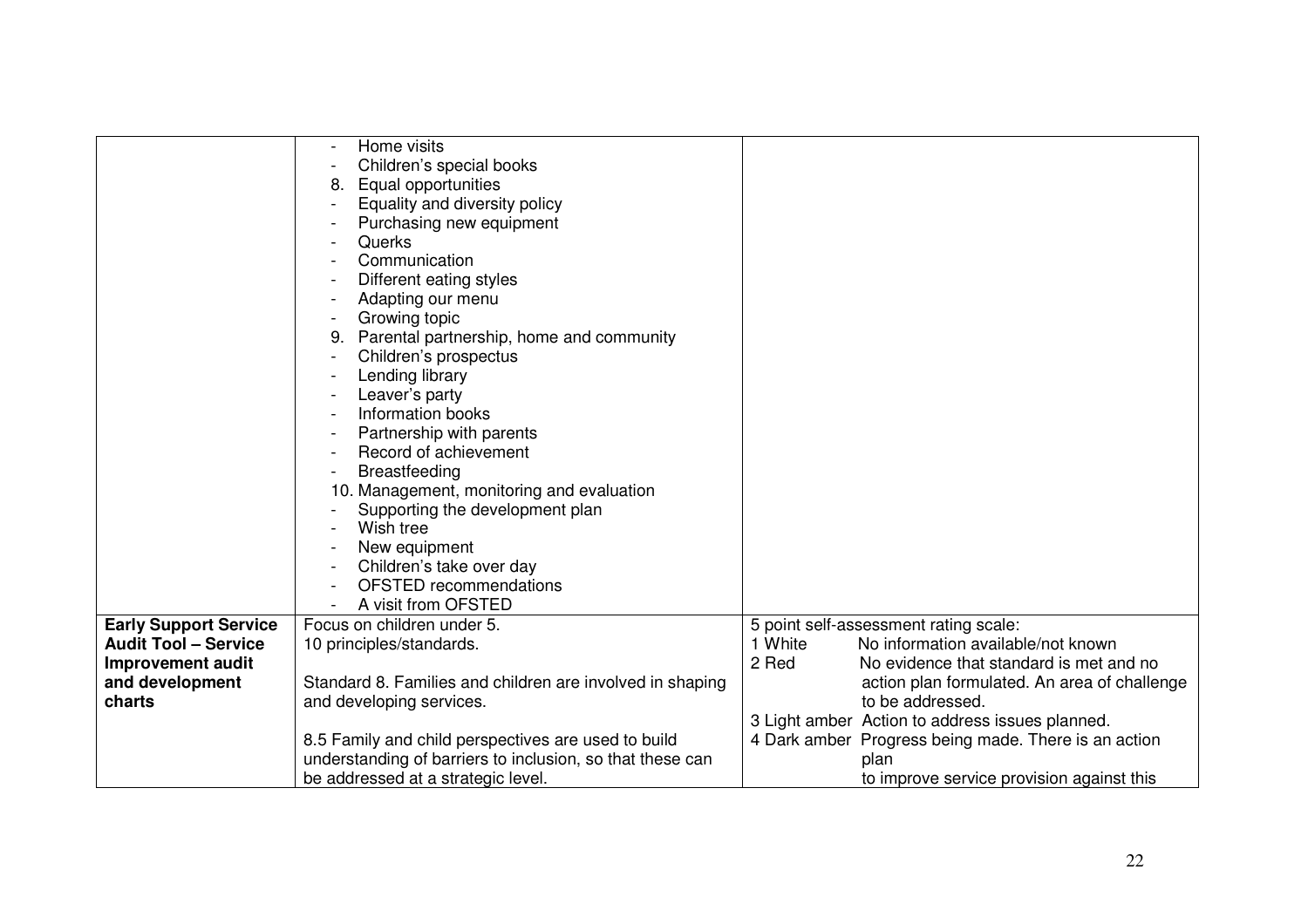|                                                                                                                                                |                                                                                                                                                                                                                                                                                                                                                                                                                                                                                                                                                                                                                                                                                                                                                                                                                                                                                                                                                                                                                                                                                                                                                                                                                                                               | standard and some action had already been<br>taken as part of that plan.<br>5 Green<br>Very good. Evidence that standard is being<br>met and/or that any actions taken have<br>improved outcomes for families and<br>children. |
|------------------------------------------------------------------------------------------------------------------------------------------------|---------------------------------------------------------------------------------------------------------------------------------------------------------------------------------------------------------------------------------------------------------------------------------------------------------------------------------------------------------------------------------------------------------------------------------------------------------------------------------------------------------------------------------------------------------------------------------------------------------------------------------------------------------------------------------------------------------------------------------------------------------------------------------------------------------------------------------------------------------------------------------------------------------------------------------------------------------------------------------------------------------------------------------------------------------------------------------------------------------------------------------------------------------------------------------------------------------------------------------------------------------------|--------------------------------------------------------------------------------------------------------------------------------------------------------------------------------------------------------------------------------|
| Can you hear me?<br>The right of young<br>children to participate<br>in decisions affecting<br>them<br>Lansdown, G.<br><b>Bernard Van Leer</b> | To be meaningful and effective, children's participation<br>requires 4 key ingredients:<br>1. An ongoing process of expression and active<br>involvement in decision making at different levels<br>in matters that concern them.<br>Information sharing and dialogue between children<br>and adults based on mutual respect and sharing.<br>3. Power for children to shape both the process and<br>outcomes.<br>4. Acknowledgement that children's evolving<br>capacity, experience and interest play a key role in<br>determining the nature of their participation<br>(O'Kane 2003).<br>And for very young children, the most meaningful<br>opportunities will be created closest to their immediate<br>environments.<br>In early years settings adopting a commitment to listening<br>to children and taking them seriously has wide-ranging<br>implications at all levels of early years' provision.<br>E.g. it can and should impact on:<br>- the individual decisions and choices children wish to<br>make<br>- children's influence over the structure, culture,<br>organization and content of the setting,<br>- children's contribution to the development and planning<br>of provision<br>- children's involvement in the monitoring and evaluation | Matrix for measuring:<br>scope<br>quality<br>impact<br>of child participation.                                                                                                                                                 |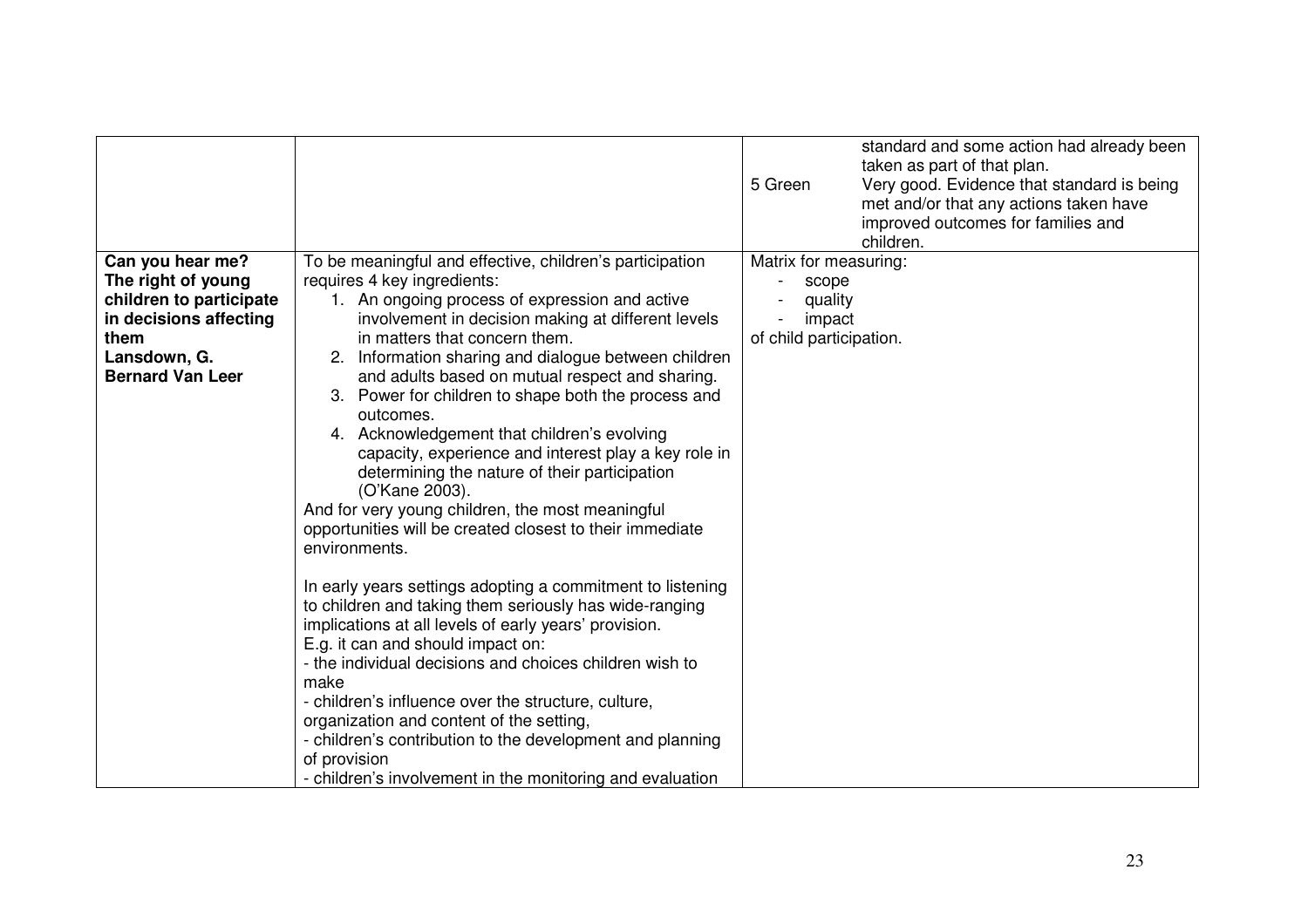|                                                                                                                                                                                                           | of the provision<br>The right to participate means an involvement in decision<br>making in respect of all services provided for children or<br>impacting on them, from the micro-level of choosing what<br>to play, to the macro-level of helping design and develop<br>the nature of the provision.<br>Respectful environments require the introduction of a<br>culture rooted in a presumption that children are entitled to<br>be involved, are competent to make a valid and valuable<br>contribution, can provide a unique contribution based on<br>their own experience and operate as active agents<br>influencing the world around them.<br>Quality standards in promoting effective participation.<br>Impact of participation. |                                                                                                                                                                                                                                                                                                                                                                                                                                                                                                                                                                                                                                                                                                                                                                |
|-----------------------------------------------------------------------------------------------------------------------------------------------------------------------------------------------------------|-----------------------------------------------------------------------------------------------------------------------------------------------------------------------------------------------------------------------------------------------------------------------------------------------------------------------------------------------------------------------------------------------------------------------------------------------------------------------------------------------------------------------------------------------------------------------------------------------------------------------------------------------------------------------------------------------------------------------------------------|----------------------------------------------------------------------------------------------------------------------------------------------------------------------------------------------------------------------------------------------------------------------------------------------------------------------------------------------------------------------------------------------------------------------------------------------------------------------------------------------------------------------------------------------------------------------------------------------------------------------------------------------------------------------------------------------------------------------------------------------------------------|
| <b>Leuven Involvement</b><br><b>Scale for Young</b><br><b>Children</b><br><b>Ferre Laevers</b><br><b>Research Centre for</b><br><b>Early Childhood and</b><br><b>Primary Education</b><br>Centre, Belgium | Effective Early Learning Programme - Child Involvement<br>Scale (Bertram & Pascal)<br>Focus on processes rather than outcomes<br>2 components:<br>1. A list of signals (channels for observer awareness to<br>build a picture of the child):<br>- Concentration<br>- Energy<br>- Complexity and Creativity<br>- Facial Expression and Posture<br>- Persistence<br>- Precision<br>- Reaction time<br>- Language<br>- Satisfaction<br>2. The levels of Involvement in a 5 point scale:<br>Level 1. Low activity<br>Level 2. A frequently interrupted activity                                                                                                                                                                             | Complementary Adult Engagement Scale that centres on<br>interactions between the practitioner and the child.<br>Focus on 3 aspects of the adults' behaviour that are seen<br>to critically affect the child's learning:<br>sensitivity $-$ of the adult to the feelings and<br>$\mathbf{r}$<br>emotional well-being of the child including sincerity,<br>empathy, responsiveness and affection<br>stimulation – the way in which the adult intervenes<br>in the learning process and the content of such<br>interventions<br>autonony – the degree of freedom, which the adult<br>provides for the child to experiment, make<br>judgements, choose activities and express ideas.<br>Also encompasses how the adult handles conflict<br>and behavioural issues. |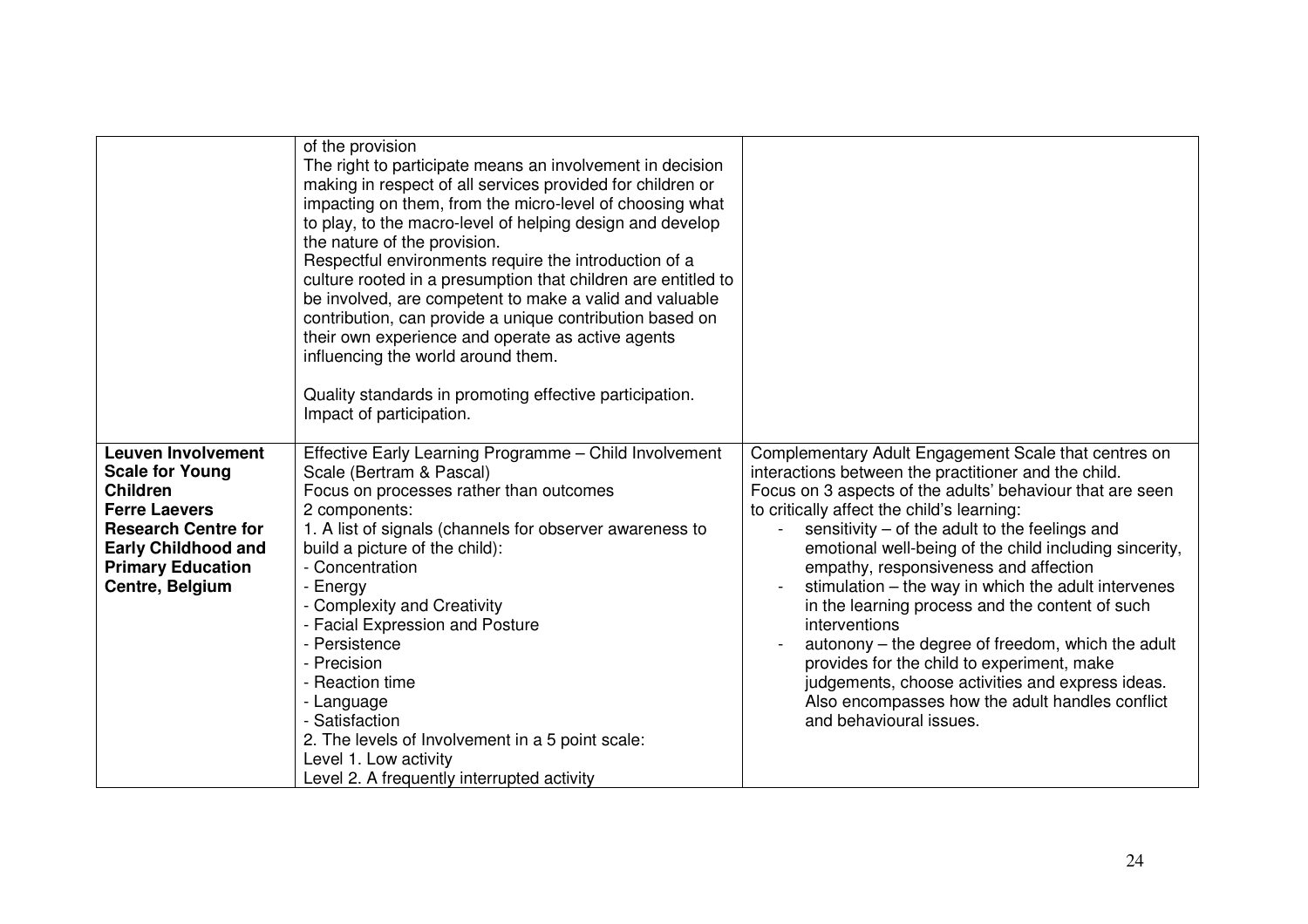Level 3: Mainly continuous activity Level 4: Continuous activity with intense moments Level 5: Sustained intense activity Child Involvement Observation Sheet

#### **Ferre Laevers**

### Box Full of Feelings



A Box Full of Feelings is designed to support the social and emotional development of children and is built around the four basic feelings of happy, sad, angry and afraid. It contains 48 situational pictures – each basic feeling has 12 pictures, with <sup>a</sup> short story and questions on the reverse, 16 pictures of the emotion figures, 4 posters with emotion figures, 17 finger dolls, 4 carry-around houses of emotions, 4 masks depicting each feeling for children or adults to wear, <sup>a</sup> wheel of emotions with spinner (for games) CD of emotive music, instruction manual including photocopiable activities.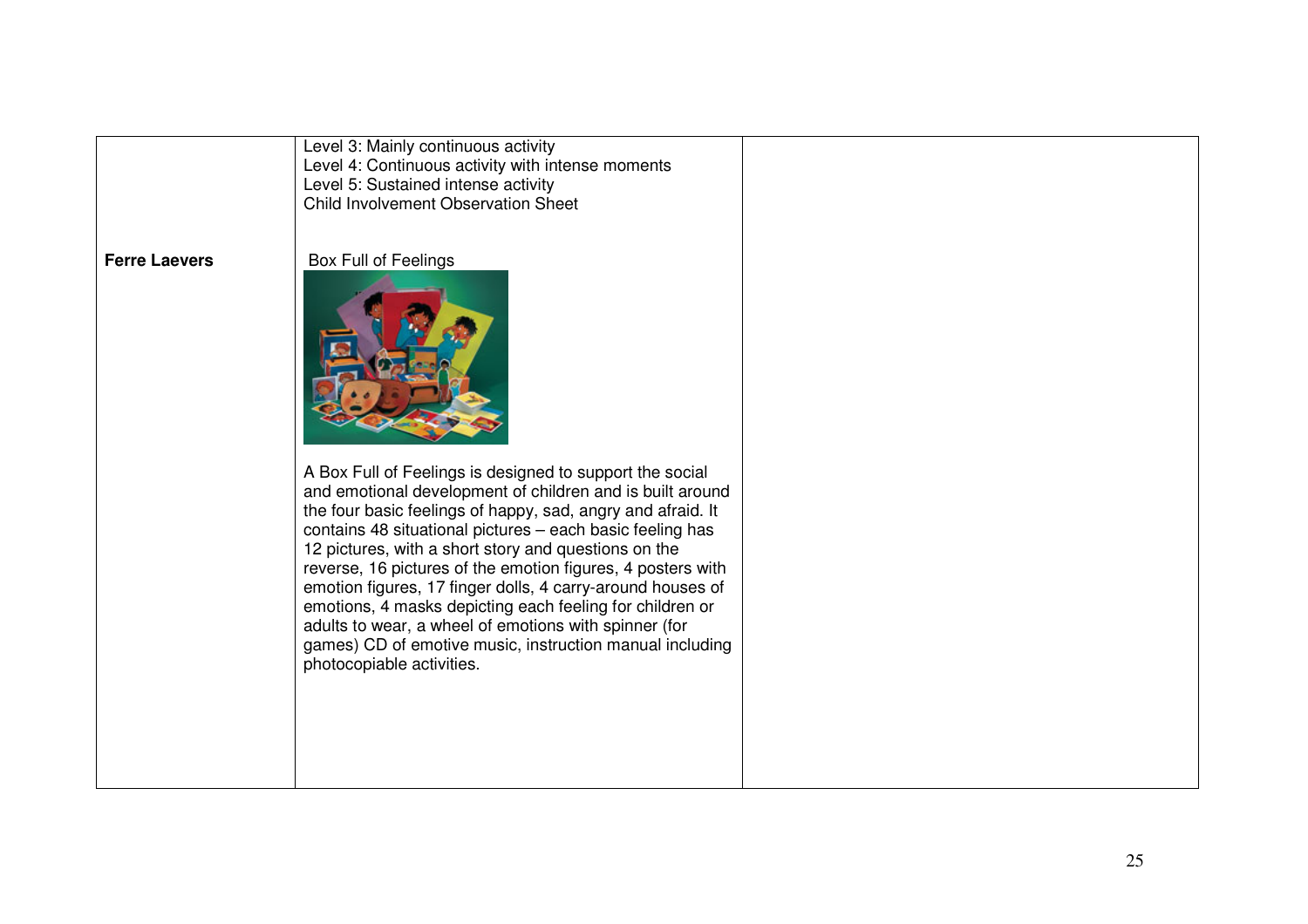| <b>Working Together.</b><br>Listening to voices of<br>children - DCSF<br>(unpublished draft -<br><b>NOT</b> for circulation) | Levels of participation: (hierarchy of increasing<br>empowerment and responsibility)<br>Children are listened to<br>Children are supported in expressing their views<br>Children's views are taken into account<br>Children are involved in the decision making<br>process<br>Children share power and responsibility for<br>decision making.                                                                                                                                                 | Effective participation checklist:<br>Identify the benefits you want to achieve<br>Provide a range of opportunities<br>Provide support to develop skills of effective<br>participation<br>Address equal opportunity issues<br>Decide who will oversee children's and young<br>people's participation |
|------------------------------------------------------------------------------------------------------------------------------|-----------------------------------------------------------------------------------------------------------------------------------------------------------------------------------------------------------------------------------------------------------------------------------------------------------------------------------------------------------------------------------------------------------------------------------------------------------------------------------------------|------------------------------------------------------------------------------------------------------------------------------------------------------------------------------------------------------------------------------------------------------------------------------------------------------|
|                                                                                                                              | Benefits:<br>Children's rights and well-being<br>Active citizenship<br>School improvement<br>Community enhancement<br>Principles of participation:<br>Clear commitment to children's participation<br>Children's participation is supported<br>Children have equality of opportunity to be<br>involved<br>Children's participation is continually reviewed<br>Quality standards are met                                                                                                       |                                                                                                                                                                                                                                                                                                      |
| <b>Disability Audit Tool</b>                                                                                                 | 18.3 Policies, practices and procedures of all services are<br>regularly reviewed, in partnership with children and their<br>parents, to remove barriers and progressively improve<br>access, and to ensure that disabled children and their<br>families are not disadvantaged.<br>18.7 Services and facilities comply with responsibilities<br>under Disability Discrimination legislation, including the<br>duty to take the views of disabled children and their<br>families into account. |                                                                                                                                                                                                                                                                                                      |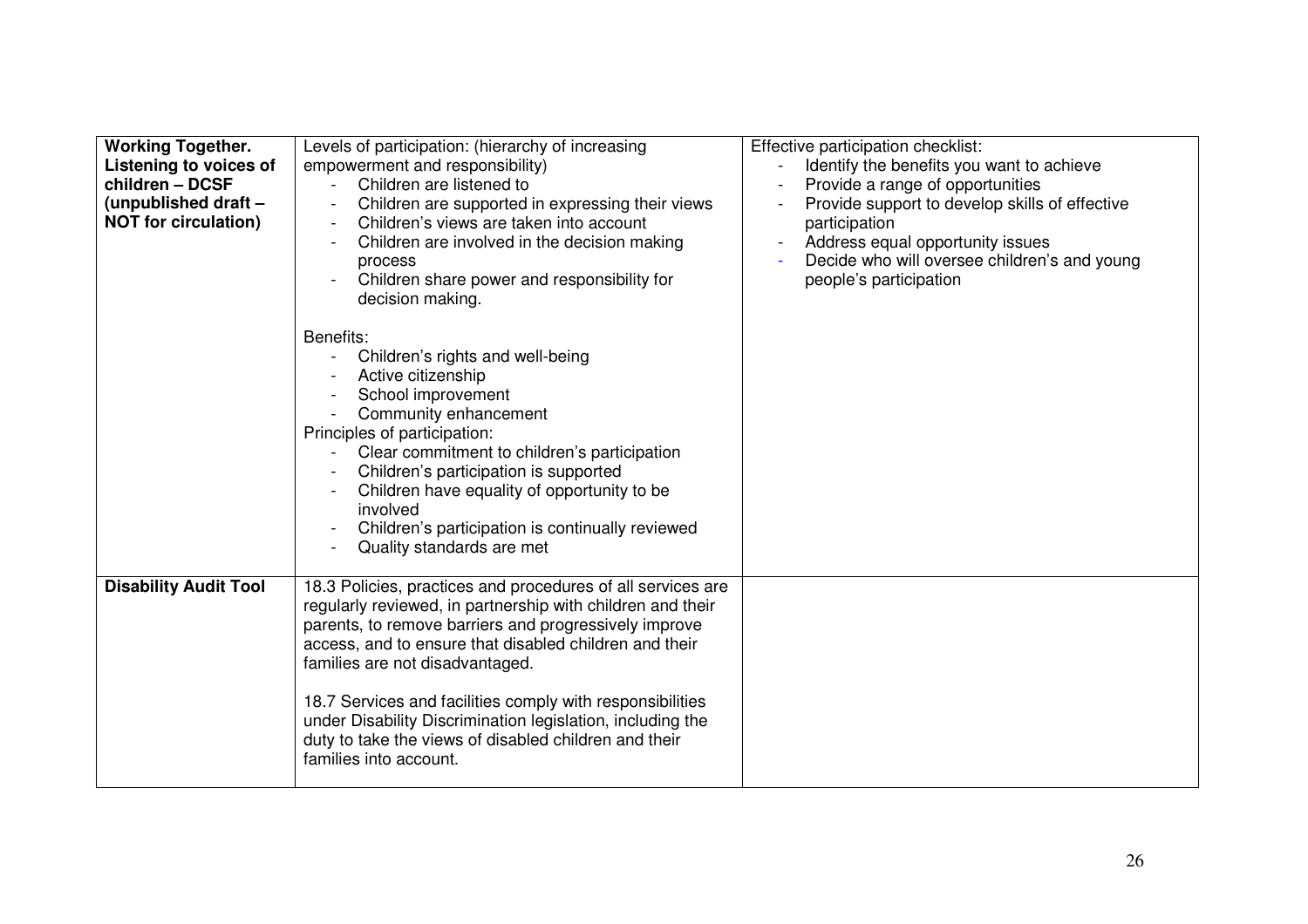| My needs, wishes and         | A pack to promote children's involvement in Family Court    |  |
|------------------------------|-------------------------------------------------------------|--|
|                              |                                                             |  |
| feelings.                    | hearings.                                                   |  |
| <b>CAFCASS</b>               | Model based on Child's context in terms of their            |  |
|                              | relationships with people, their emotions and the setting   |  |
|                              | By considering:                                             |  |
|                              | Child's wishes, hopes and expectations                      |  |
|                              | Child's desired outcome from the proceedings                |  |
|                              | Engagement and proactive involvement                        |  |
|                              | The child's overall development and Every Child             |  |
|                              | <b>Matters</b>                                              |  |
|                              | Risk analysis from the child's perspective                  |  |
|                              | Feelings of the child about past, present and future        |  |
|                              | Child's short, medium and long-term needs and               |  |
|                              | support needed                                              |  |
| <b>All About Us</b>          | A child and family record book for families with babies and |  |
| <b>Campaign for Learning</b> | children from 0 to 11.                                      |  |
|                              | 5Rs of Lifelong Learning:                                   |  |
|                              | Readiness                                                   |  |
|                              | Resourcefulness                                             |  |
|                              | Resilience                                                  |  |
|                              | Responsibility                                              |  |
|                              | Reflectiveness                                              |  |
| <b>Family Reading</b>        | Evaluation grid.                                            |  |
| <b>Connects</b>              | 4 EYFS themes with sub-headings                             |  |
| <b>Family involvement</b>    | <b>Classification: Developing</b>                           |  |
| toolkit                      | Establishing                                                |  |
|                              | Enhancing                                                   |  |
| <b>Assessing emotional</b>   | Identification and review of instruments which assess or    |  |
| and social                   | measure emotional competence in children aged 3 - 11        |  |
| competence in                | years in three difference but related contexts - early      |  |
| <b>Primary School and</b>    | identification, profiling and monitoring. Also covers       |  |
| <b>Early Years Settings:</b> | instruments assessing social competence.                    |  |
| A review of                  | Section 4.9 The importance of the child's voice – self-     |  |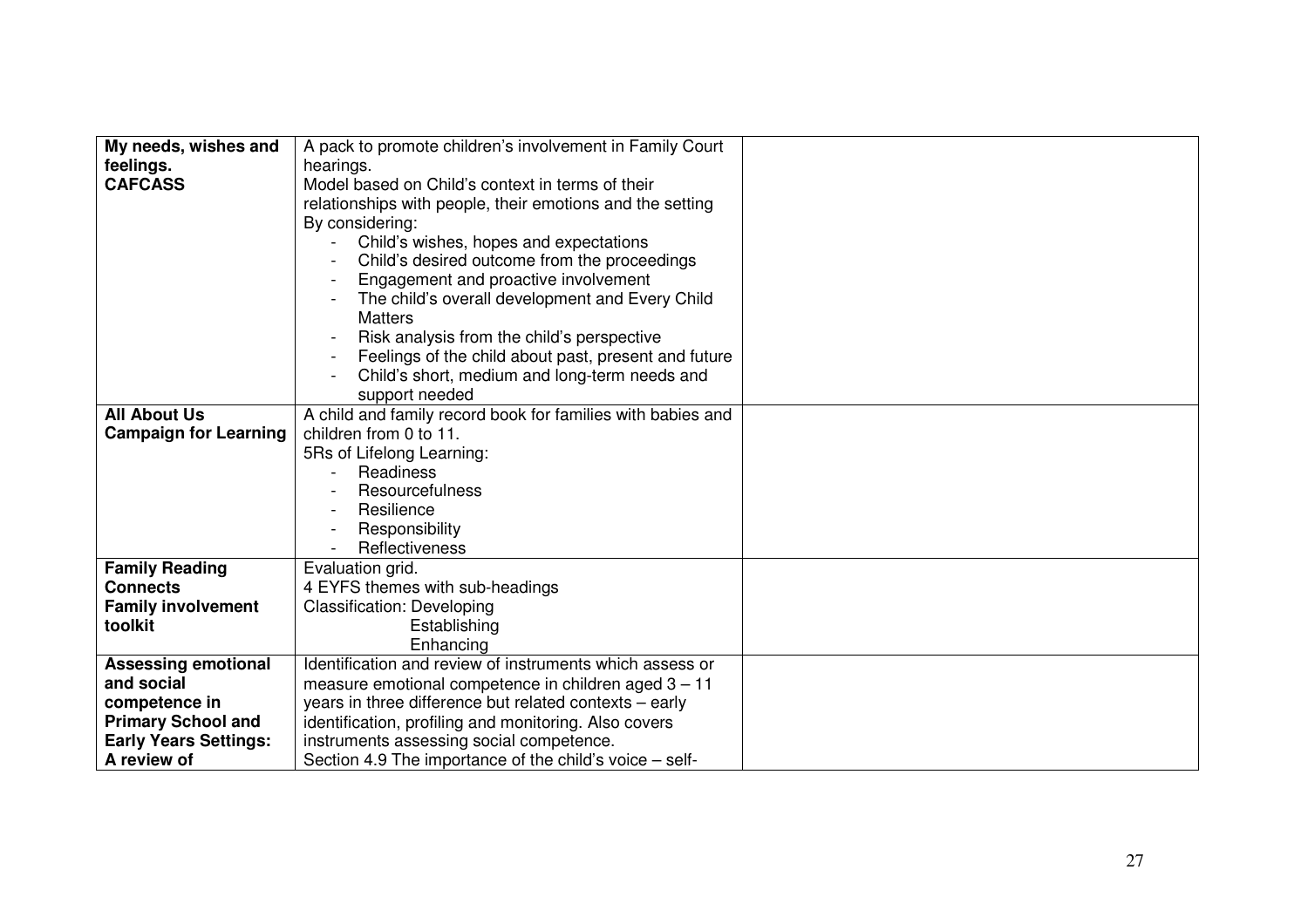| approaches, issues<br>and instruments<br>Edmunds, L. and | assessment |  |
|----------------------------------------------------------|------------|--|
| Stewart-brown, S.                                        |            |  |
| <b>DfES (2003)</b>                                       |            |  |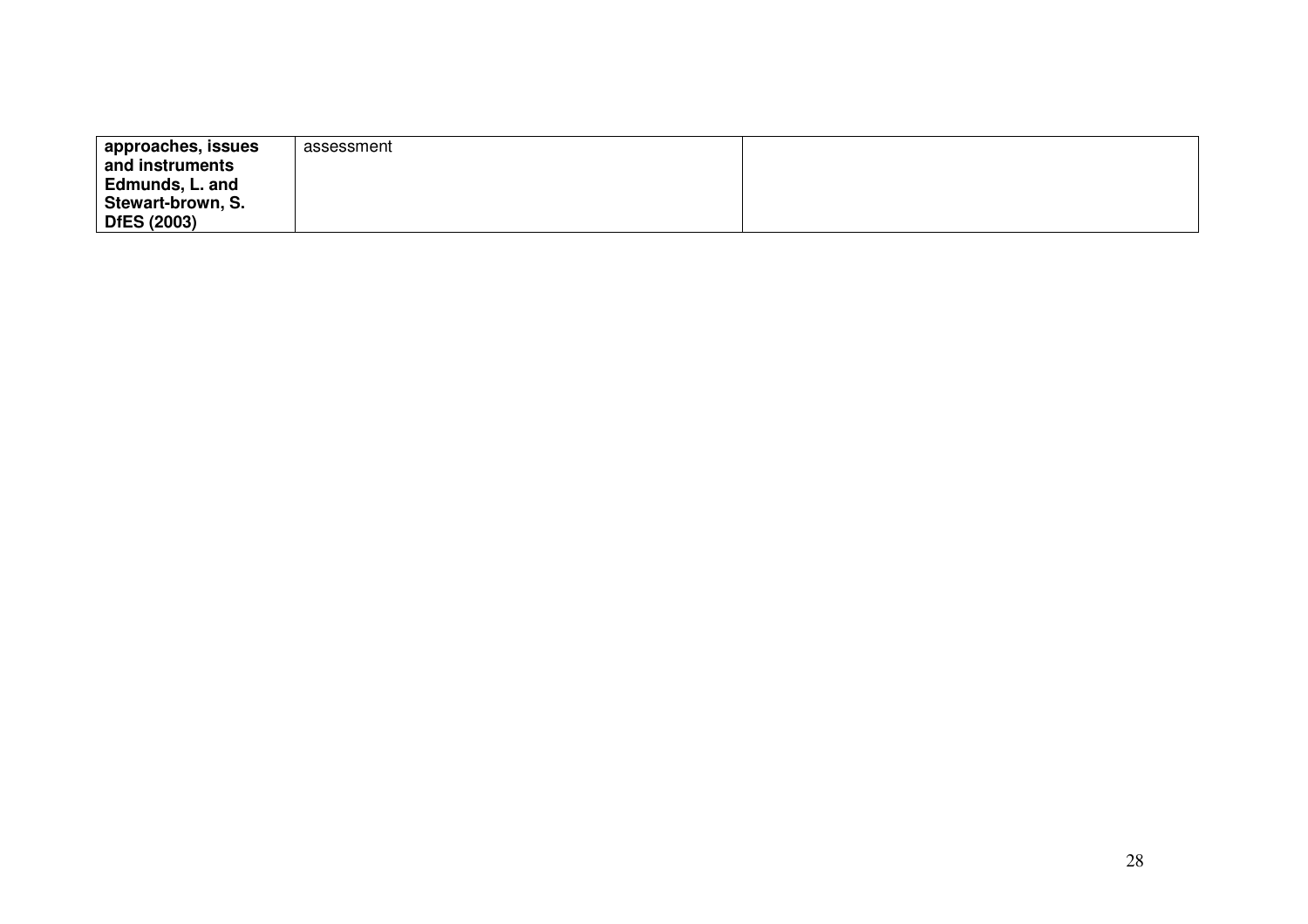| <b>PRACTICE</b>                             |                                                                                                                                                                                                                                                                                                                                                                                                                                                                                                                                                                                                                                                                                                                                                                                                                                               |                                                                                                                                                                                                                                                                                                                                                                                                                                                                 |
|---------------------------------------------|-----------------------------------------------------------------------------------------------------------------------------------------------------------------------------------------------------------------------------------------------------------------------------------------------------------------------------------------------------------------------------------------------------------------------------------------------------------------------------------------------------------------------------------------------------------------------------------------------------------------------------------------------------------------------------------------------------------------------------------------------------------------------------------------------------------------------------------------------|-----------------------------------------------------------------------------------------------------------------------------------------------------------------------------------------------------------------------------------------------------------------------------------------------------------------------------------------------------------------------------------------------------------------------------------------------------------------|
| <b>EXAMPLES</b>                             |                                                                                                                                                                                                                                                                                                                                                                                                                                                                                                                                                                                                                                                                                                                                                                                                                                               |                                                                                                                                                                                                                                                                                                                                                                                                                                                                 |
| <b>Participation - Play</b><br><b>Train</b> | Hands-on training, creative children's consultations and<br>research for organisations and individuals working with<br>children aiming to promote the creative potential of<br>children to help make childhood an inspiring journey of<br>discovery. Projects focus on:<br>enabling children to participate in planning and<br>decision making<br>using creative arts to encourage expression and<br>participation<br>encouraging adults and children to work in<br>partnership.<br>Approach – consultation is about a dialogue that informs<br>both parties based on the following core values:<br>Child-centred<br>Inspirational<br>Fun<br>Inclusive<br>Approachable<br><b>Client focused</b><br>Innovative<br>Collaborative<br>The process - Observation, Delivery, Reflection<br>Reflective practice is a key element in the consultative | Dudley Early Years and Childcare used Playtrain regarding<br>childcare with children 6 months to 14 years.<br>Wow! This is Big: Early years research consultation project.<br>- 30 under 5's visited 2 arts and cultural venues. Children<br>expressed themselves through play, photography, drawing,<br>stories and discussion with facilitators. They were also<br>observed sharing their ideas and helping each other come<br>up with solutions to problems. |
|                                             | process. Children and young people are encouraged to                                                                                                                                                                                                                                                                                                                                                                                                                                                                                                                                                                                                                                                                                                                                                                                          |                                                                                                                                                                                                                                                                                                                                                                                                                                                                 |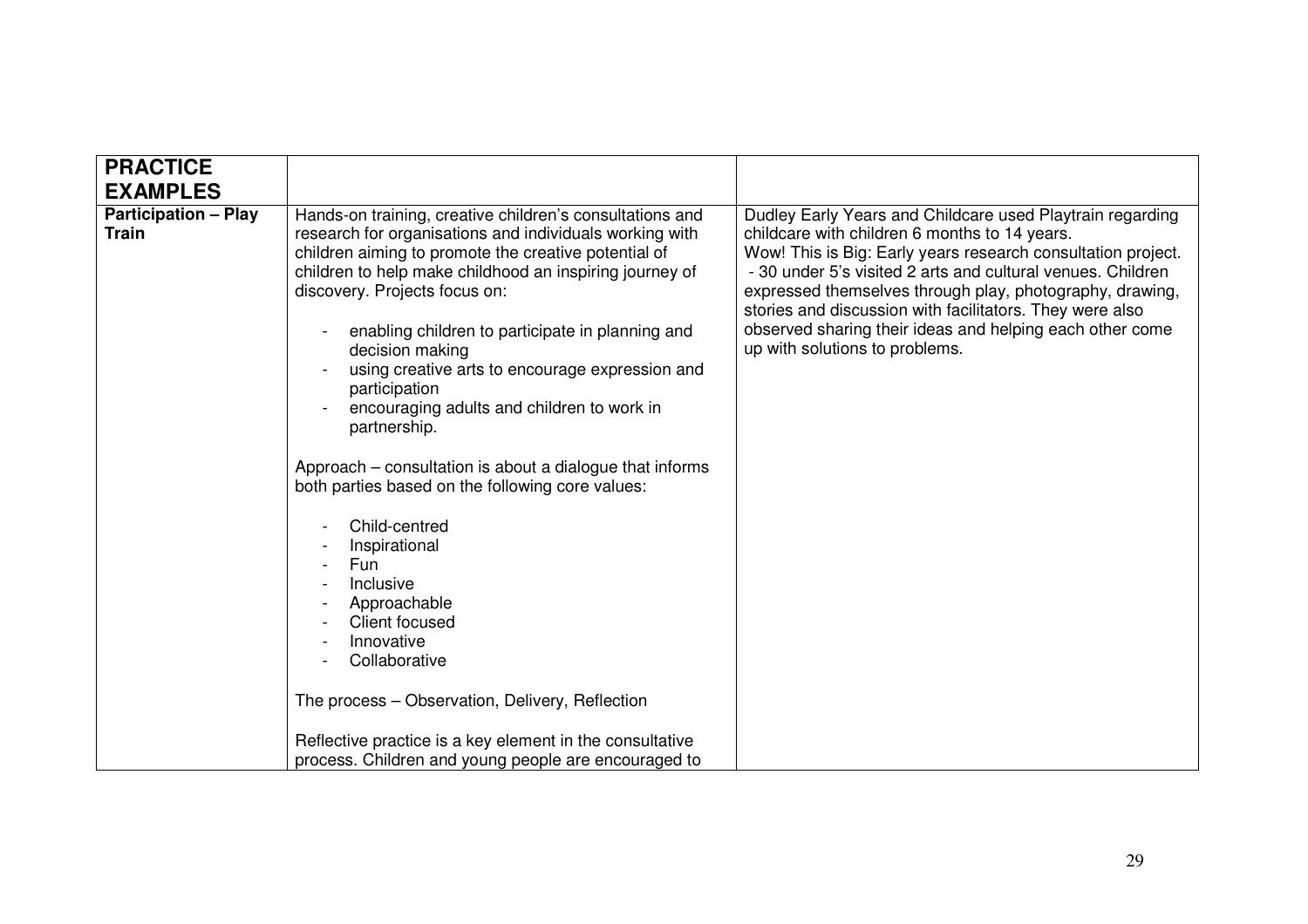|                                                                                                                              | take a lead on their investigation and exploration of the<br>research questions. The adults involved create a 'frame'<br>for the children and young people to work within. The<br>consultation ends with a final shared reflection on the<br>findings and perspectives of all involved.                                                                                                                                                                                                                                                           |                                                                                                                                                                                                                                                                                                         |
|------------------------------------------------------------------------------------------------------------------------------|---------------------------------------------------------------------------------------------------------------------------------------------------------------------------------------------------------------------------------------------------------------------------------------------------------------------------------------------------------------------------------------------------------------------------------------------------------------------------------------------------------------------------------------------------|---------------------------------------------------------------------------------------------------------------------------------------------------------------------------------------------------------------------------------------------------------------------------------------------------------|
| Spaces to play<br><b>Clark and Moss</b>                                                                                      | Aims:<br>to involve children under 5 in decision-making<br>processes<br>to explore how young children's perspectives can<br>become the starting point for changes to an<br>outdoor play space<br>Tools:<br>observation, cameras, book making, tours, map<br>$\blacksquare$<br>making, magic carpet, child interviews, practitioner<br>and parent interviews<br>Stages:<br>gathering the perspectives of children and adults<br>discussing and reflecting on the perspectives of<br>children and adults<br>deciding areas of continuity and change | Key messages:<br>Time and patient is required to gather children's<br>perspectives<br>There is a value to young children working together<br>to share knowledge and explore meanings<br>It is important to make young children's perspectives<br>visible to adults with the power to bring about change |
| <b>Walking with children</b><br><b>Sure Start Armstrong</b><br><b>Newcastle</b><br><b>CHOOSE</b><br><b>Save the Children</b> | Environmental Project with $3 - 4$ year olds going on<br>sensory walks<br>Use of cameras to record likes and dislikes<br>Dissemination event - Creating change<br>Use of equality training and awareness raising in order to<br>develop 'whole setting' inclusive approaches and<br>strategies for consulting disabled children and their non-<br>disabled peers in two London nurseries.<br>Development of guidelines for effective listening.                                                                                                   |                                                                                                                                                                                                                                                                                                         |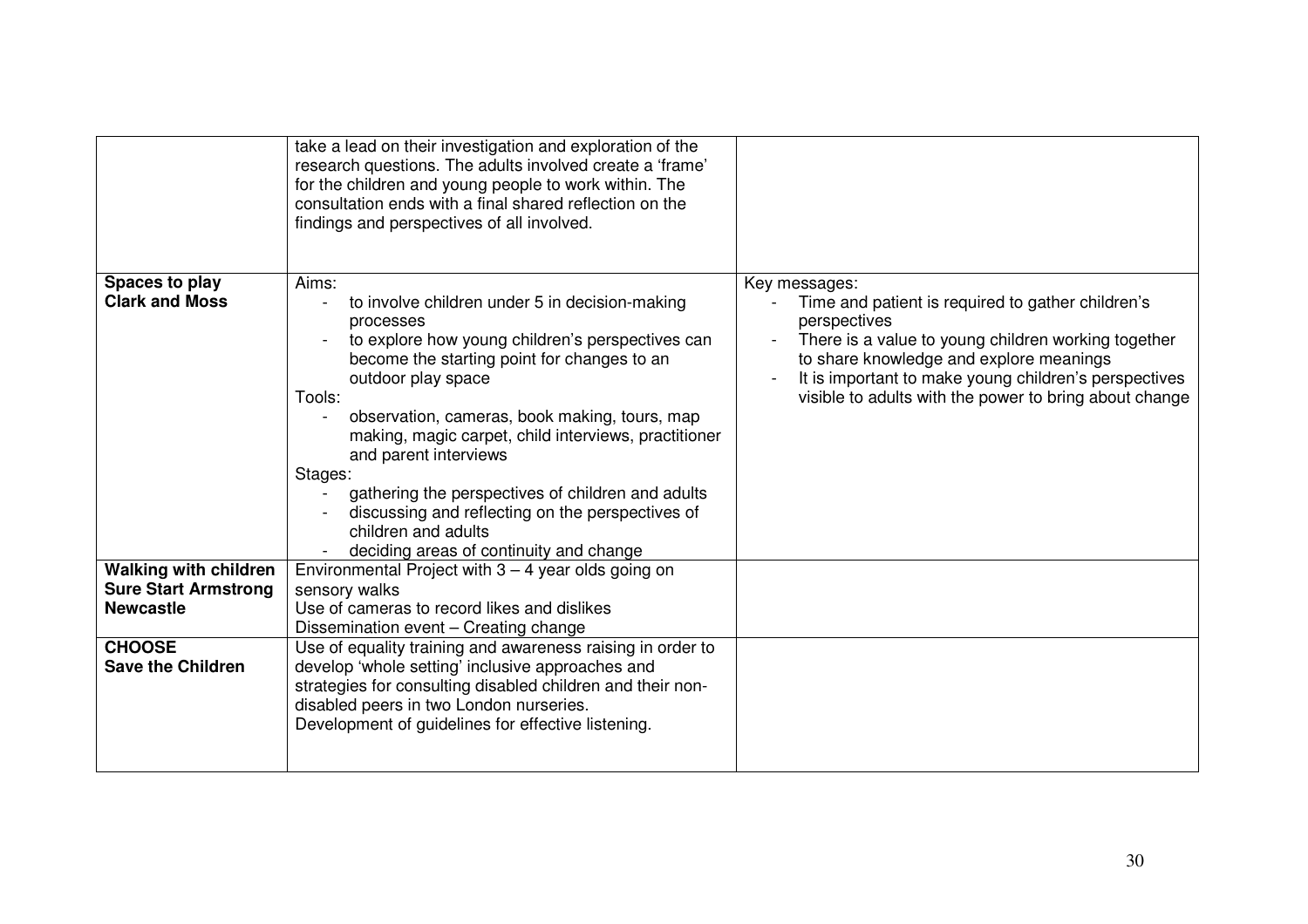| <b>Built Environment</b><br><b>Birch et al</b><br>University of<br><b>Sheffield</b>                       | What makes a hospital 'child'friendly?'<br>Inpatient and outpatient children aged $4 - 16$ .<br>Variety of methods:<br>interviews<br>$\overline{a}$<br>photo elicitation<br>participant observation<br>mapping of movements and activities |                                                                                                                                                                                                                                                                                                                                                                                                                                                                                                                                                                                                                                                                                                                                                               |
|-----------------------------------------------------------------------------------------------------------|--------------------------------------------------------------------------------------------------------------------------------------------------------------------------------------------------------------------------------------------|---------------------------------------------------------------------------------------------------------------------------------------------------------------------------------------------------------------------------------------------------------------------------------------------------------------------------------------------------------------------------------------------------------------------------------------------------------------------------------------------------------------------------------------------------------------------------------------------------------------------------------------------------------------------------------------------------------------------------------------------------------------|
| <b>Children's Voice</b><br><b>Brighton and Hove</b><br><b>Children and Young</b><br><b>People's Trust</b> | Children's Voice project.<br>Case study approach inspired by Penny Lancaster<br>training.<br>Themes:<br>Outside environment<br>Planning<br>Birth to three<br>Ethos<br>Feelings<br>Tips for using cameras                                   | Case studies presented in the following format:<br>Preparation<br><b>Process</b><br>What is your favourite activity in nursery?<br>Is there anywhere you don't like to play?<br>What do you like to play with?<br>Why do you think you come to nursery?<br>What do the grown-ups do in nursery?<br>Reflection<br><b>Way Forward</b><br>Who do we think it's important to listen to children?<br>What does 'good listening' involve?<br>What behaviours prevent us from listening?<br>How do children show and tell their views in the<br>nursery?<br>How do we record children's views?<br>How do we respond to children's views?<br>Is there anything that we don't do already that we<br>should be doing?<br>Why is it important to look as well as listen? |
| Are you listening to<br>me?<br><b>Oxfordshire</b>                                                         | Case Study approach to listening to children under 2.<br>Tracking and observing – everyday stories (Elfer and<br>Selleck)<br>What actually happened?<br>What might that mean?                                                              | Co-construction of quality with babies who attended the<br>nurseries.<br>7 powerful messages emerged:<br>- Please treat me with respect, don't do things to me without<br>helping me to understand what is coming next                                                                                                                                                                                                                                                                                                                                                                                                                                                                                                                                        |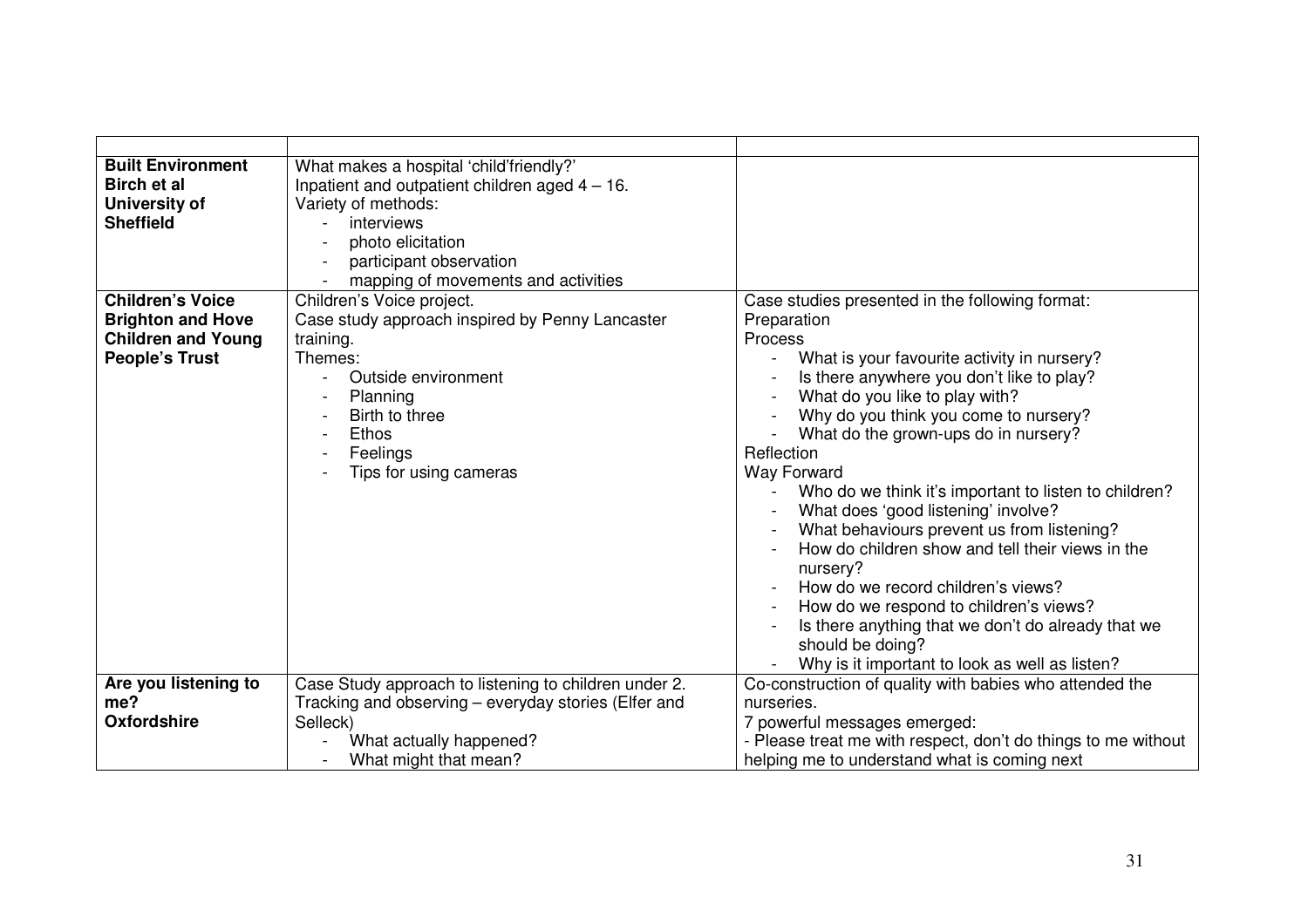|                               | Points for reflection                                   | - Please really talk to me and get to know me and my family.  |  |  |
|-------------------------------|---------------------------------------------------------|---------------------------------------------------------------|--|--|
|                               | What did we find out?                                   | Please be less busy – stay and play with me, understand       |  |  |
|                               |                                                         |                                                               |  |  |
|                               | What did we change?                                     | what is coming next.                                          |  |  |
|                               | What impact have the changes made on our                | - I need a key person in the nursery to be close to, who will |  |  |
|                               | provision?                                              | listen to me and understand me, and keep me safe and          |  |  |
|                               |                                                         | included.                                                     |  |  |
|                               |                                                         | - Please make places in my nursery where I can find spaces    |  |  |
|                               |                                                         | to move freely, be tranquil, as well as places that are busy  |  |  |
|                               |                                                         | and bustling with my friends and things to do.                |  |  |
|                               |                                                         | - You need to understand what I am interested in and the      |  |  |
|                               |                                                         | 'project' I am working on. Please try not to interrupt me     |  |  |
|                               |                                                         | when I am busy. I want you to give me the materials or        |  |  |
|                               |                                                         | attention that will nourish my 'schema'.                      |  |  |
|                               |                                                         | - Please give me experiences that challenge me, and new       |  |  |
|                               |                                                         | things to touch, taste, hear, smell and see. I like being out |  |  |
|                               |                                                         | and about, as well as in our familiar room.                   |  |  |
|                               |                                                         | - I have lots of ways of communicating - please listen and    |  |  |
|                               |                                                         |                                                               |  |  |
|                               |                                                         | watch the ways that I do it.                                  |  |  |
| <b>Audit of Children and</b>  | Audit using Hear By Right Standards Framework.          | Recommendation: The Audit has highlighted the need to         |  |  |
| <b>Young People's</b>         | Results analysed by standard and age group: Early years | develop and improve participation and involvement of          |  |  |
| <b>Participation and</b>      | 0 to 4 years                                            | children aged $0 - 5$ across the CYPSP. It is recommended     |  |  |
| Involvement in                |                                                         | that this is facilitated through the development of a CYPSP   |  |  |
| Decision-making.              |                                                         | Participation Strategy and Action Plan for children aged 0 -  |  |  |
| Middlesbrough                 |                                                         | 5.                                                            |  |  |
| January 2007                  |                                                         |                                                               |  |  |
| <b>Re-focus - Sight lines</b> | Introduction to Reggio approach.                        |                                                               |  |  |
|                               | Observation                                             |                                                               |  |  |
|                               | Interpretation                                          |                                                               |  |  |
|                               | Documentation                                           |                                                               |  |  |
| <b>Listening to Young</b>     | Example of web based document for children to access in |                                                               |  |  |
| <b>Children</b>               | relation to participation strategy.                     |                                                               |  |  |
| <b>St Helens</b>              | Use of Hear By Right and Mosaic approach.               |                                                               |  |  |
|                               | Widgit programme and PECS used to promote inclusion.    |                                                               |  |  |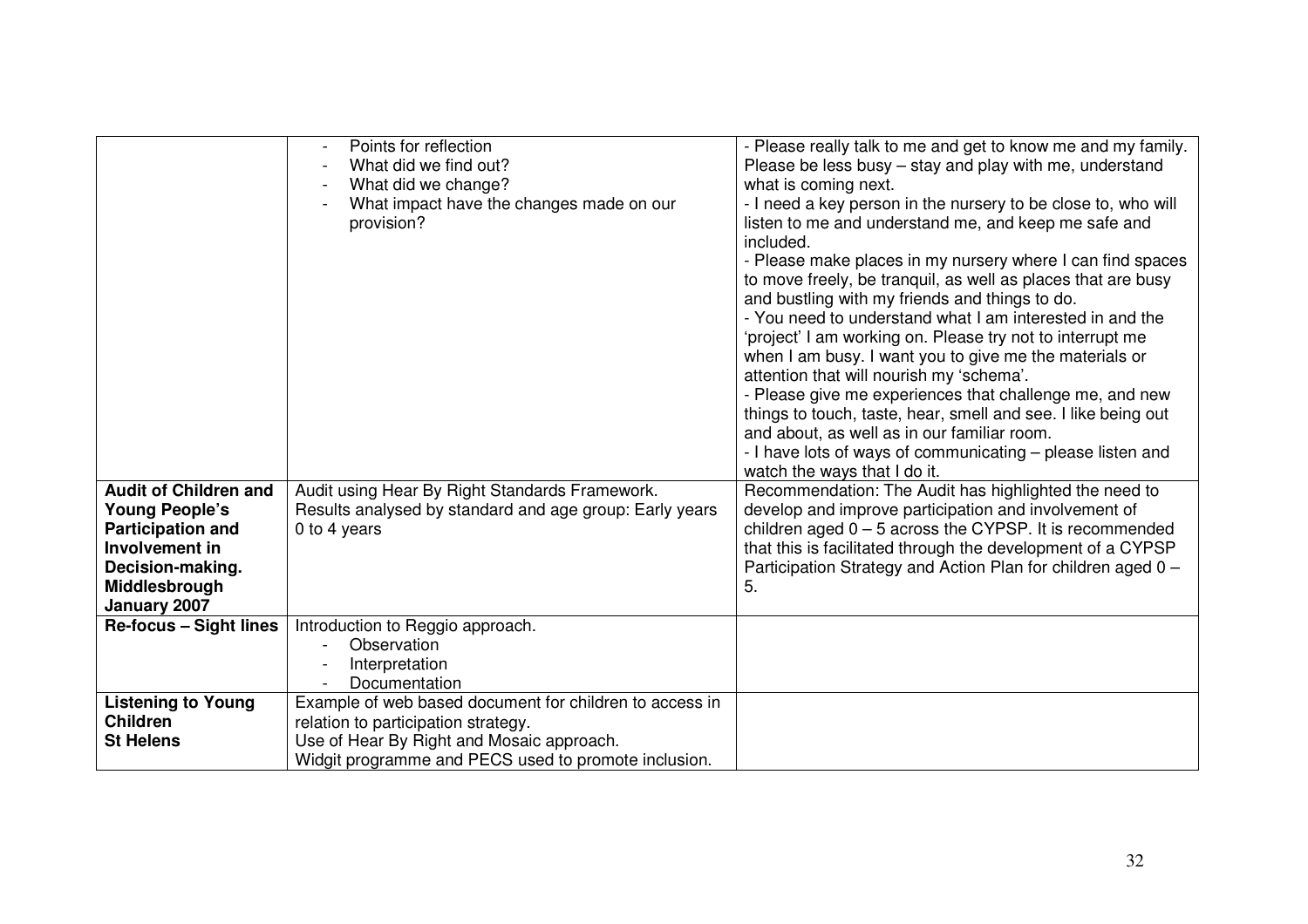| Our voices matters -<br><b>St Helens (Dead Cat</b><br><b>Dreaming – Gary</b><br>King) | Babies painting activity<br>Steps to engagement:<br>Tokenism<br>Listened to<br>$\overline{\phantom{a}}$<br>Involved |
|---------------------------------------------------------------------------------------|---------------------------------------------------------------------------------------------------------------------|
|                                                                                       | Engaged<br>$\blacksquare$                                                                                           |
| Children should be                                                                    | Consultation with Under 8's.                                                                                        |
| heard                                                                                 | Example of an environment project.                                                                                  |
| The Children's                                                                        |                                                                                                                     |
| Society - Rotherham                                                                   |                                                                                                                     |
| It's not fair!                                                                        | Definition of the child                                                                                             |
| The Children's                                                                        | Best things about being a child in Britain                                                                          |
| <b>Society</b>                                                                        | Worst things about being a child in Britain                                                                         |
| <b>Changing places</b>                                                                | Community regeneration project - Ready Steady Change                                                                |
| together $-$ The                                                                      |                                                                                                                     |
| <b>Children's Society</b>                                                             |                                                                                                                     |
| <b>Picture This</b>                                                                   | 50 ways to use a camera - activities related to Foundation                                                          |
|                                                                                       | Stage                                                                                                               |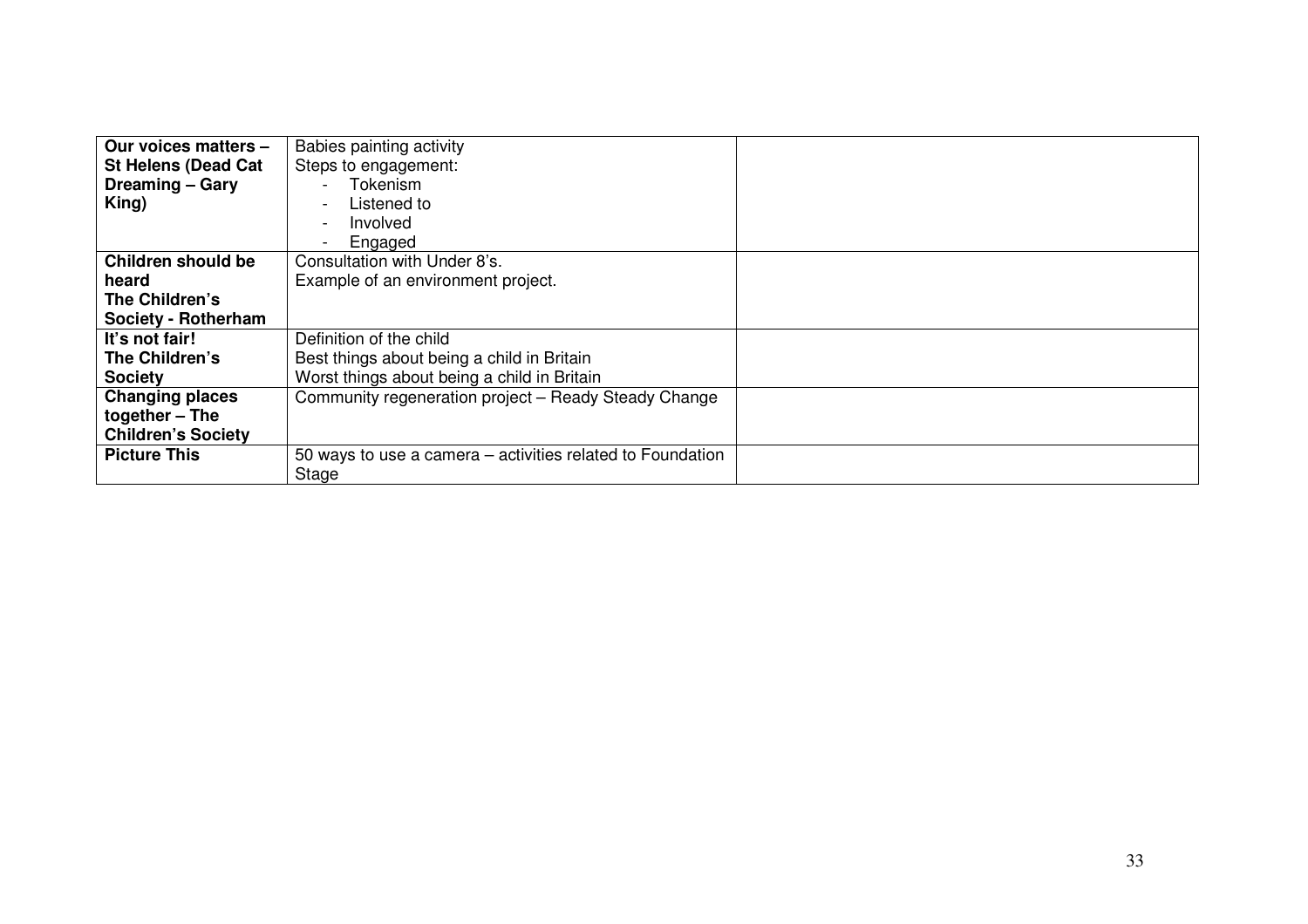## **LEGISLATIVE CONTEXT**

| Children's<br>Plan<br><b>2020 Goals</b>                                                           | Enhance children<br>and young people's<br>wellbeing<br>particularly at key<br>transition points in<br>their lives. |                                                                                                                    | Every child ready for<br>success in school<br>with at least 90%<br>developing well<br>across all areas of<br>the EYFS Profile by<br>age 5. | All young people<br>participating in positive<br>activities to develop<br>personal and social<br>skills, promote well-being<br>and reduce behaviour<br>that puts them at risk.                                                                                                                                                                      |                                                                                           |
|---------------------------------------------------------------------------------------------------|--------------------------------------------------------------------------------------------------------------------|--------------------------------------------------------------------------------------------------------------------|--------------------------------------------------------------------------------------------------------------------------------------------|-----------------------------------------------------------------------------------------------------------------------------------------------------------------------------------------------------------------------------------------------------------------------------------------------------------------------------------------------------|-------------------------------------------------------------------------------------------|
| <b>Every Child</b><br><b>Matters</b><br><b>Outcomes</b>                                           | <b>Be Healthy</b><br>Mentally and<br>emotionally healthy                                                           | <b>Stay Safe</b><br>Safe from bullying<br>and discrimination.<br>Have security,<br>stability and are<br>cared for. | <b>Enjoy and Achieve</b><br>Achieve personal and<br>social development<br>and enjoy recreation                                             | Make a Positive<br>Contribution<br>Engage in decision<br>making and support the<br>community and<br>environment.<br>Develop positive<br>relationships and choose<br>not to bully and<br>discriminate.<br>Develop self confidence<br>and successfully deal<br>with significant life<br>changes and challenges.<br>Develop enterprising<br>behaviour. | <b>Achieve Economic Well-being</b><br>Live in decent homes and<br>sustainable communities |
| <b>Public Service</b><br><b>Agreements</b><br>and DCSF<br><b>Departmental</b><br><b>Strategic</b> | PSA12 Improve the<br>health and well-<br>being of children<br>and young people                                     | PSA13 Improve<br>children and young<br>people's safety<br><b>PSA21 Build more</b>                                  | <b>PSA10 Raise the</b><br>educational<br>achievement of<br>children and young<br>people.                                                   | PSA14 Increase the<br>number of children and<br>young people on the path<br>to success<br><b>PSA21 Build more</b>                                                                                                                                                                                                                                   |                                                                                           |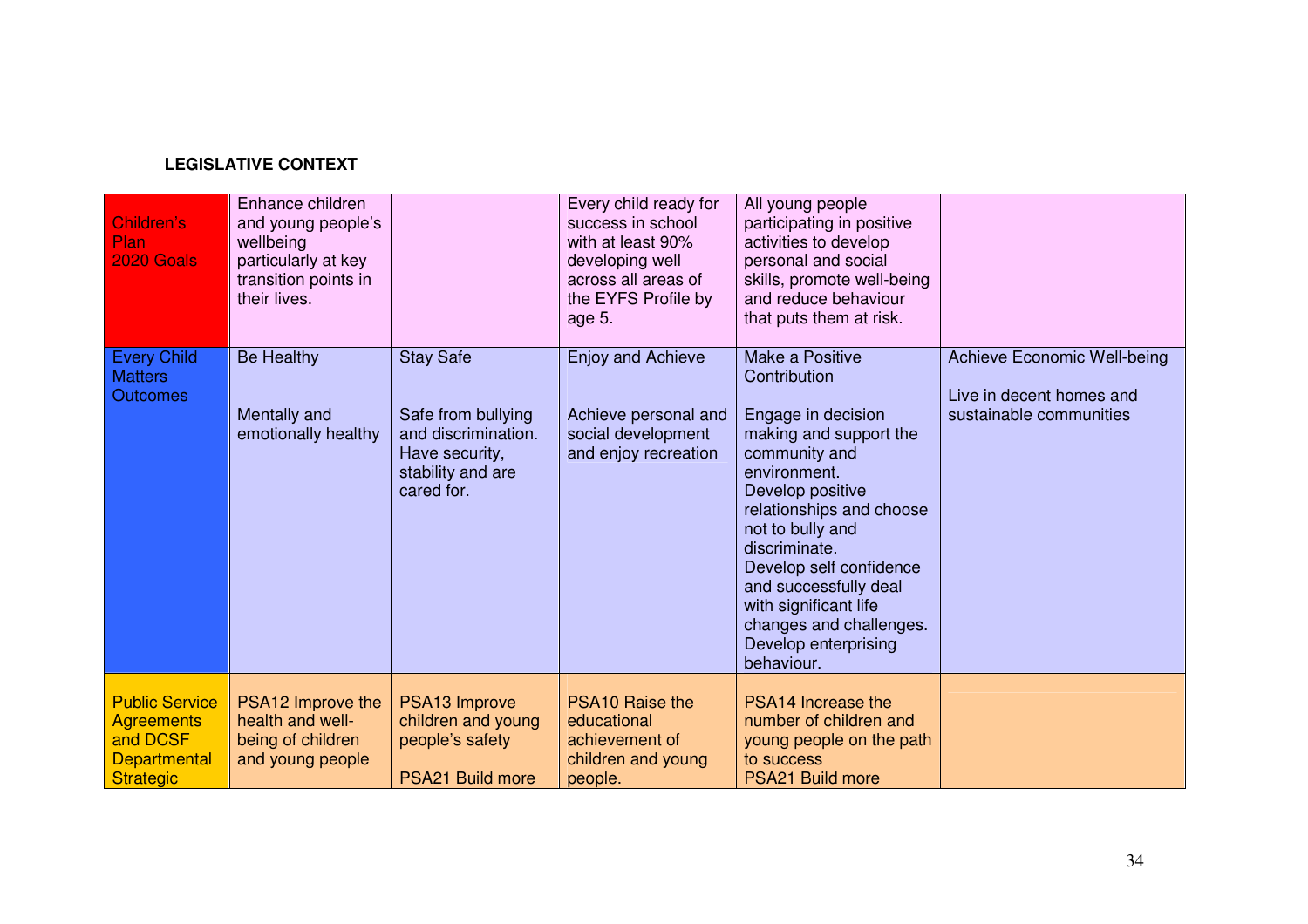| <b>Objectives</b>                                                            |                                                                                                                               | cohesive,<br>empowered and<br>active communities<br>PSA23 Make<br>communities safer                                                                 | <b>PSA11 Narrow the</b><br>gap in educational<br>achievement<br>between children<br>from low income and<br>disadvantaged<br>backgrounds and<br>their peers<br><b>PSA15 Address the</b><br>disadvantage that<br>individuals<br>experience because<br>of their gender, race,<br>disability, age, sexual<br>orientation, religion or<br>belief | cohesive, empowered<br>and active communities                            |                                                                                             |
|------------------------------------------------------------------------------|-------------------------------------------------------------------------------------------------------------------------------|-----------------------------------------------------------------------------------------------------------------------------------------------------|---------------------------------------------------------------------------------------------------------------------------------------------------------------------------------------------------------------------------------------------------------------------------------------------------------------------------------------------|--------------------------------------------------------------------------|---------------------------------------------------------------------------------------------|
| <b>National</b><br>Indicators<br><b>Quality of Life</b><br><b>Indicators</b> | <b>NI50</b><br>(PSA12/DSO1)<br><b>Emotional health</b><br>and well-being $-$<br>children & young<br>people user<br>perception | <b>NI69</b><br>(PSA13/DSO2) % of<br>children who have<br>experienced<br>bullying<br><b>NI17 (PSA23)</b><br>Perceptions of anti-<br>social behaviour | NI72 (PSA10/DSO3)<br>Achievement of at<br>least 78 points<br>across the EYFS with<br>at least 6 in each of<br>the scales in<br><b>Personal Social and</b><br>Emotional<br>Development and<br>Communication,<br>Language and                                                                                                                 | N110 (PSA14/DSO6)<br>More participation in<br><b>Positive Activities</b> | NI23 Perceptions that people<br>in their area treat one another<br>with respect and dignity |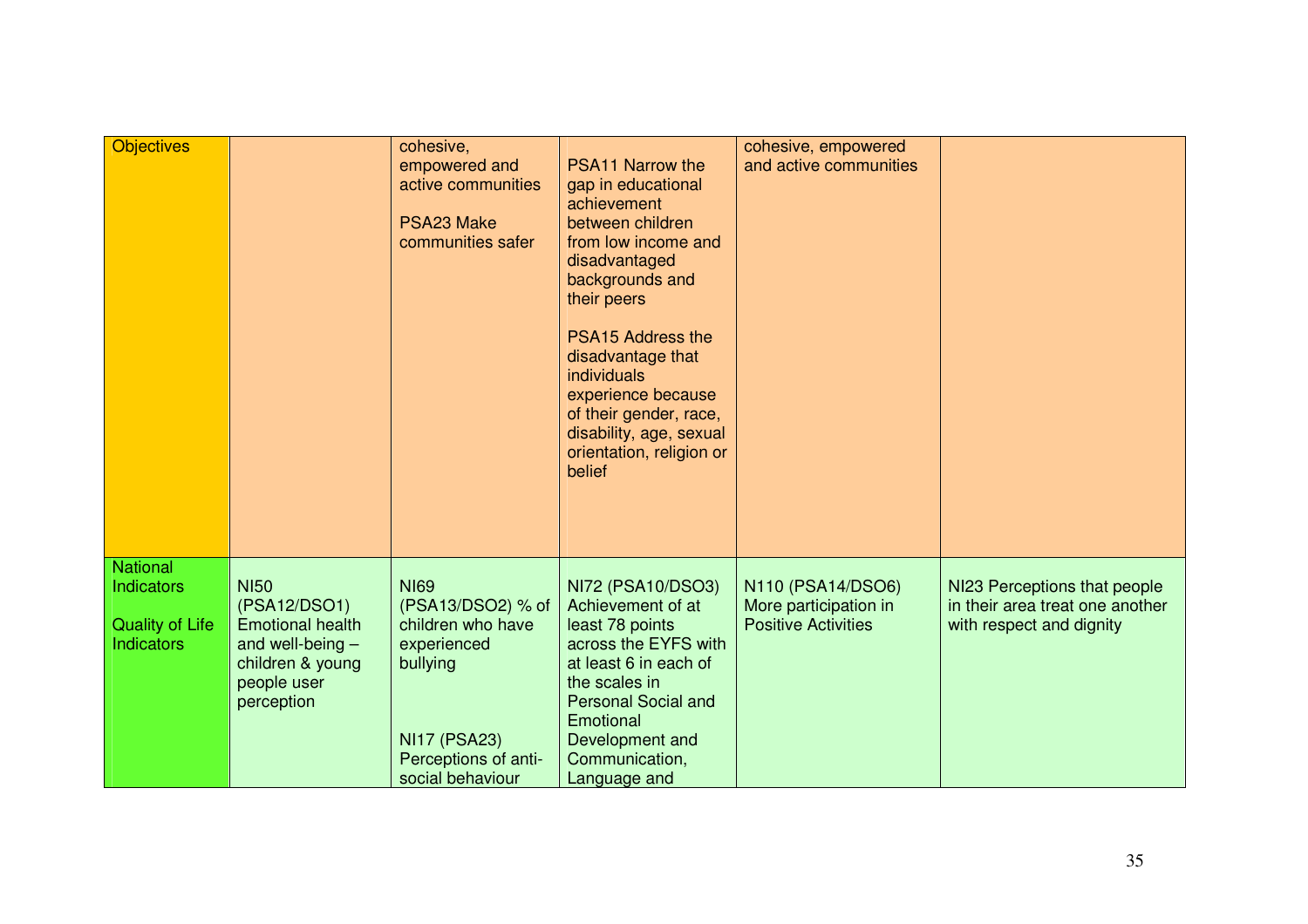|                                   |                                                                                                                                                                                                                                                                                                                                           | <b>NI34 (PSA23)</b><br>Domestic violence<br>resulting in the<br>death of a person                                                                                                        | Literacy<br>NI92 (PSA11/DSO4)<br>Narrowing the gap<br>between the lowest<br>achieving 20% in the<br><b>EYFS Profile and the</b><br>rest |  |
|-----------------------------------|-------------------------------------------------------------------------------------------------------------------------------------------------------------------------------------------------------------------------------------------------------------------------------------------------------------------------------------------|------------------------------------------------------------------------------------------------------------------------------------------------------------------------------------------|-----------------------------------------------------------------------------------------------------------------------------------------|--|
| <b>Service</b><br><b>Measures</b> | NI51(PSA12/DS01)<br><b>Effectiveness of</b><br>child and<br>adolescent mental<br>health (CAMHS<br>Services)<br>DS01Number of<br>new and renewed<br>public play areas (a<br>new indicator on<br>children and young<br>people's<br>satisfaction with<br>play spaces)<br>NI127(PSA19) Self<br>reported<br>experience of<br>social care users | <b>NI61(DSO2)</b><br><b>Timelines of</b><br>placements of<br>looked after children<br>for adoption<br>following an agency<br>decision that the<br>child should be<br>placed for adoption | NI109(DS)4)<br><b>Delivery of Sure Start</b><br><b>Children's Centres</b>                                                               |  |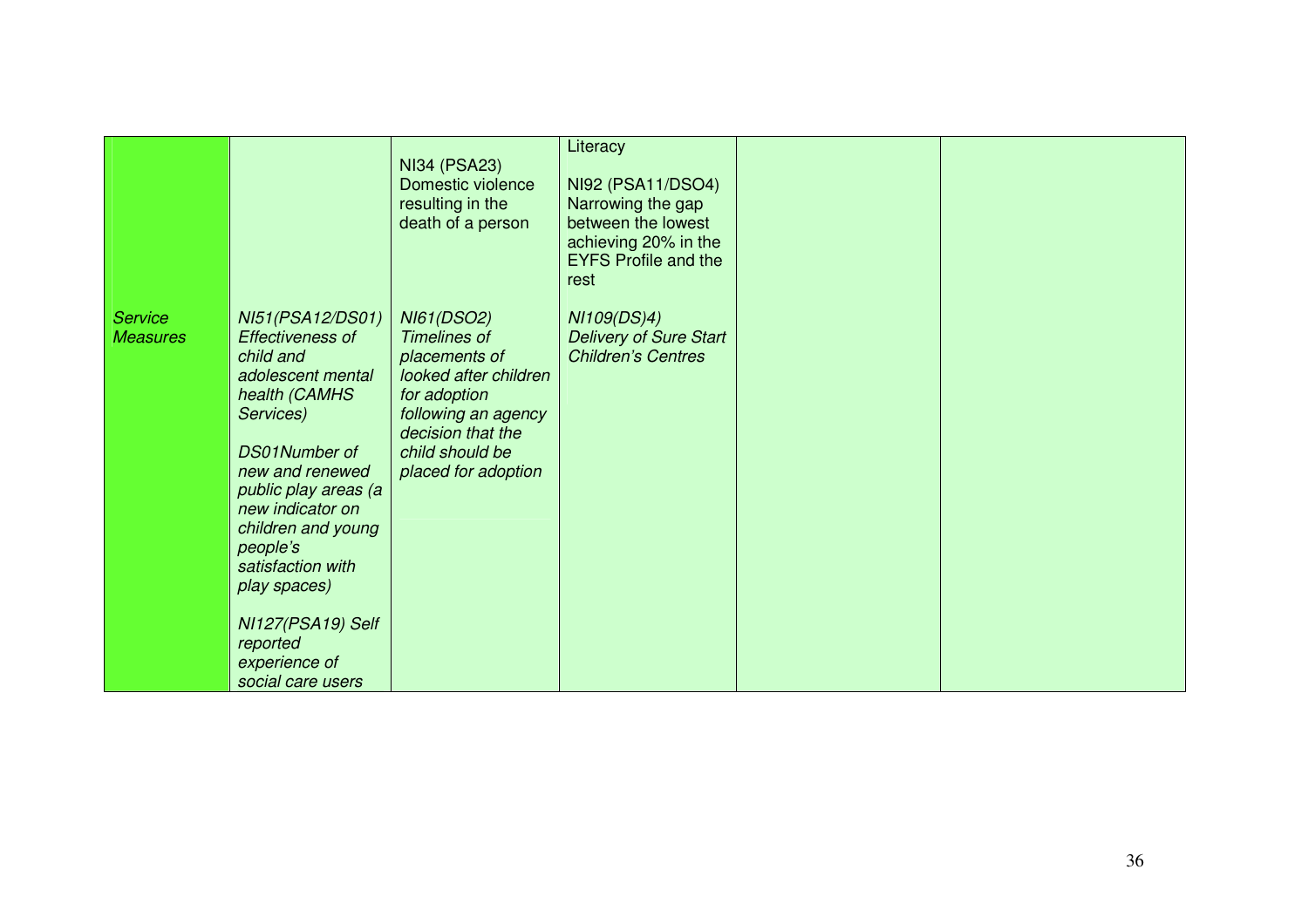## **REFERENCES**

Badham, B. and Wade. H. (2005) Hear by right. Standards for the active involvement of children and young people. The National Youth Agency

Bertram T. and Pascal. C (2007) Effective Early Learning Programme. Birmingham: Amber publications

Birch, J. Curtis, P and James, A; (2008) Built Environment. The Psychologist, 21, 1, 2.

Borland, M. and others (2001) Improving consultation with children in Relevant Aspects of Policy Making and Legislation in Scotland. Edinburgh, Scottish Parliament: 111.

Box of feelings. Laevers, F. Research Centre for Early Childhood and Primary Education, Belgium. Ferre.laevers@ped.kuleuven.ac.be

Bryson, S. (2006) Walking with children. Newcastle: Pure design ltd.

CAFCASS My needs, wishes and feelings. www.cafcass.gov.uk

Children's Rights Alliance for England (2009) Giving <sup>a</sup> media voice to children. CRAE's advice for Journalists.

Clark, A. (2008) Why and how we listen to young children. London: National Children's Bureau

Clark, A. Kjorholt, A.T. and Moss, P. (2005) Beyond Listening. Children's perspectives on early childhood services. www.policypress.org.uk

Clark, A. and Moss, P. (2005) Spaces to Play: More listening to young children using the Mosaic approach. London: National Children's Bureau

Clark, A. McQuail, S. and Moss, P. (2003) Exploring the Field of Listening to and Consulting with Young Children. Research Report 445.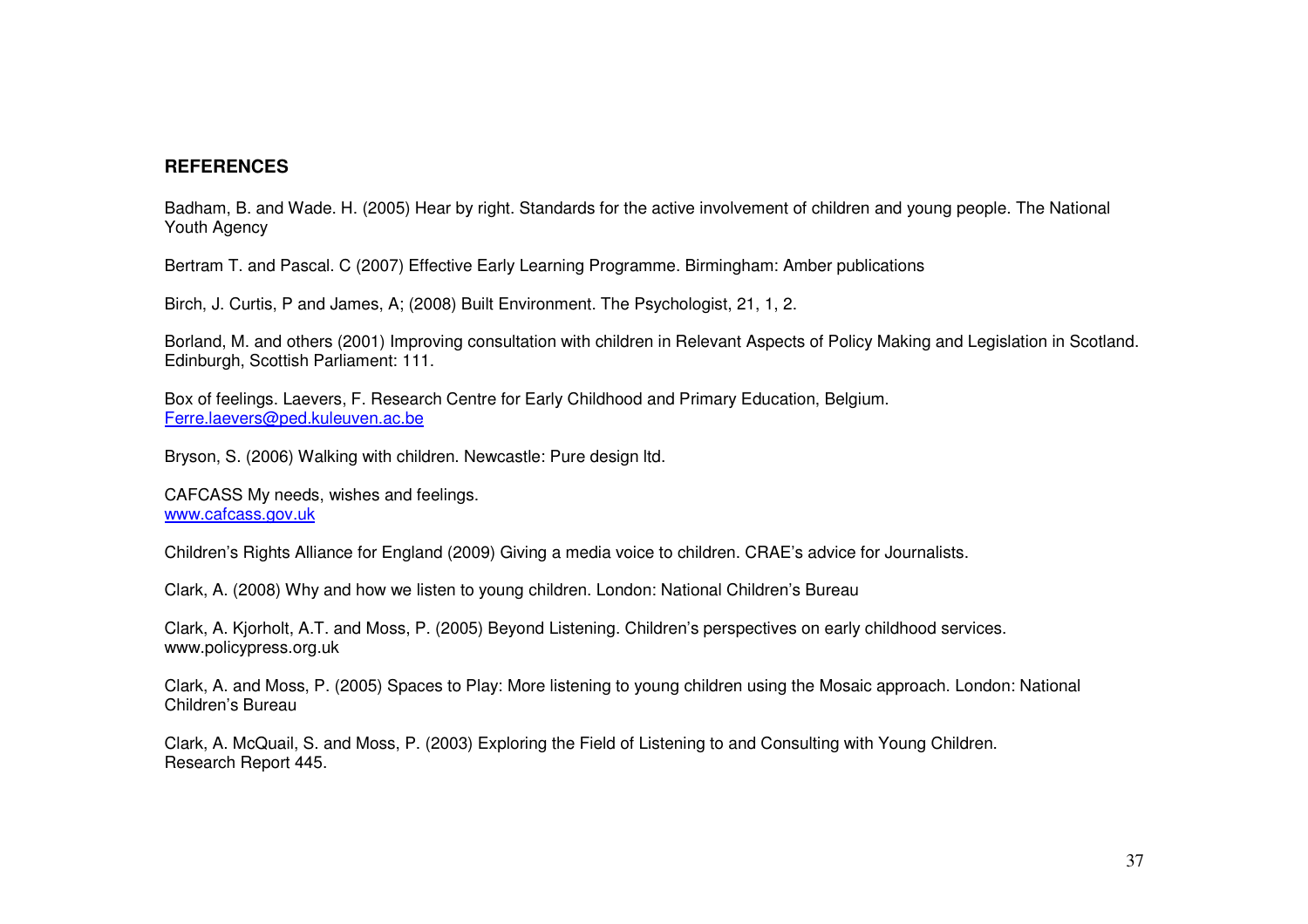Clark, A. and Moss. P. (2006) Listening to Young Children. The Mosaic approach. National Children's Bureau.

Department for Children, Schools and Families (2008) Working Together. Listening to the voices of children and young people. DCSF-00410-2008

www.teachernet.gov.uk/publications

Dickins, M. (2008) Listening to young disabled children. London: National Children's Bureau

Early Years Foundation Stage. Ref: 00261-2008PCK-EN) www.standards.dcsf.gov.uk/eyfs

Early Support Audit Tool

Edmunds, L. and Stewart-Brown, S. (2003) Assessing Emotional and Social Competence in Primary School and Early Years Settings: A review of approaches, issues and instruments. http://www.dscf.gov.uk/research/programme ofresearch/projectinformation.cfm?projectid=137348resultspage=1

Goldschmied, E. and Jackson, S. (1994) People Under Three: young children in daycare. Routledge.

Henry, M. and Evans, M. (2004) Participation Standards. A Report on the Development of Knowsley's Children and Young People's Participation Standards. The Huyton Community Development Project Knowsley 2004. Huyton-community-project@the-childrens-society.org.uk

Keating, H. and Taggart, K. (2005) I can, you can, we can. Rhyming picture book and toolkit. ican@theretoday.co.uk

Kinney, L. and Wharton, P. (2007) An Encounter with Reggio Emilia. Children's Early Learning made Visible. Routledge

Kirklees Young Children's Voices Network. The Listening Book.

Knowsley Participation Standards. Make <sup>a</sup> Change! Participation Outcomes Tool. Tel: 0151 443 4031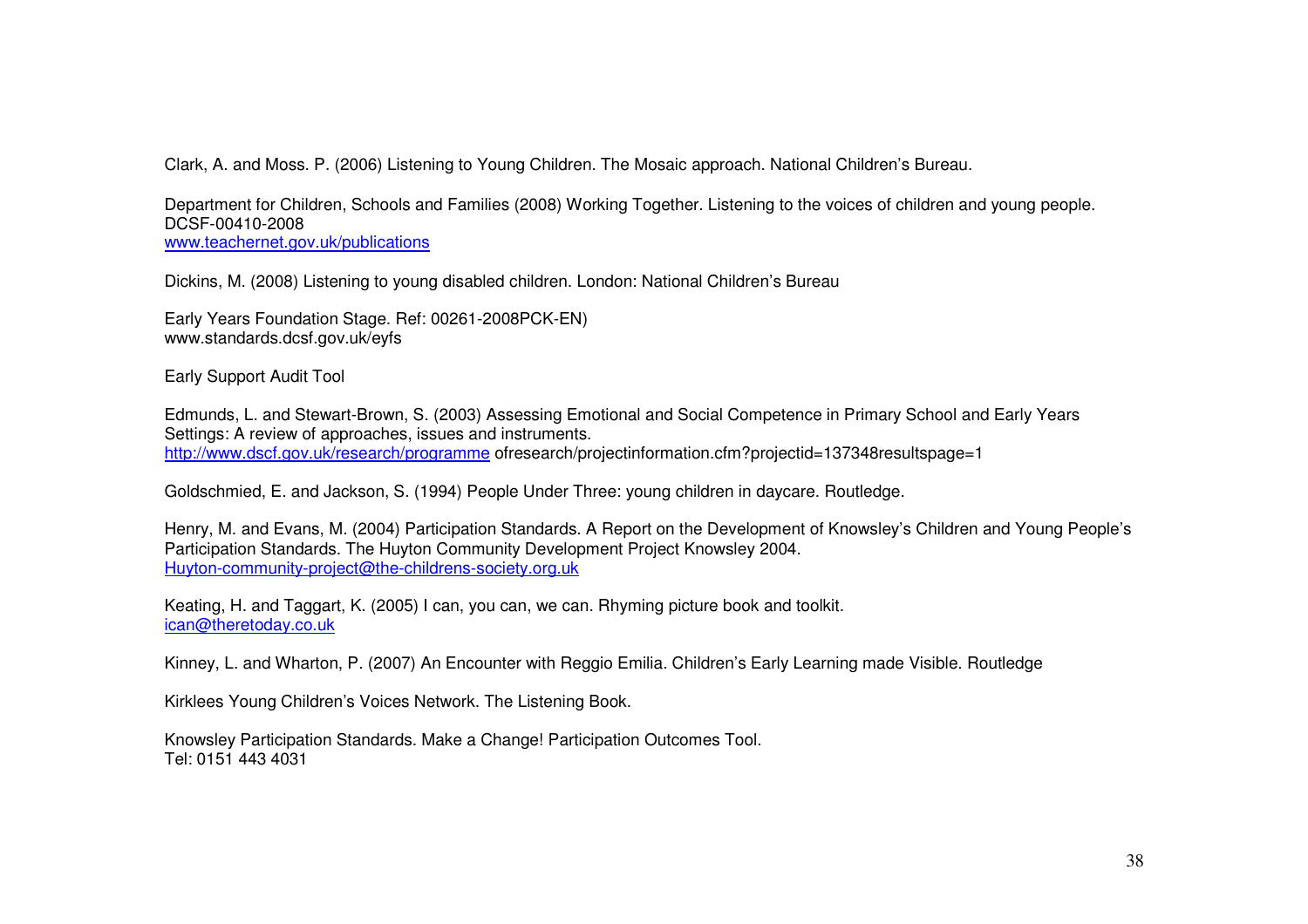Lancaster, Y. P. and Broadbent, V. (2003) Listening to young children. Open University Press, Maidenhead.

Lansdown, G. (2005) Can you hear me? The right of young children to participate in decisions affecting them. Working papers in Early Childhood Development 36, Bernard van Leer Foundation. www.bernardvanleer.org

Laevers, F. (1994) Adult Style Observation Schedule.

McAuliffe, A. M. (2002-03) 'When are we having candyfloss?' Report on <sup>a</sup> project to investigate consultation with very young children in early years services. NCB

McAuliffe, A.M. with Lane. J. (2008) Listening and responding to young children's views on food. London: National Children's Bureau

McLarnon. J. (2008) Supporting parents and carers to listen: A guide for practitioners. London: NCB

Mooney, A. and Blackburn, T. (2002) Children's Views on Childcare Quality. London: Institute of Education for DfES National Literacy Trust. Early Reading Connects – family involvement toolkit.

National Quality Improvement Network (2008) Quality Improvement Principles. A Framework for Local Authorities and National Organisations to Improve Quality Outcomes for Children and Young People. London: National Children's Bureau

O'Kane, C. (2003) Children and young people as citizens: Partners for social change. Save the Children UK South and East Asia region.

Oxfordshire (2007) Are you listening to me? Oxfordshire's babies speak up for themselves.

Participation Works (2008) Listen and Change. A Guide to Children and Young People's Participation Rights.

Playtrain (2007) Wow! This is big. A foundation to Participation. An Early Years Consultation Research Project. Birmingham: Playtrain.

Pugh, G. and Selleck, D. 'Listening to and communicating with young children' in Davie, R. and others. (1996) The Voice of the Child: a handbook for professionals. Falmer Press.